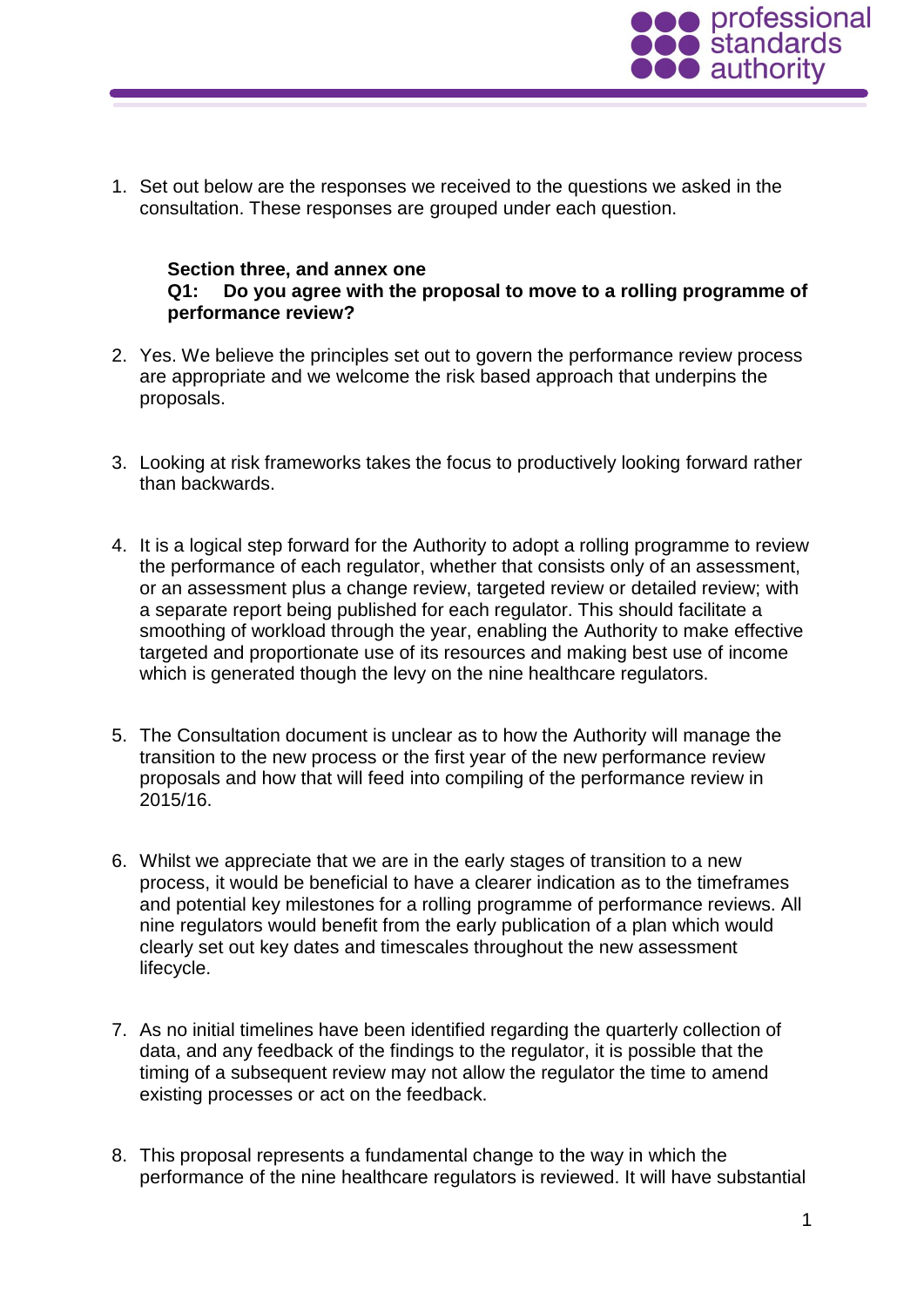

resource and internal development requirements across the respective organisations, as new processes are embedded to enable the level of data capture, both in terms of detail and frequency, such reporting will necessitate. Whilst we anticipate being able to meet the requirements, will consideration be given both initially, and on an ongoing basis, to those regulators for which these reporting requirements may not be immediately achievable? This is even more pertinent whilst the fine detail of the timeframes for the coming year remains unknown.

- 9. The process of a rolling review may allow the Authority to review information which is more indicative of the current operation and performance of the regulators.
- 10.Currently, the information reviewed by the Authority provides an historic view of the operations and performance of a regulator as opposed to a snapshot of its present day activities. Such a change would be beneficial to the Authority, the public and the respective regulators, as it could mean that rather than reviewing an historic issue which may already have been remedied, the new system would provide greater insight into the up to date direction of travel of each regulator. Where issues have been identified or a change made in a regulators process, an early review of progress can be established. However, the new system will only be effective if the data and evidence base upon which performance is reviewed is current. The Consultation suggests that this would be the case but further assurance on this point would be welcomed.
- 11.We agree in principle with the proposal to move to a rolling programme of performance review, providing it is in line with the concept of right-touch regulation.
- 12.In order to ensure the review is transparent, we would appreciate sufficient notice of the timetable for our review, so that we can plan for this as part of our annual business planning process. It is not clear when the Authority intends to implement the revised system and consequently when the reviews of regulators will be scheduled. The Performance Review requires a significant investment of our resources which needs to be planned for effectively so we can ensure that sufficient resources are available. We approve our Business Plan in February annually, to cover the next financial year, therefore notice by January each year (for reviews being undertaken between April and March of the next financial year) would be appropriate.
- 13.We would appreciate further guidance from the Authority regarding the process for assessment by the PSA to determine whether or not any further review (change, targeted or detailed) is required. We are particularly concerned that this process is conducted in a transparent and consistent manner across regulators. Depending on how the assessment will be made, the process may indirectly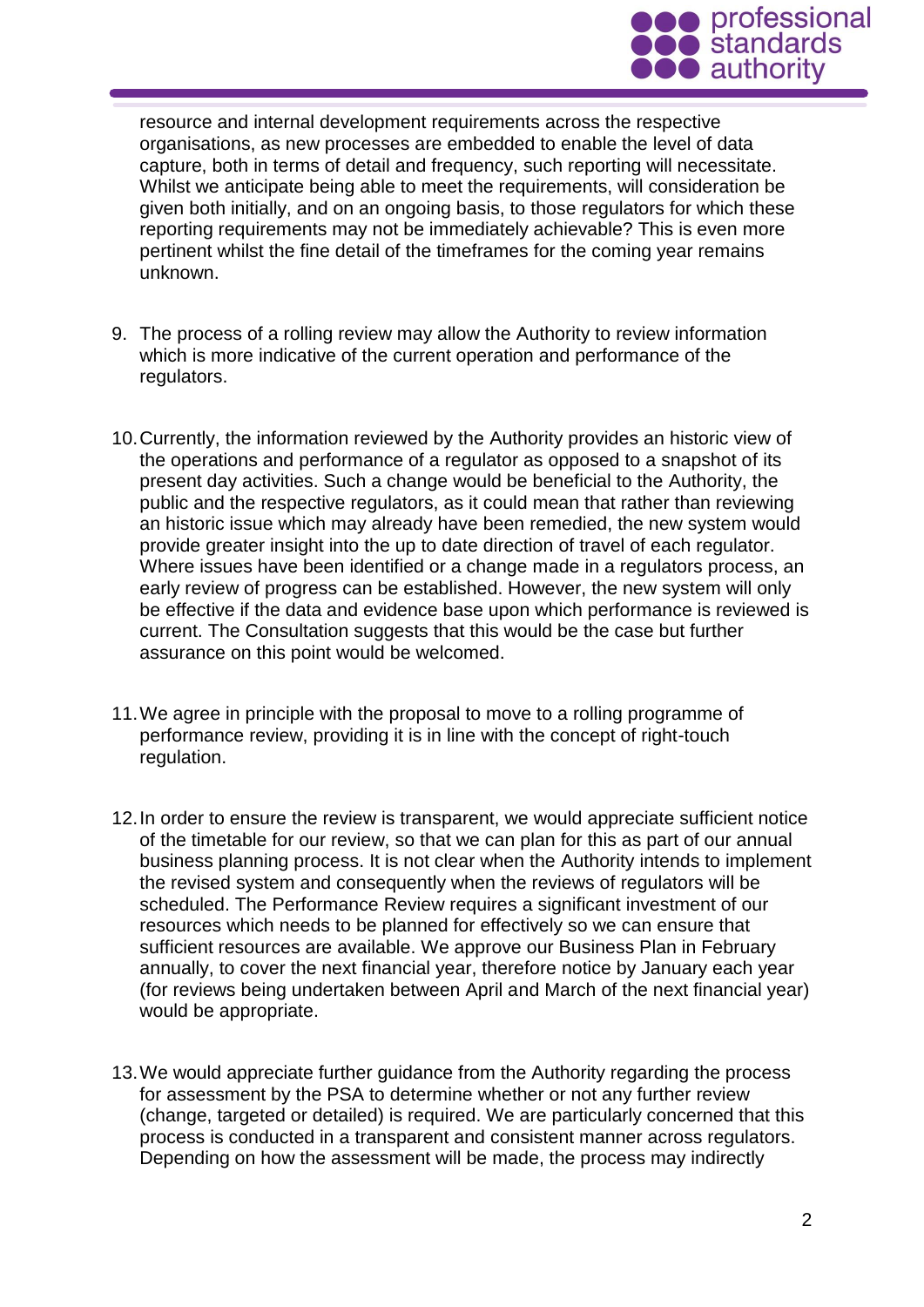

favour larger regulators who have more capacity to provide the information required by the Authority.

- 14.The process indicates that any regulator who demonstrates satisfactory performance with no significant changes would not need to undergo a detailed review, until one of these elements changed. We are concerned that such a process may not identify a regulator whose performance may have declined relative to other regulators, and suggest that a detailed review is scheduled to take place on a routine basis (such as every three or five years). We would appreciate further guidance to ensure clarity of the term 'significant changes' to ensure consistency of approach by regulators in reporting such changes to the Authority. We view changes to practice to be a constant and feel that failure to review and improve our practices is an indicator of poor organisational health.
- 15.We are also keen that the move to a rolling programme does not impact on the Authority's ability to ensure the review remains consistent in its application and ability to moderate performance across the healthcare regulators. By holding each regulators review at the same time and one year after the previous review, the process currently provides all regulators the same opportunity to change performance before
- 16.Being reviewed again and the same timetable to input into the review. We therefore recommend that a rolling programme should maintain the same timetable structure for each regulator, with the same time period between reviews (unless they are a different type of review).
- 17.In addition, the current process enables the Authority to moderate its view of each regulator's performance by comparing performance across the regulators. This is important as the Authority does not identify any range or threshold for what good performance looks like and there is variability between each regulator's performance targets.
- 18.To ensure consistency and transparency in relation to the outcome of our performance review we would like clarity regarding what constitutes good performance with clear published criteria and metrics setting out the level of performance required to meet each standard. Therefore we are keen that the rolling programme does not impact on the Authority's and our ability to draw comparisons as well as identify good practice across the regulators.
- 19.We can see that a rolling review cycle makes sense for the Authority in spreading its workload through the year. We also support the proposal that other information arising from, for example, initial stages audits, section 29 referrals and Council papers, is considered alongside the regulators' evidence submission reporting against the standards of good regulation.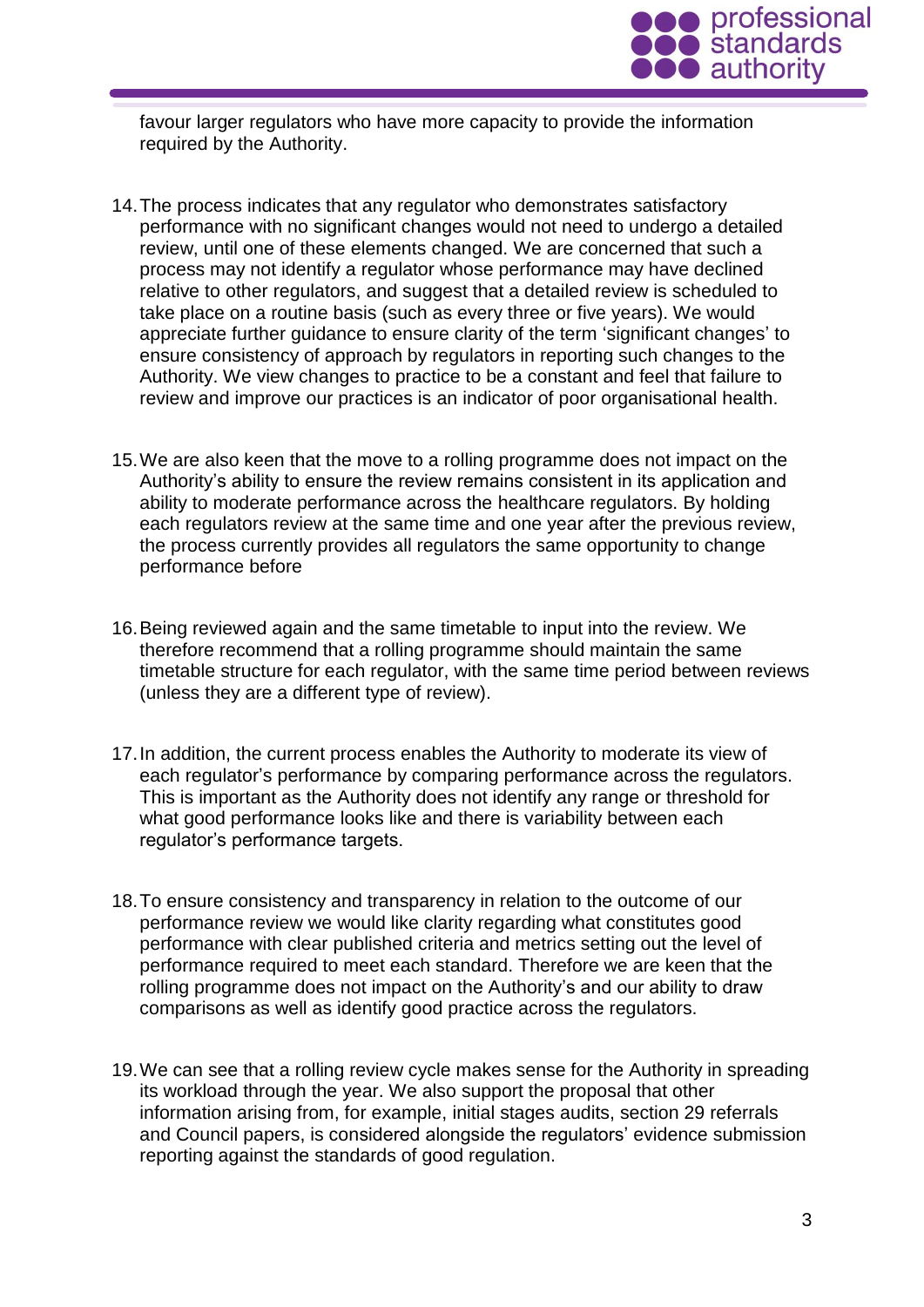

- 20.The current process requires the regulators to complete the evidence submission at a fixed point in the year. The process is resource intensive but as it takes place at the same time every year we are able to plan for it. If a rolling programme is to be implemented sufficient notice should be given to each regulator as to when they will be required to report.
- 21.MPS agrees with the principles behind this proposal but suggests that a full performance review should take place earlier than five-six years even where no concerns are identified based on the information provided by the regulators. This regular, independent assurance would provide the profession, the public and Parliament with the confidence that the regulator is performing to the expected standard.
- 22.MPS would like to see a full audit/review at least once every 2-3 years.
- 23.We have concerns about the Authority relying on the regulator to disclose data before a decision is reached on whether the PSA will 'audit' as part of a 'targeted review'. We think audits ought to be routinely undertaken, randomly, at specified periods.
- 24.We see value in a moving to a rolling programme and in combining the various oversight activities, such as the initial stages audits, within a single performance assessment process.
- 25.In practice, we would be interested to understand what assessment the Authority has made of the practical feasibility of this approach, reflecting on the challenges encountered this year in relation to our performance review report and the outstanding initial stages audit from 2014.
- 26.Essential to the introduction of a rolling programme would be a commitment to agree a clear timetable with each regulator, recognising the extensive resource that regulators are required to commit in complying with the performance review process.
- 27.A collaborative approach to agreeing realistic and reasonable deadlines with each regulator in relation to each stage of the process will also be necessary if a rolling programme is to work effectively.
- 28.We consider that the new process presents an opportunity to introduce more direct communication and ongoing interaction throughout the performance review. This would reduce the significant quantities of written evidence, data and supporting documentation currently required, which is time consuming and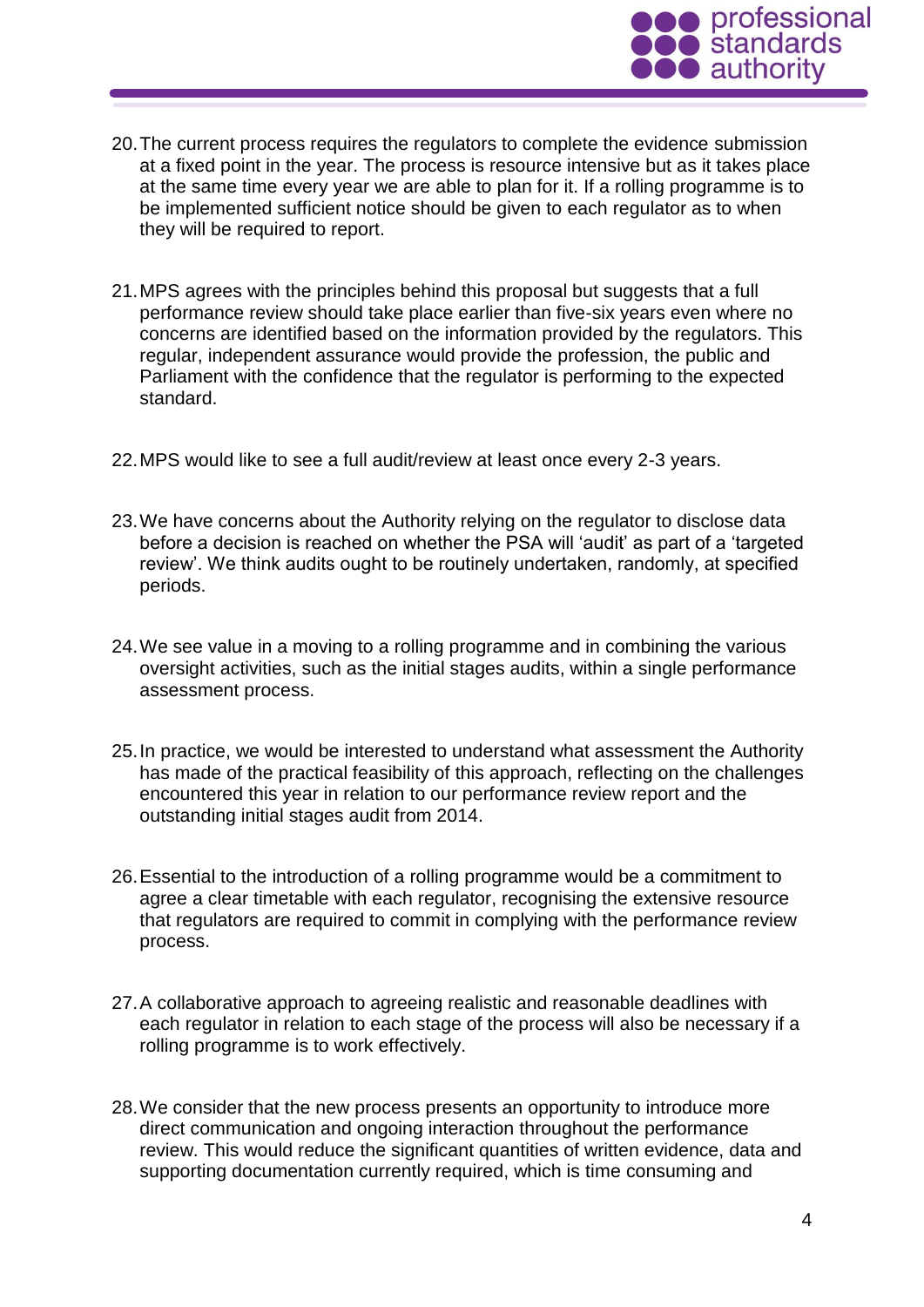

resource intensive for both the regulators and the Authority and we would encourage more immediate engagement to discuss issues as they arise, so that the resulting reports have currency and relevance rather than being simply a backwards look which may no longer reflect latest practice.

- 29.We have previously advocated adoption of a thematic based approach across regulators, as likely to yield positive results in helping cross-fertilise good or innovative practices. We would not wish a rolling programme to reduce the scope for this and would encourage the Authority to consider how a thematic approach could be built into any revised process.
- 30.Not sure.
- 31.The publication of the reports at the same time were helpful in certain comparisons between the regulators. By publishing them separately, some of these comparisons may be lost due to different timelines of assessment.
- 32.It is of utmost importance that any new process is meaningful for all those concerned.
- 33.With regard to our comment on third-party feedback above, we note that the regulators will be required to provide third-party feedback directly. Given the lack of confidence the profession currently has in its regulator, we do not believe that relying on this provision by the regulator will be meaningful as they will have the opportunity to provide their own commentary without the opportunity of additional feedback from those third parties. We expect that this will not be the only way in which third-party feedback will form part of the review process. The table on page 8 of Annex 4 seems to suggest that 'information provided by other bodies' will still be taken into account, but then it is not clear in how far the process for such feedback has changed.
- 34.We also note the reference to provision of Council papers. It is not clear from the consultation whether the Authority would see the published or the private versions of Council papers. We believe that there could be significant differences between them in some cases.
- 35.One way in which this process will be meaningful is if the data is published in as full a version as possible. There is a comment in the consultation document that the full data will not be published, but, effectively, a summary of it, or some detail where this is relevant to the report. It might save the regulators and interested parties much by way of freedom-of-information work if this data were published, suitably anonymised where appropriate, of course.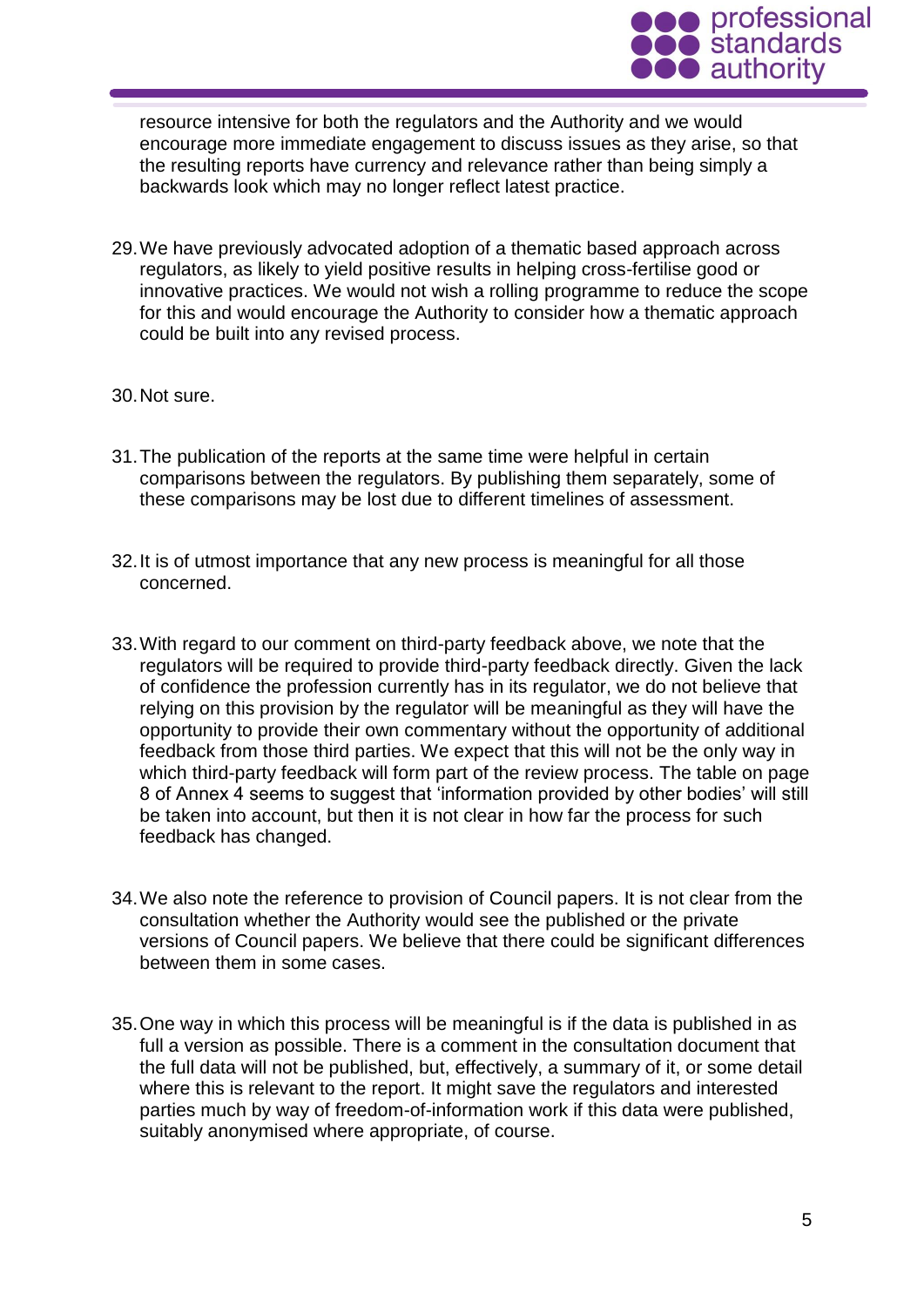

- 36.For an organisation such as the Scottish Government, the detail in the current performance review is complex and sometimes quite difficult to follow and understand. The benefit that a single performance review may have over a rolling programme is that currently all the information for the professional regulators is available in one place so it is easy to compare details between each of the regulators. Moving to a rolling programme of performance review brings the benefit that there will be specific focus on each of the regulators.
- 37.In principle we agree with moving to a rolling programme of performance review. However, we have a number of concerns with the outlined proposal. As the proposal stands no certainty is provided as to when the initial assessment will take place for each regulator throughout a year, and subsequently when a Change, Targeted or Detailed Review is likely to take place (paragraphs 3.11 and 7.1 of the consultation document are illustrative of this point).
- 38.To deliver against targets all organisations require operational plans which provide some certainty of activities, including allocation of human resources – this is particularly true of a relatively small organisation with limited resources. Closely linked to this is the fact that we have specific periods of concentrated activity, such as Retention and Pre-registration activity, our own strategic internal audits which are scheduled a year in advance, all taking place at set times throughout the year. If we were subject to a Change, Targeted or Detailed review (and an associated audit) in these areas at these times, this is likely to significantly impair our performance.
- 39.We ask for clarification on the exact period the revised performance review will cover (for example a calendar year, a rolling year, financial year etc) and within that defined period when initial assessments and evidence gathering will take place for each regulator and we would seek assurances that the Authority will consult with the regulators and agree relevant dates to ensure any subsequent reviews will not negatively impact on the operational performance of organisations.
- 40.It is our view that the timetable of any review or audit must be agreed between the parties including response times.
- 41.We agree in principle with the proposal to move to a rolling programme of performance review.
- 42.We consider that the proposed rolling programme of review which incorporates the outcomes of the Authority's other activities, including the initial stages audit of fitness to practise cases, is a sound one.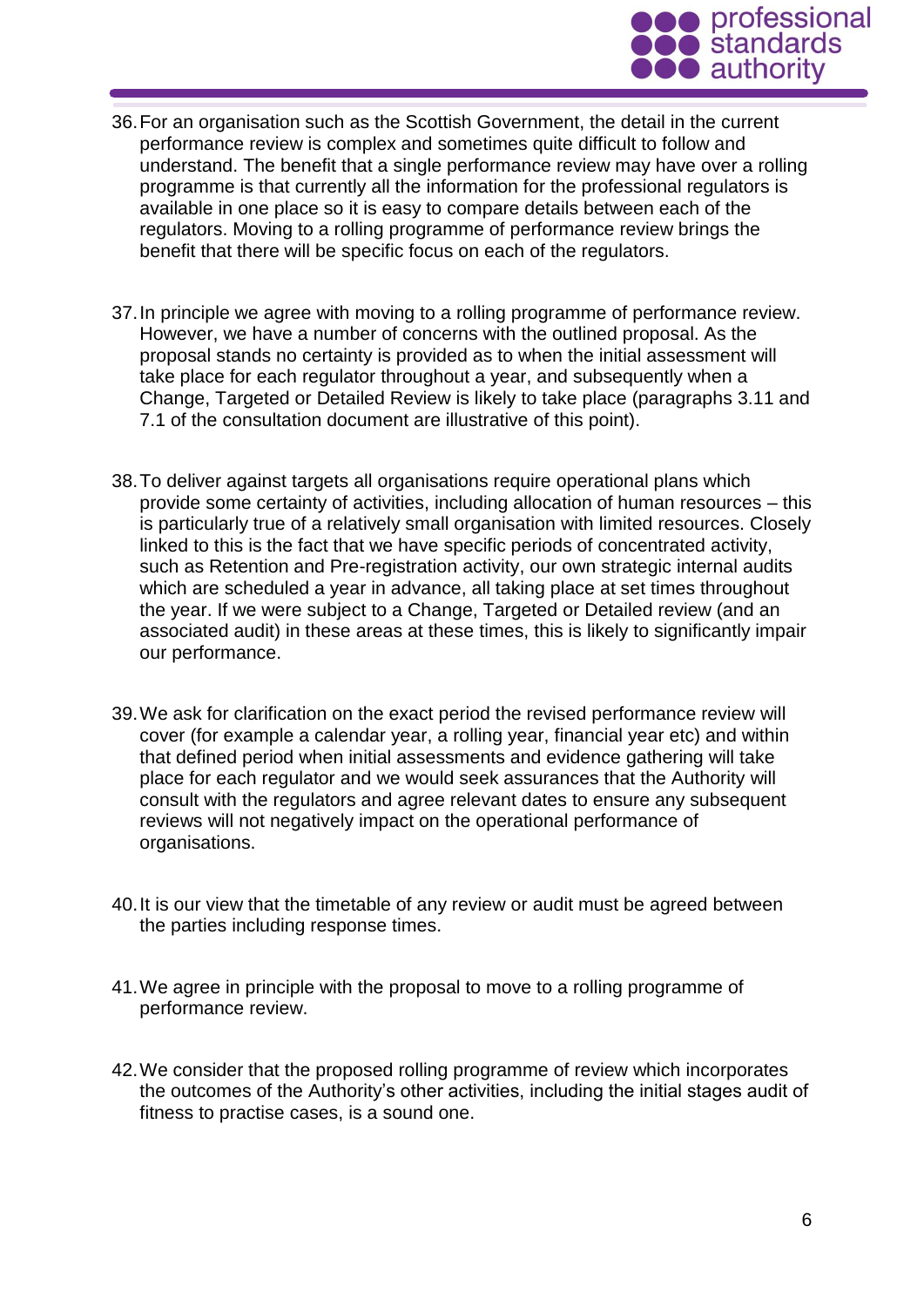

- 43.We have two comments to make about this proposal. In the current approach, the regulators know that they will be required to complete the self-assessment template between September and October each year, with further information requested in January of February of the following year. Drafts of the regulators' report and overview section are then considered between April and May. This approach helps the regulators to plan effectively and ensures that sufficient resources are available to participate in the performance review.
- 44.We would want to be sure that the Authority will provide sufficient notice of its intention to ask each regulator to participate in the performance review and that, wherever possible (unless an earlier review is triggered by significant adverse information), the Authority undertakes its stage one review of each regulator in approximately the same period each year.
- 45.In addition, one of the advantages of the current approach is that this provides an easy opportunity for the Authority to moderate its judgements by comparing performance across the regulators. For example, the Authority is able to note changes in the number of data breaches a regulator has reported, but then compare this to the rate of breaches across the regulators as a whole, in order to inform its judgement about whether the regulator has met its standards. This is particularly important given that (appropriately) the Authority does not prescribe performance targets (or their equivalent), and there will be variability between each regulator's performance targets.
- 46.Both changes in the regulator's performance year-on-year and the regulator's performance relative to other regulators are crucial. The increased frequency of data reporting proposed in the consultation should enable the Authority to continue to do this to some extent. We would be keen that the Authority ensures that the move to a rolling programme did not mean that this opportunity for moderation is lost.
- 47.In principle, we agree with the proposal to move to a rolling programme. However, we would request that where there are audits (initial stage or registration), these should cover only cases within the current performance review period. Also, a clear timetable should be made available in order that appropriate resources can be arranged to be available to deal with the workload.
- 48.Yes, provided that there is clarity about when an Individual Performance Review is due to take place. For a small regulator the Performance Review requires a significant investment in staff resources which needs to be planned well in advance, and if there are to be variable timings these will need to be agreed with us.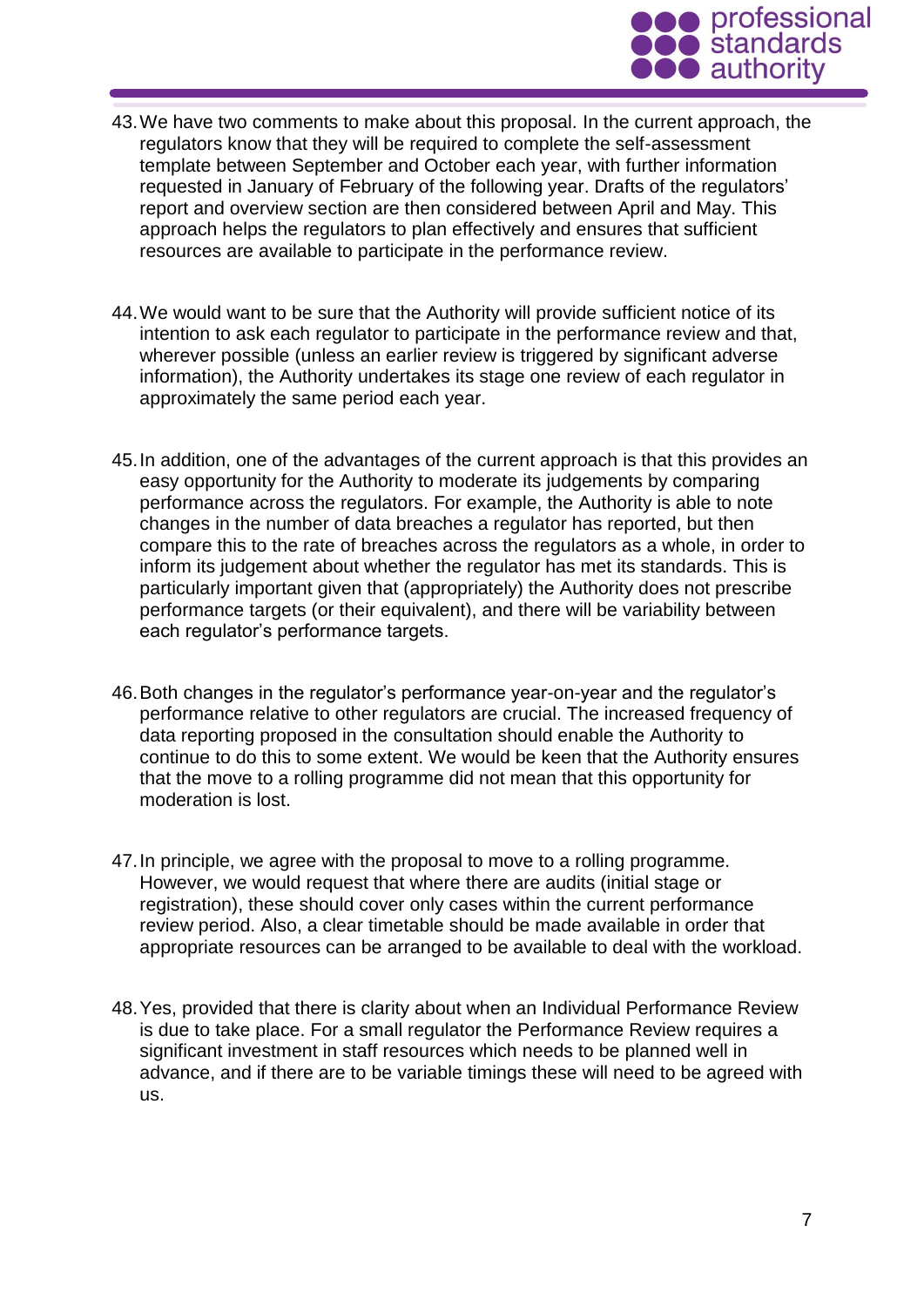

**Section four, and annex two** *Management of Risk Standard* **Q2: Do you agree with the proposal that the Standards of Good Regulation should include a new Standard relating to the management of risk?**

- 49.No. We think that it's reasonable for the performance review to consider the effectiveness of each regulator's internal governance mechanisms and if each governing Council is able to provide effective oversight of the executive.
- 50.We do not believe that a new standard relating to management of risk will enable an effective assessment of this for the following reasons:
	- Currently, the Standards describe an outcome against which we are asked to provide evidence that demonstrates how we achieve each standard. We believe that it would take a disproportionate amount of time and effort to provide clear and straightforward evidence to demonstrate 'good governance'
	- The evidence against the standards is compiled by the executive. While we would be able to provide evidence about our governance arrangements, Council's ability to provide 'effective oversight' of the executive is a less tangible outcome that necessarily is a view formed by Council about the quality of relationships and sense of assurance they derive from the management of the regulator.
- 51.Yes, we agree that in principal that a Management of Risk standard would be an appropriate addition to the performance review. The definition of key risks and of what might constitute adequate management or mitigation will have to be discussed in detail with each regulator, since the risks each faces and their powers vary considerably.
- 52.We agree that the proposed new standard which considers governance, organisational learning and risk management should be added. It is appropriate for the Authority to wish to be assured that regulators have good governance processes, such as risk management, which are effective in maintaining good organisational health.
- 53.The introduction of a new standard and the costs imposed on regulators to evidence performance, and the Authority to evaluate performance, should be appropriate to the risks posed, with the minimum of side effects. We would be interested to see the impact assessment of this proposal and wish to be assured that there will not be an impact in relation to the Authority levy. We hope the overall cost of undertaking the Performance Review will not be increased.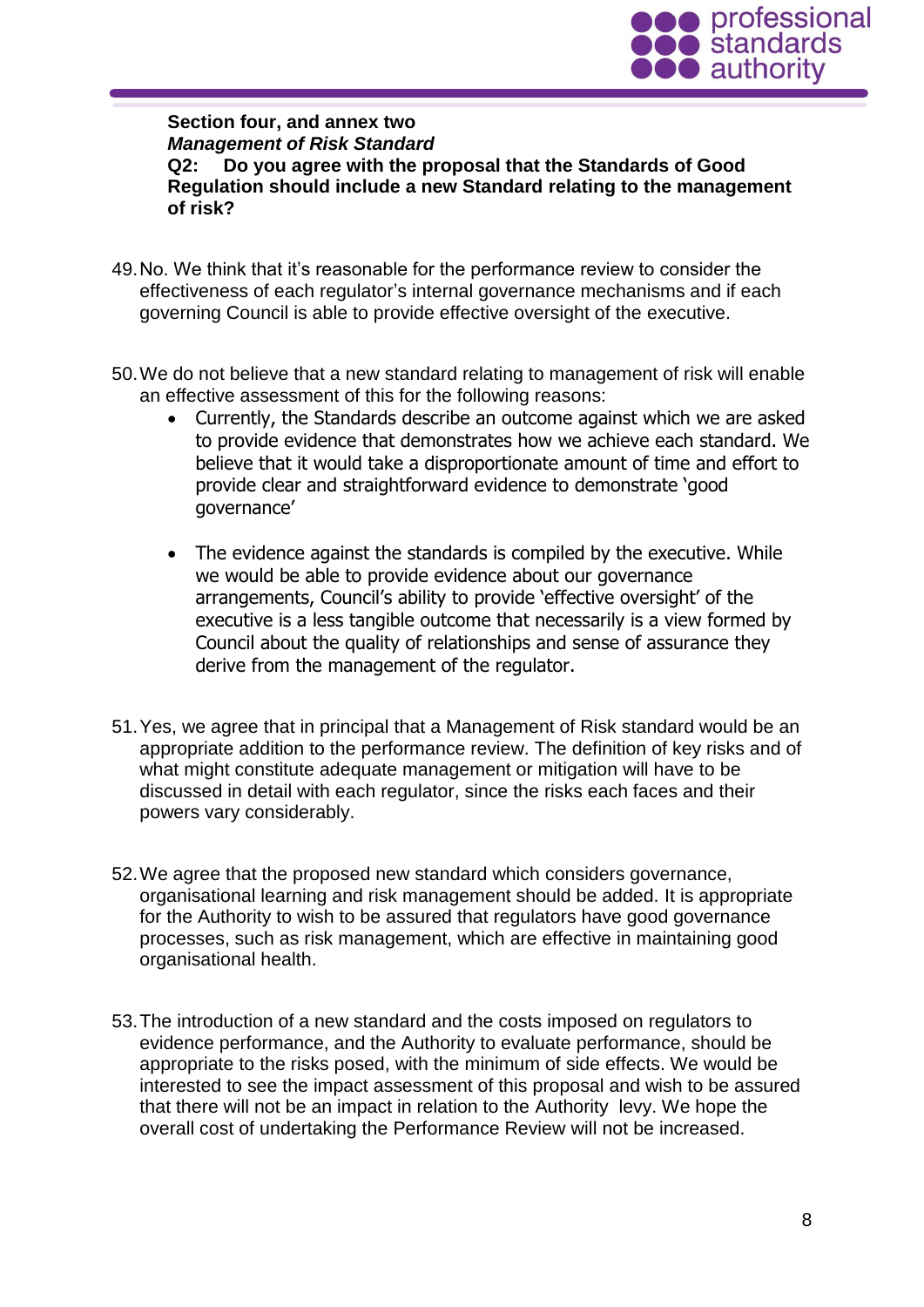

- 54.We agree that consideration of governance and risk management arrangements would be useful to the Authority alongside its review of the regulators' performance against the current standards of good regulation.
- 55.If this standard is to be introduced the Authority should be clear about what criteria it will use to assess performance against the standard i.e. what does good look like?
- 56.MPS agrees, but argues that this should be based on standards that can be measured using objective evidence rather than the subjective view of those tasked with the reporting role within the various regulators. It would be helpful if further guidance could be provided by the Authority to elaborate on what is meant by 'risk' in each of the categories identified, with reference to examples. It is crucial that the view of "risk" is properly informed by discussion with the various professions. It appears to MPS that the Authority's view of risk when considering the need for Interim Orders Committee referrals in relation to the GDC can be disproportionate. MPS would welcome the opportunity to discuss this with Authority.
- 57.Generally, although what is being proposed in Annex 2 is really about good governance, of which risk is only a part.
- 58.If the standard is based only on risk, it could be simplified significantly, alternatively a name change to "management of governance standard", or similar, may be appropriate.
- 59.I'm unsure why there are two proposals based on the management of risk. One proposal is the standard, the other appears to be a view on how it could be assessed.
- 60.Yes.
- 61.The management of risk is extremely important. The benefit of identifying future risks is key in establishing a model to manage risk however with the potential addition of a further standard of good regulation, there may be a concern that there could be too many standards making the process seem like a 'tick box exercise'.
- 62.A 'risk standard' might be better positioned as a wider governance standard which would then bring in the notion of a more comprehensive approach rather than just risk.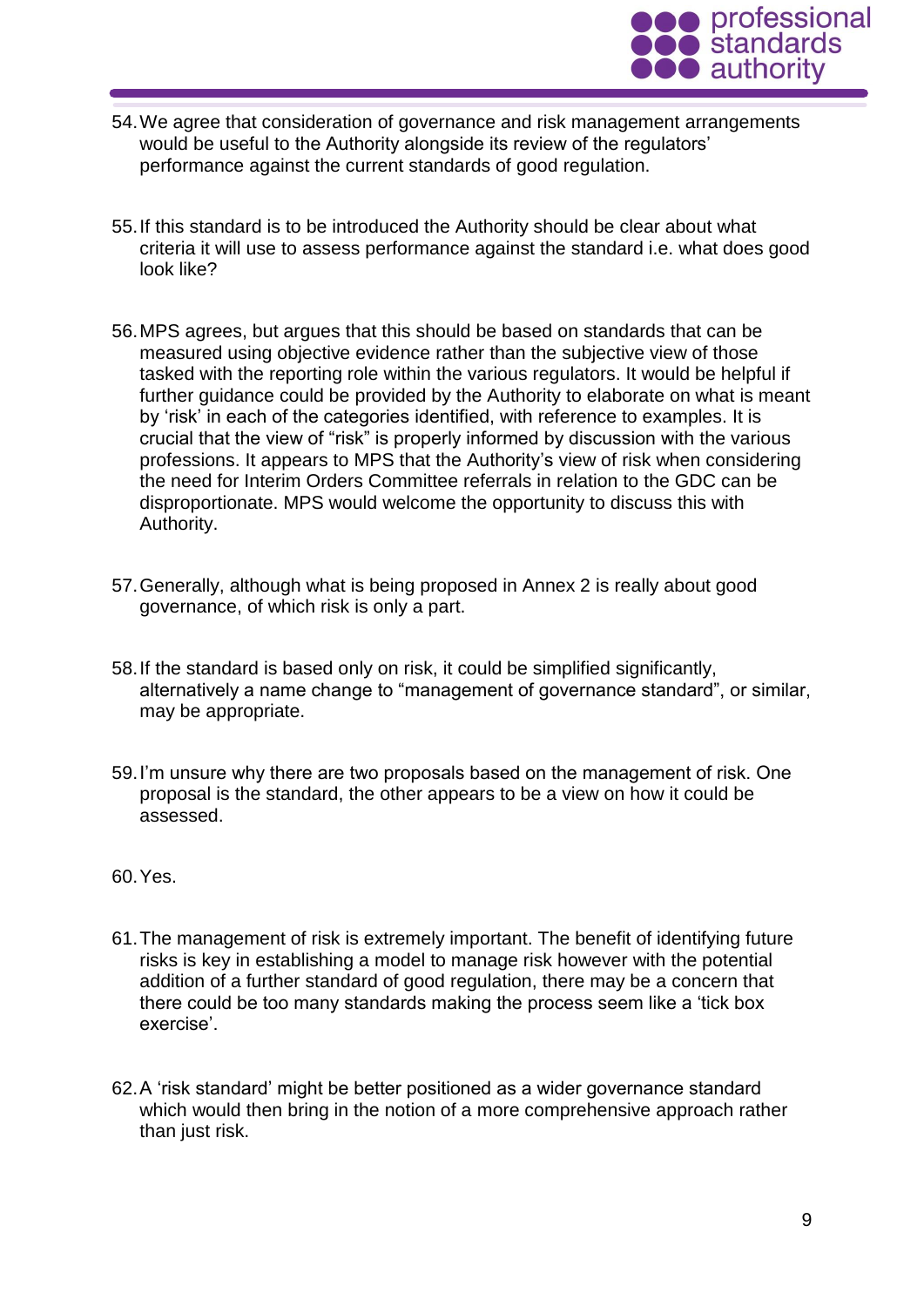

- 63.No. The inclusion of a new Standard relating to regulatory risk is inconsistent with the current rationale for Standards of Good Regulation. Currently the four Standards directly relate to the four core regulatory functions. Risk management is not a core regulatory function; it exists separately from the four existing Standards. To consider it as such will lead to confusion.
- 64.In our analysis the management of relevant risk is inherent across the output based Standards – the management of risk is an input, albeit an important one. The regulators' ability to identify, assess and manage risk will be reflected in the outputs in the other four Standards.
- 65.Councils of the regulatory bodies perform an important function in their strategy setting and oversight of those bodies, including the setting of performance targets and measures in the public interest. They are recipients of the performance review reports and are charged with ensuring that remedial action is identified and delivered where there are shortcomings in a similar manner to the receipt of internal and external audit reports.
- 66.The Executive arm of the Pharmaceutical Society of Northern Ireland is responsible for implementing the strategic vision of its Council and in turn the Council is accountable to the Minister for Health Social Services and Public Safety and the Northern Ireland Assembly. In this regard we submit that the PSA is best placed to work in parallel with the Council to facilitate the Minister and the Northern Ireland Assembly in holding the organisation to account in the public interest.
- 67.Creating a risk standard and dataset which directly focuses on the operation of Councils, in our opinion, will negatively change Councils' relationship with the Authority - from one of the PSA assisting Councils with oversight and governance to enhance performance and improve their accountability to the relevant Government Minister and Parliaments, to a relationship where the Councils themselves become directly answerable to the Authority. In our view this is likely to cause confusion within regulators with regards the separation of their management/implementation and governance roles.
- 68.In coming to this conclusion we have referenced the Good Governance Institute's 'Good Governance Handbook' which states that "Governance works on the basis of a separation of powers, so that those running the organisation day-to-day are internally accountable to themselves and others who have a focused governing role<sup>'1</sup>. The Handbook also states that "Boards and governing bodies are less effective if there is confusion around roles and when behaviours are out of tune with the value that good governance brings to an organisation, for example when

1

<sup>1.</sup> Andrew Corbett-Nolan et al, Good Governance Handbook, 2015 p.8 [http://www.good](http://www.good-governance.org.uk/wp-content/uploads/2015/01/GGH-Main-.pdf)[governance.org.uk/wp-content/uploads/2015/01/GGH-Main-.pdf](http://www.good-governance.org.uk/wp-content/uploads/2015/01/GGH-Main-.pdf) 2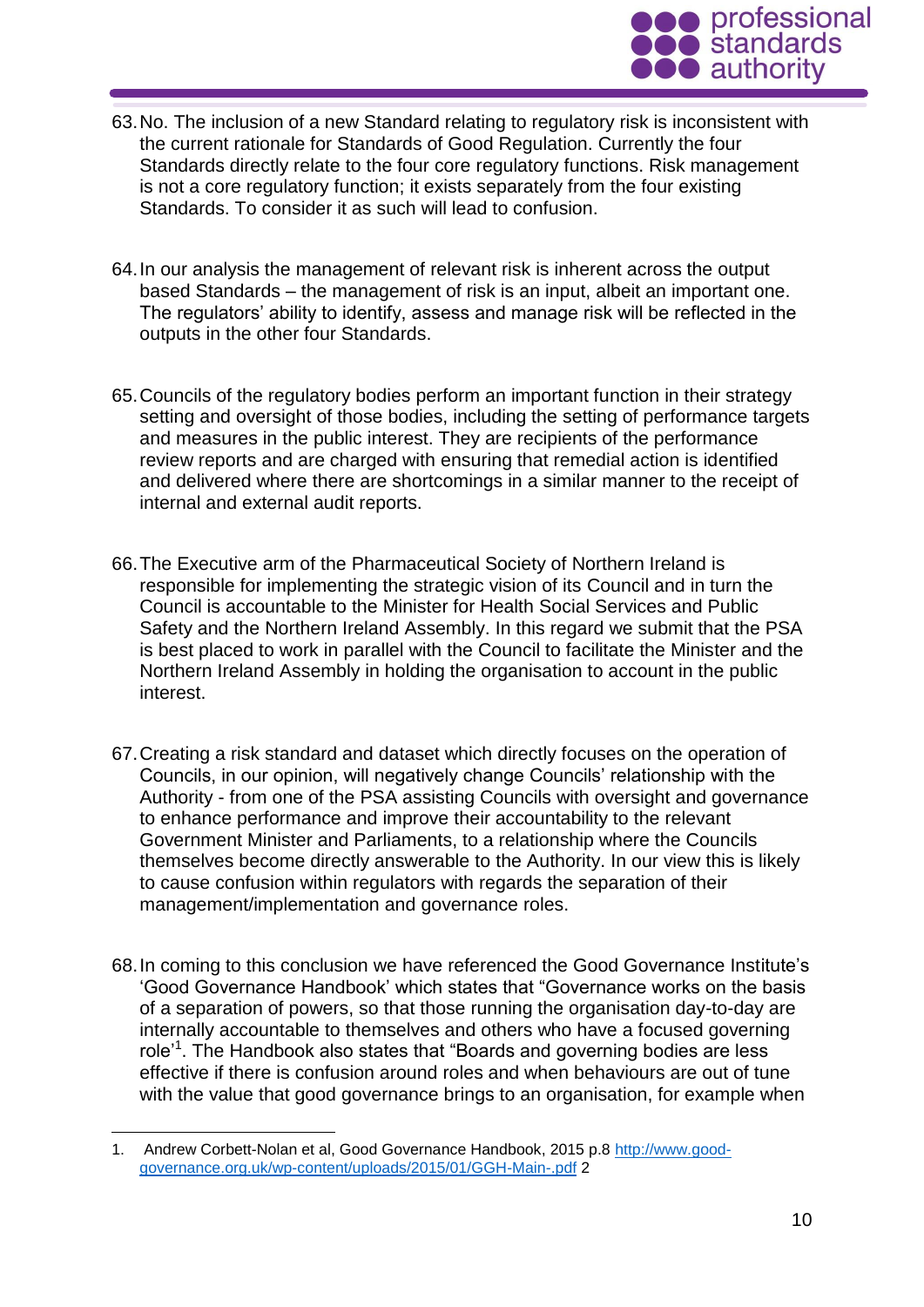

distinct disciplines of management and governance are confused, this can lead to fractured decision making and a lack of strategic thinking"<sup>2</sup>. We have concerns that pursuing the proposed risk standard will undermine the current good governance framework.

- 69.The Council of the Pharmaceutical Society NI already undertakes a selfassessment exercise to ensure the appropriateness of the arrangements and the organisation is also subject to both internal and external audit. The role envisaged for the fifth standard could cause problems with regards the organisation's external audit and the current timetable for preparation of annual reports and accounts. If, for example you decided that we have not met aspects of the proposed fifth standard but we have already laid our report and accounts, whose opinion takes precedence – the PSA's or external auditor's? Such a dilemma could create significant difficulties and in and of itself would be an example of poor governance arrangements.
- 70.We are concerned that if the governing role of the Councils of healthcare professional regulators becomes part of the performance review, the operational engagement and open interaction with the process may be damaged.
- 71.Yes.
- 72.We agree that a new standard on the management of risk should be added.
- 73.We agree that the consideration of management of risk would be a useful addition to the performance review. We are not necessarily convinced that this needs a separate standard.
- 74.We think that the consideration of governance and risk would be a helpful addition to the Performance Review. However, in the context of the new Levy, we would expect the PSA to maintain the cost of undertaking the Performance Review within current parameters.

# **Q3: If so, do you agree with the areas of focus relating to the management of risk?**

75.We think that risk is one angle to consider that may give an insight into the governance of an organisation, but as above, do not believe a standard would enable an accurate assessment.

 2 Ibid,p.5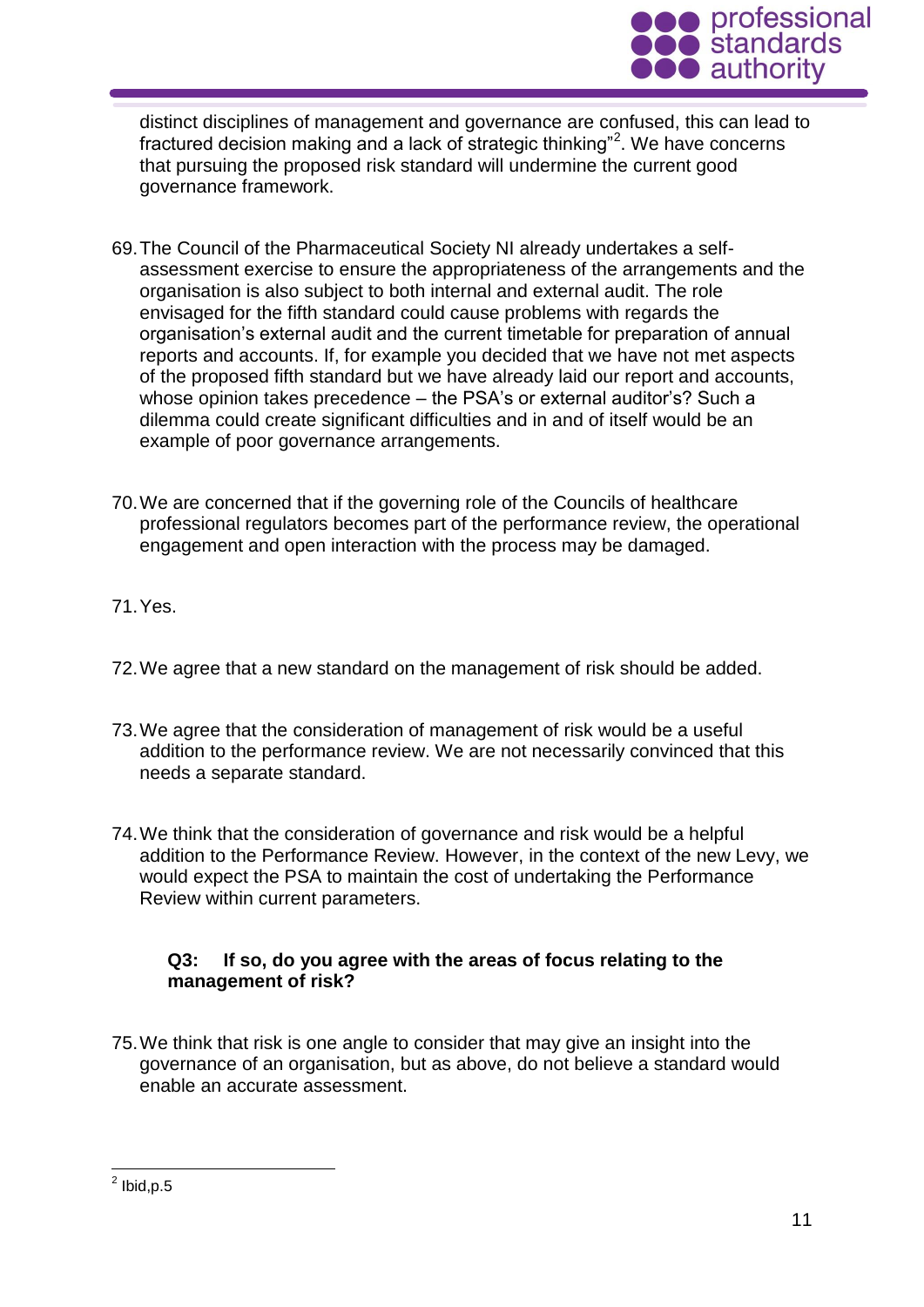

- 76.The focus of the proposed standard covers many questions that are part of the current performance process however, others may lead to duplication of effort, for example, effective controls relating to financial performance , that are already subject to external audit scrutiny.
- 77.It is unclear from the proposals as to how the Authority would assess what is 'good performance' in this area.
- 78.If such a Standard is to be introduced, we would strongly urge the Authority to ensure that the risk assessment methodology is the subject of a full external review and developed by experts in the field of risk management, to ensure that the proposals for a risk standard relate to how regulators themselves manage risk in carrying out the management of their statutory functions.
- 79.In general the areas of focus seem appropriate and mainly reflect questions already asked by the Authority as part of the overview section of the existing performance review template. The standard focuses on the management of organisational risk (governance of the regulator), rather than risks to public protection, which could be seen as limited in scope.
- 80.We would be interested in widening the scope to consider our capacity to understand the sector we regulate, having the strategic capacity to understand the risks to public protection and take actions in the public benefit. From the consultation it is unclear how an assessment will be made of whether we are managing risk well or what would constitute good performance. We would therefore appreciate further guidance on this from the Authority.
- 81.Yes. The standard as drafted contains some information already collected as part of the performance review process and some additional areas. As stated above, if the Authority is to make judgements on the regulators' performance in the areas of governance and risk management, it should be transparent about the basis on which those judgements are made.
- 82.MPS agrees but as explored above, it would be helpful if further guidance could be provided by the Authority to elaborate on what is meant by risk in each of the categories identified, with reference to examples.

83.As above.

84.Yes.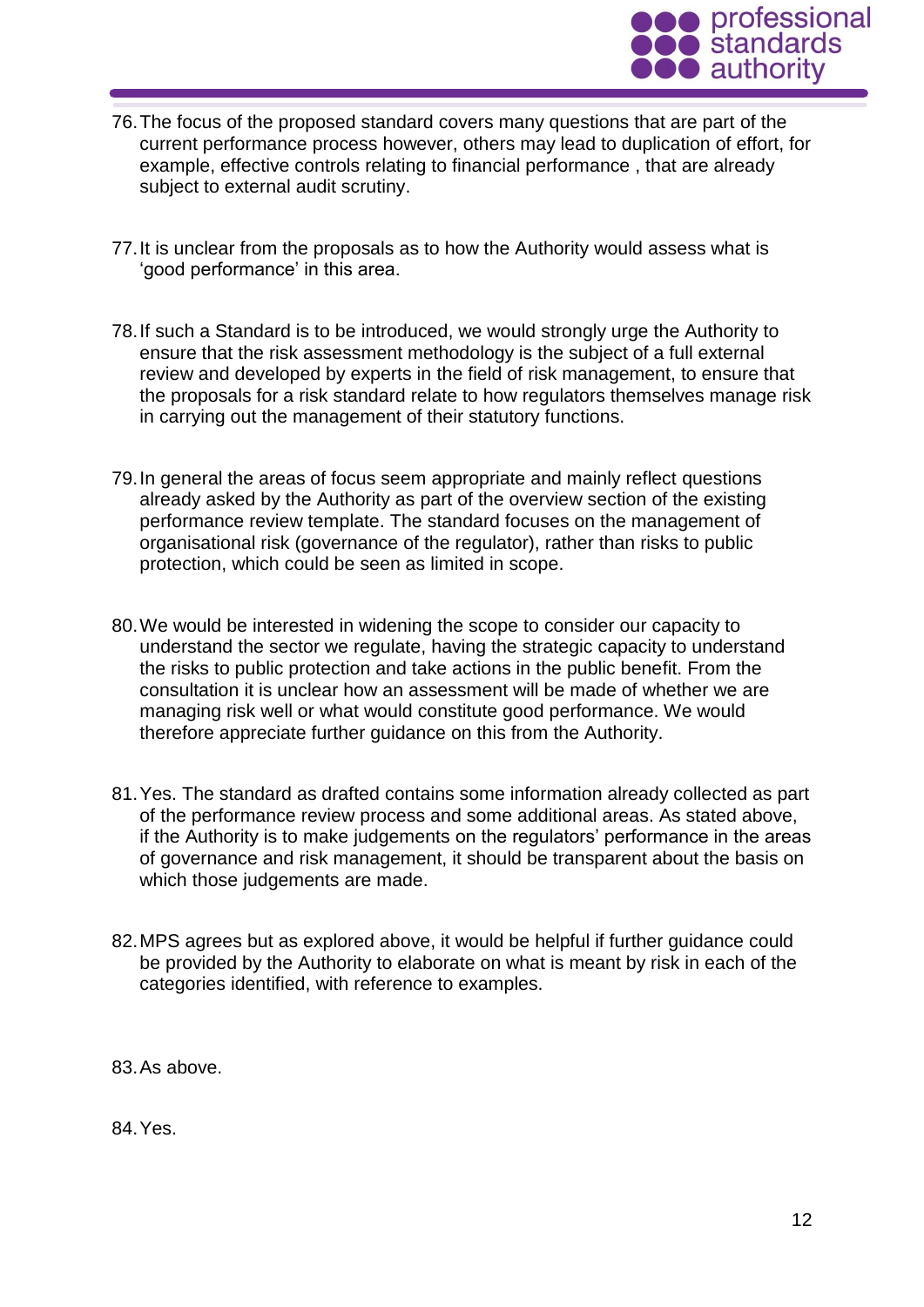85.Yes



86.In answer to Question Six we describe in detail how we contend this issue should be addressed, giving our examples of the areas that we suggest should be addressed in an assessment rather than a review

87.Yes.

- 88.The proposed new standard reflects questions already asked by the PSA as part of the existing performance review template and appropriately includes content which looks at how the regulators have used sources of information, such as the outcomes of organisational complaints, to improve what they do.
- 89.The areas of focus at both paragraphs 6.4 and 6.5 seem to be appropriate and seek to define whether there is an appropriate assurance framework. However, the examples stated seem to be much more around performance improvements in an operational sense rather than the monitoring of the robustness of the assurance framework.
- 90.Yes, these seem appropriate.

# **Q4: Are there other areas that could be defined as management of risk that should be included as part of this standard?**

- 91.No.
- 92.Not at the present time but experience of reporting against a new standard may indicate other areas to be included in the future.
- 93.We advocate that any other areas included are targeted on the risks which the Authority is seeking to address, related to ensuring public benefit and kept as simple as possible to ensure consistency of application.

94.No.

95.Poor and inconsistent decision making at each stage of the fitness to practise process (which includes unduly harsh as well as unduly lenient decisions) risks undermining public and professional confidence in the regulator. The regulator should be asked to demonstrate how this particular risk is addressed and how far this has been achieved based on objective evidence.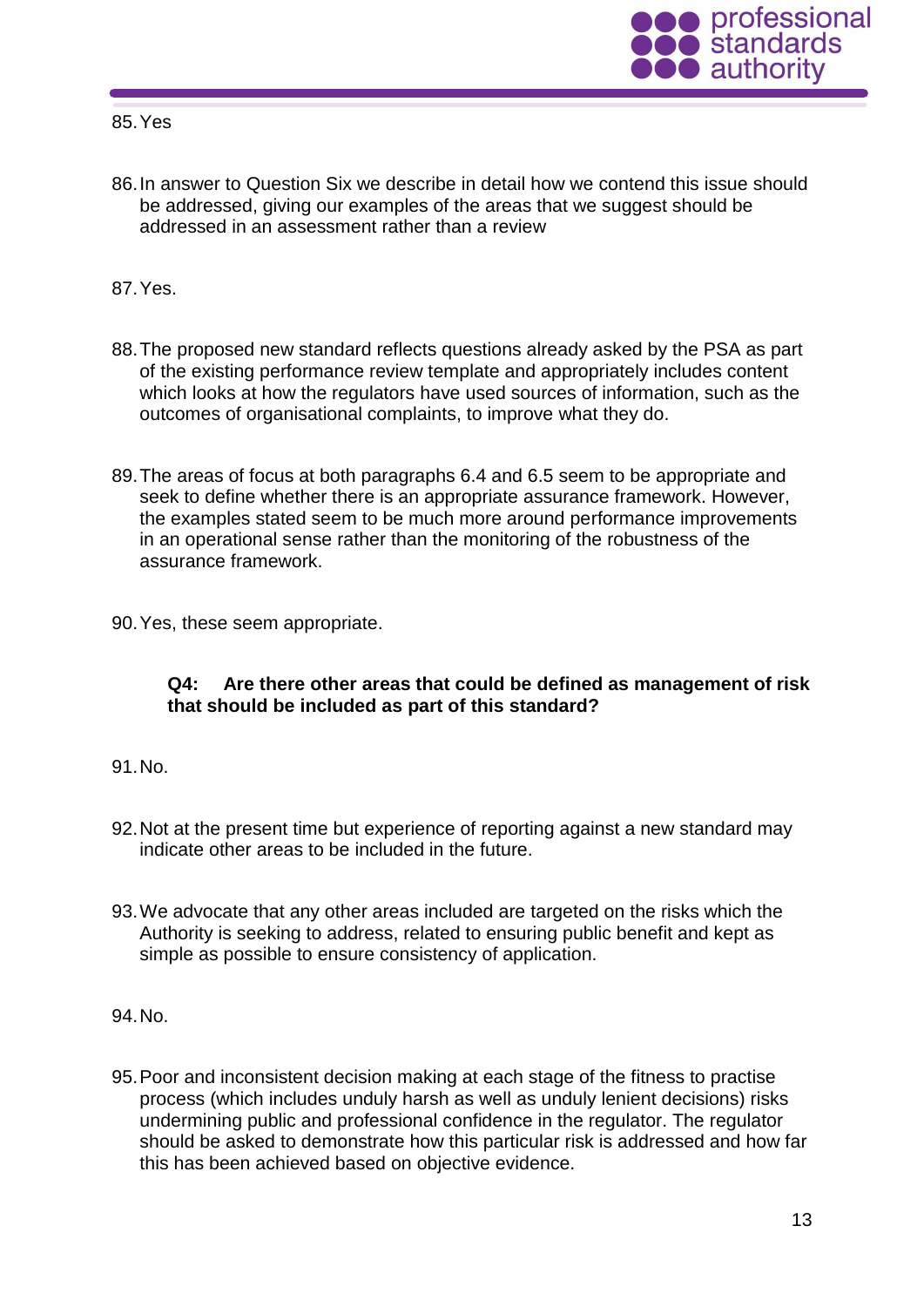

### 96.No comment

- 97.It is not clear from the dataset on page 10 whether, for example, the judicial review won by the BDA in 2014 would have been included in the information to be provided, either under the 'organisational complaints' section or the 'judicial review' section. While the case related to the Annual Retention Fee (ARF) and problems with the GDC's fitness to practise processes indirectly, the central issue was the fairness and legality of the 2014 consultation. The dataset definition might exclude this type of challenge. We believe that the dataset should include information about challenges to the GDC's procedures in terms of governance, fairness and transparency.
- 98.Not aware of anything further to be added to the management of risk.
- 99.We do not support the introduction of a risk standard and consequently do not consider there to be other areas that should be included.
- 100. No.
- 101. Please see response to question three.
- 102. It is probably helpful in the first instance for this to be kept simple and developed further in the light of experience.

#### *Management of risk question*

**Q5: Would you prefer the alternative proposal that, instead of including a new Standard about the management of risk, we should ask the regulator about forthcoming risks as part of the information we use to decide the scope of their review?**

- 103. We believe the alternative proposal is more likely to give the Authority insight into the governance of a regulator rather than a standard.
- 104. We believe the 'assessment' of the effectiveness of regulators governance is not without risk. There is a balance to be struck between transparency and maintaining confidence. Where regulators are frank about the existence of risks that they view as significant and their intention to respond to those, the Authority should factor that into their assessment, but should also undertake to protect the confidentiality of these interactions.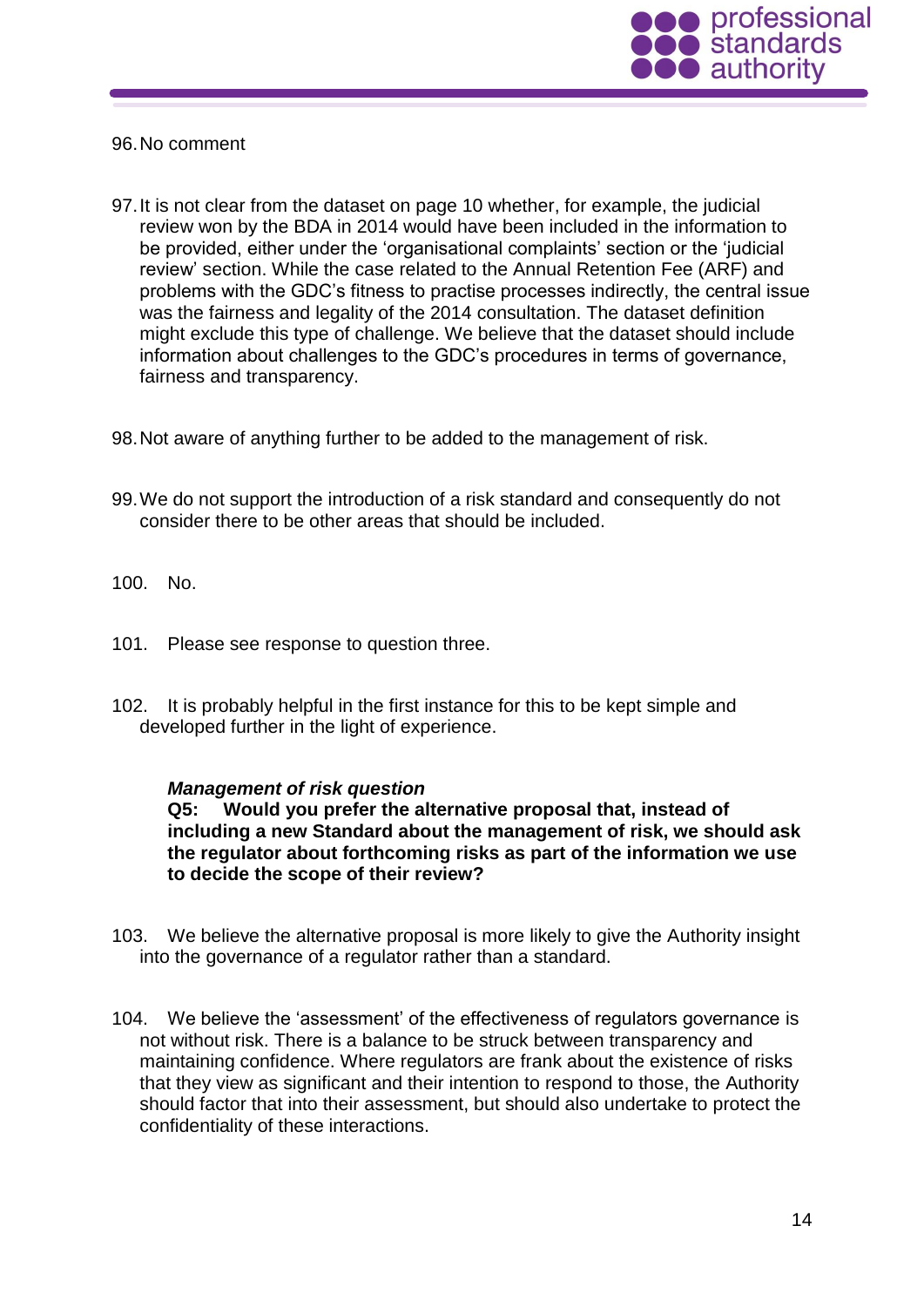

- 105. We particularly think that any information considered in making this assessment should only be used to form the Authority's view on the effectiveness of a regulator's governance and that this is not an opportunity to revisit or challenge decisions that have been legitimately made by Council as the Trustees of the organisation who have their own responsibilities to discharge.
- 106. We believe that reviewing risk frameworks moves regulators to look forward but the focus needs to be on the robustness of our mitigation plans and risk assessment framework.
- 107. In our opinion, it would be preferable to ask management at the respective regulators about forthcoming risks as part of the information used to decide the scope of the review. It is our belief that asking for information in this way would provide more outcome-focused measures against which the effectiveness of the regulators' internal governance mechanisms in practice can be assessed.
- 108. Asking such a question would allow the review to be much more proactive in its line of inquiry and responsive to any risks identified.
- 109. For consistency we prefer the approach of a new standard rather than the alternative proposal. This is consistent with the approach taken to evaluating performance across the regulatory functions (other standards), but also means that the implementation of approach in evaluating each regulator against this standard will be fair.
- 110. We would be interested in understanding what benefit there would be for using the question rather than a standard and how the answer to the question would be measured and evaluated consistently across regulators. The consultation document does not contain a rationale or impact assessment in relation to asking this question, rather than including a new standard.
- 111. The standard on risk would be our preferred option.
- 112. MPS suggests a hybrid of both. In addition to requiring the regulator to demonstrate how it manages the various categories of risk identified in 'standard five', each regulator should also be asked what further risks it anticipates during the forthcoming year and how it plans to address these risks. This will ensure that the regulator is looking forward as well as back over its performance and, in doing so, should be better prepared to meet any potential risks.
- 113. It is also crucial that there is robust challenge on this point. For example some concerns may not be reported since the question would be subjective 'likelihood that you will fail in the coming year'. It is foreseeable that the person/s charged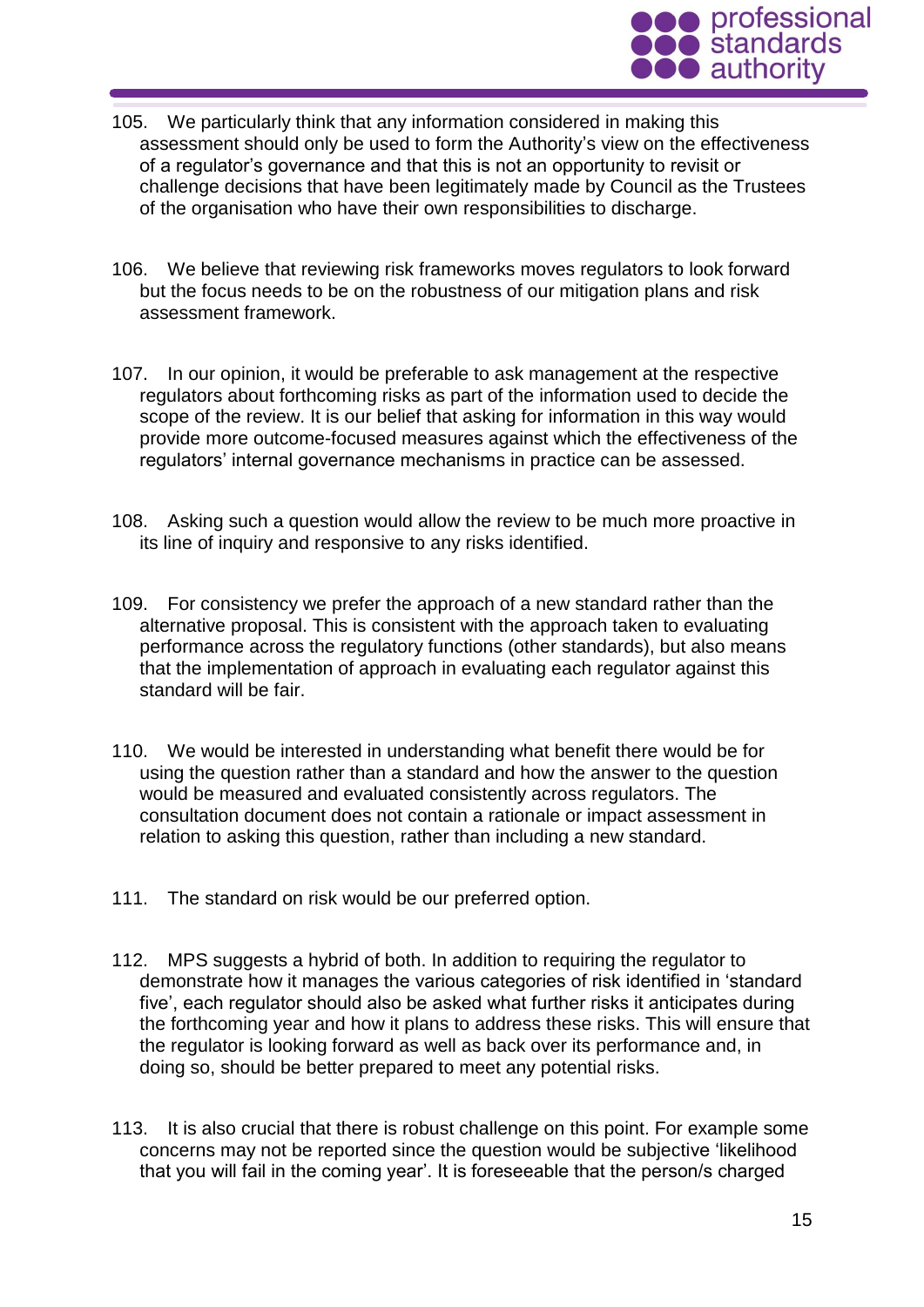

with forming that opinion within the regulator might conclude there was no risk of a situation occurring, or that it is not 'likely'. However, any objective perspective, such as that of the Authority or other third parties, could highlight risks that the regulator had not declared.

- 114. This proposal could provide a useful way of assessing a regulator's management of risk, however it does not cover wider governance or operational issues.
- 115. No.
- 116. The issue with this proposal is whether there is enough openness from the regulators. All regulators would have to be completely transparent on potential future risks – nothing should be hidden. It is a good idea in context but it may not work effectively in practise. The benefit of this approach is it would mean that there would be no additional standard added to the standards of good regulation.
- 117. How would this information be gathered, be analysed and published?
- 118. We recognise that ensuring the regulators have adequate and effective risk management regimes in place, is an appropriate area for the Authority to focus on in setting the scope of its performance review. In line with our concerns outlined in answer to Question Two, we consider that asking the regulator about risk analysis is a more appropriate approach and more closely aligned to the principles of Right Touch Regulation.
- 119. Embedding a robust risk question within the current scope of the performance review will allow regulators to better maintain the important separation between operational management and governance. We note the proposed methodology for this approach as outlined in Annex one and welcome the fact that it appears to be much more dialogue based with a focus on building an understanding of the work, practices and systemic risks faced by the regulators. This means of assessment and interaction between the Authority and the regulator will be critical to success. We would welcome the opportunity to further explore how this might work and to suggest or participate in a pilot to fully test it.
- 120. We would like reassurance that the Authority will have the operational capacity and mature skill base to conduct such an assessment. We suggest in paragraph 17.2 that some form of joint induction/training be introduced to assist mutual working and understanding and potentially introduce a positive and collaborative approach.

#### 121. No.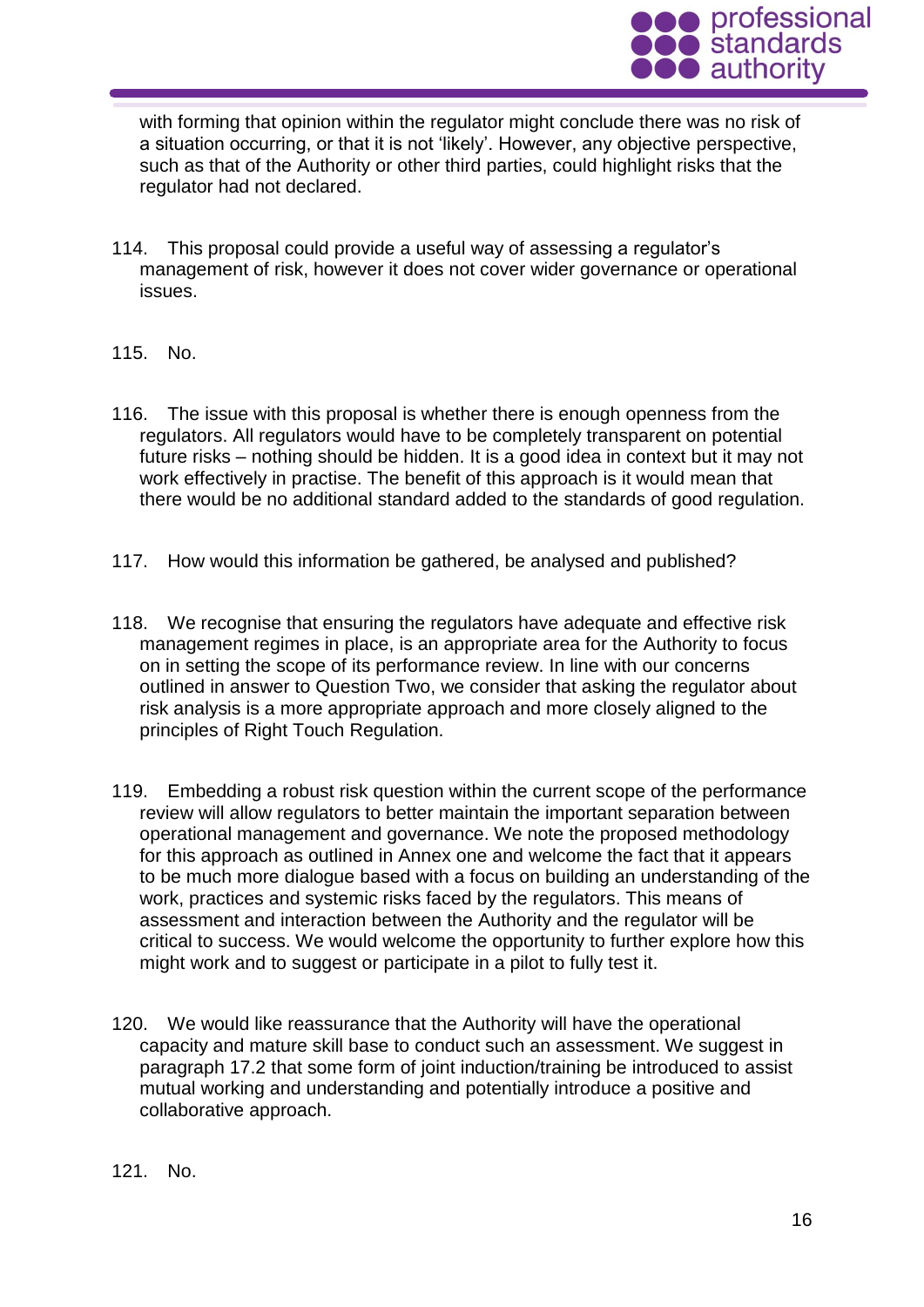

- 122. We consider that the proposed standard is much clearer and would ensure that comparable information is provided by each regulator.
- 123. We consider that this method would be preferable. It is for the Authority to review the assurance framework of the regulator and consider whether that adequately manages risk. This could quite easily be asked as part of the questions before the specific questions on each of the standards and further discussed as part of the review process.
- 124. We are unclear as to why these are alternatives rather than complementary approaches. It might be helpful in the first instance for the Authority to gain a greater understanding of the way in which regulators manage risk and then use the 'question' approach to identify any changes in approach as well as any identified emerging risks.

### **Q6: Do you have any views on the effectiveness of the question as currently drafted, and whether it will assist us in determining how risk is managed?**

- 125. We believe that risk is a useful focus because it is an area where the executive and Council should have a regular and productive dialogue and it is prospective rather than reflective. However, we think that the wording of the question is less important than how it is used.
- 126. We are concerned that the phrasing of the question would allow for a wide spectrum of answers. In its current form, it would be possible for the answer to range from one word responses, to the provision of comprehensive submissions supported by hundreds of pages listing the cause and effect of every possible risk which the regulator could face.
- 127. We consider that the structure and phrasing of the risk question is something that would benefit from the input of experts in the area of risk management.
- 128. The current question does not appear to be clearly defined and as a result may not be effective in assessing performance. The question appears to be narrower than the proposed standard and may result in answers which focus on corporate risks or duplicate information provided in relation to other standards.
- 129. Many of the corporate risks faced by regulators will not necessarily have a direct impact on the protection of the public. Therefore the responses to the first part of the question 'what is the likelihood that you will fail in the coming year to protect the public' are likely to be limited. The second part of the question 'and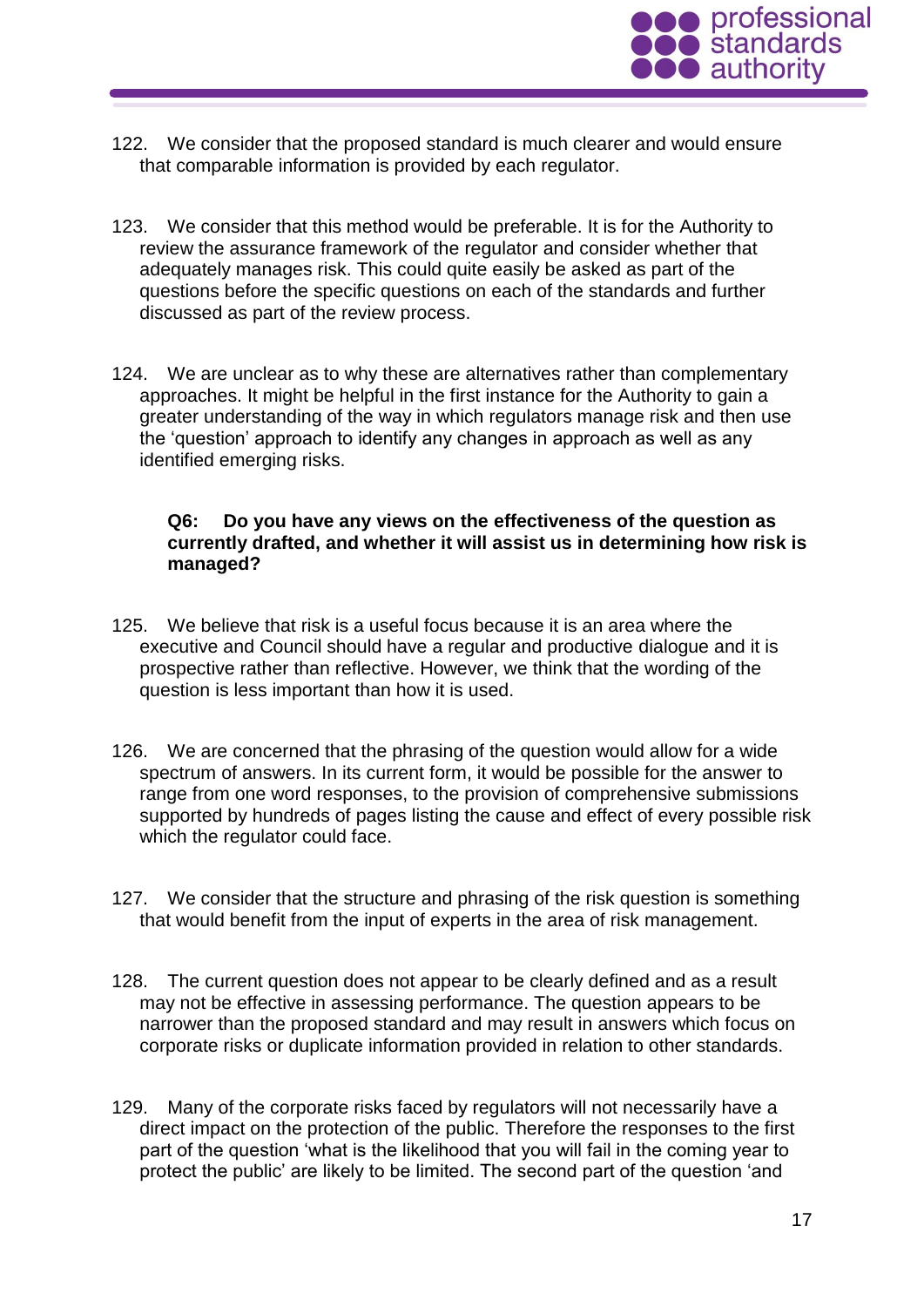

have you identified any specific risks' is likely to generate information about a lot of specific risks which may not be useful, may vary widely across regulators and prove difficult to analyse.

- 130. If this question is used, we would appreciate guidance on how the PSA would use the question to measure performance on a consistent basis. We feel it is difficult to measure responses to an open question in a consistent manner.
- 131. The question as drafted focuses on the prospect of regulators failing to protect the public. It is unlikely that this will yield useful information about how the regulators are identifying risks. We would suggest that the Authority should focus on assuring itself that regulators have appropriate risk management processes in place rather than consideration of individual risks.
- 132. As previously stated, it would be helpful if further guidance could be provided by the Authority to elaborate on what is meant by risk in each of the categories identified, with reference to examples. Additionally, it is also crucial that there is robust challenge on the question of forthcoming risks and the views of third parties should be considered.
- 133. We would question whether there is yet sufficient clarity about what the introduction of this additional element to the performance review is intended to achieve and how it will add value. As currently proposed, this appears to encompass both internal governance and risk management and capability to manage regulatory risk.
- 134. In respect of governance and internal risk, all regulators have risk management policies/processes in place, together with internal and external audit arrangements. Careful thought will be needed to ensure that there is no unnecessary duplication or no usurpation of the functions of regulators' Councils.
- 135. In relation to regulatory risk, as the Authority is aware the King's Fund review of midwifery regulation was unable to find significant quantitative evidence about the impact of regulation on public protection or any quantifiable evidence about the nature of the underlying risk to be mitigated. In these circumstances it is difficult to be clear on what basis judgements would be reached about regulators' ability to manage regulatory risk; what would constitute 'good performance'; or what remedial action would ensue should a regulator be found not to be managing regulatory risk well.
- 136. We are not persuaded that either the proposed standard or the alternative question provides a sufficiently sound basis for moving forward at this stage. It is also unclear how a single assessment of performance could encompass both elements: it is not always inevitable that internal risk management weaknesses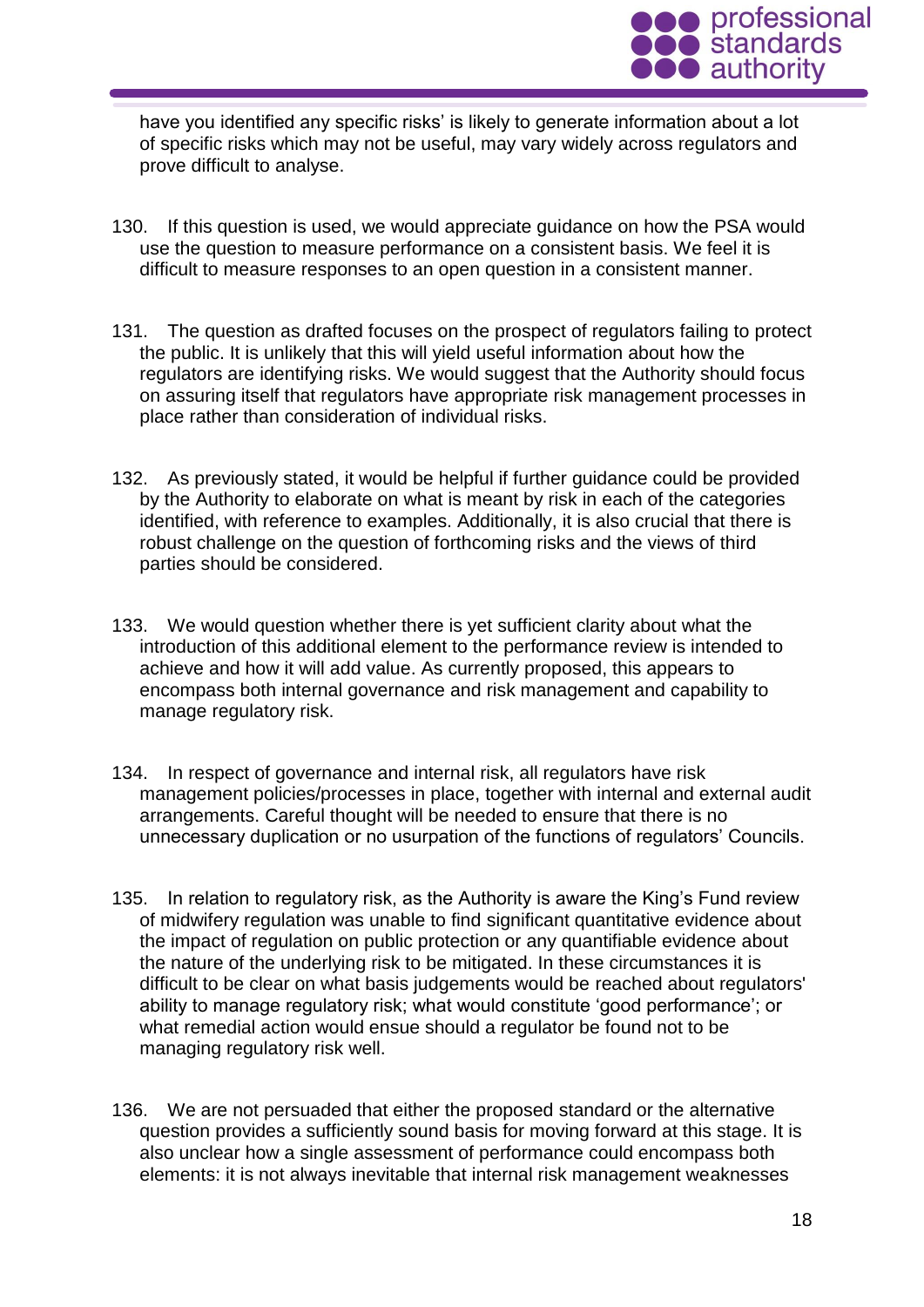

will impact on public protection. On balance, we would tend to favour a question rather than the proposed standard but would welcome the opportunity to work with the Authority, in collaboration with other regulators, on how this might be better framed in a way which lends itself to objective assessment.

- 137. The question asks whether any specific risks have been identified, but does not ask how the regulator intends to mitigate them. I would expect regulators to identify a number of risks, but this in itself is not useful without information on how the regulator proposes to manage them.
- 138. Similarly, in order for this proposal to be effective, the regulator would need to identify to the Authority any regulatory projects or changes that were taking place in that reporting period. This is so that the Authority can ensure that the risks identified are appropriate to the work being undertaken.
- 139. The question should therefore be extended into a series of questions, along the lines of: "What is the likelihood that you will fail in the coming year to protect the public? What major regulator projects will you be undertaking? Have you identified any specific risks, and what is your mitigation for these?"
- 140. A final suggestion is that the response provided by the regulator could be in the form of a regulatory plan. Such a plan could ensures that regulators consider the risks of their regulatory activities over the course of a year (or any reporting period) and would allow the Authority to target certain areas in reviews based on this report.
- 141. Our recent experience has included the GDC misrepresenting certain facts and not being candid where things have gone wrong. We therefore have no confidence in the regulator at this moment in time to give full, honest and transparent answers to such a question.
- 142. No
- 143. We are concerned that the question as presently suggested will not meet the needs of the proposed process as we understand it. In our view the question does not constitute an adequate evaluation of risk and is not in line with the principles of Right-touch regulation.
- 144. In our opinion the focus should be on the systems in place to identify and manage risk and to openly learn from and develop as an organisation when failure occurs.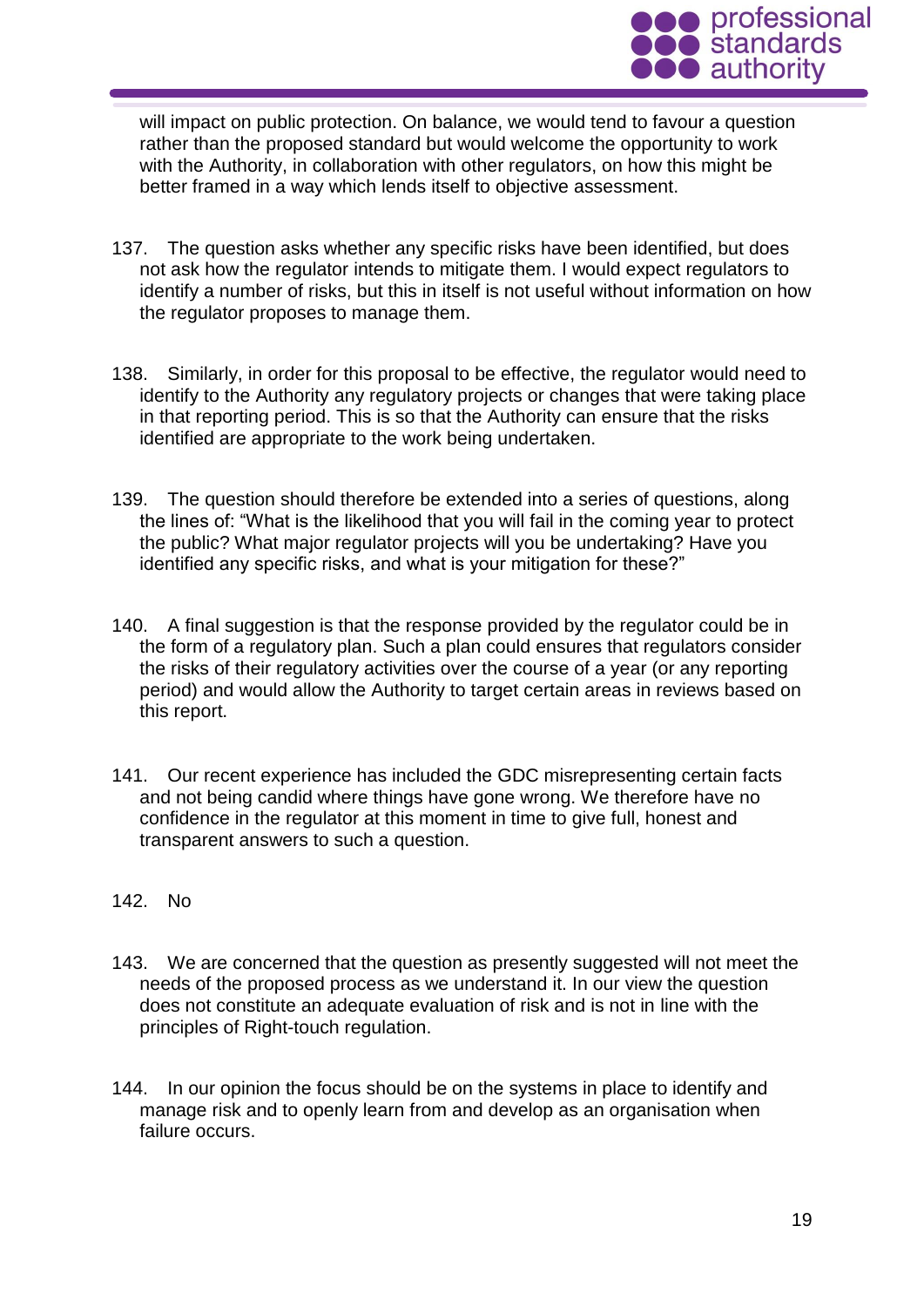

- 145. For the risk question approach to have maximum benefit and in order to encourage behaviours which demonstrate a learning approach, we suggest that an assessment of whether a threshold of good practise is currently met, is more appropriate than speculating on whether there is likely to be a specific failure to protect the public or near misses (reporting against the four standards of good regulation should clearly identify any failures which have occurred)
- 146. The practice of failing on the basis of past incidents, or potential future incidents, without recognition of the risk management regime in place and an organisation's capacity to learn and improve from incidents is more akin to a punitive than learning and improving regime.
- 147. We would promote a "fitness to regulate" approach which recognises the insight, learning, correction and improvement a regulator is capable of. Such an approach is more likely to result in better protection for the public and a more open and learning based environment.
- 148. In coming to this conclusion we have considered the nature of failure, which can be divided into three broad categories: preventable failure, complexity related failure and proficient failure.
- 149. Incidences of preventable failure occur when people act in a deviant manner, when they are inattentive, lack ability or they fail to follow the systems which are in place.
- 150. We note that in the proposed methodology for assessing the type of review to undertake the consultation document states that a detailed review will involve the provision of general information about the regulator's management of the relevant risks. (Annex 4 p.4)
- 151. Complexity related failure can occur when a process composed of many elements breaks down when it encounters novel interactions and/or future risks which were not identified leading seemingly reasonable actions to result in negative consequences; and
- 152. Proficient failures occur when a practise, which is expanded to develop knowledge/performance, leads to an undesired result.
- 153. All organisations should try and eradicate preventable risks and should be held to account when they fail in this regard. Complex organisations must manage the perpetual risks associated with complex systems and should try to learn from failures which occur in this category to ensure that they do not happen again.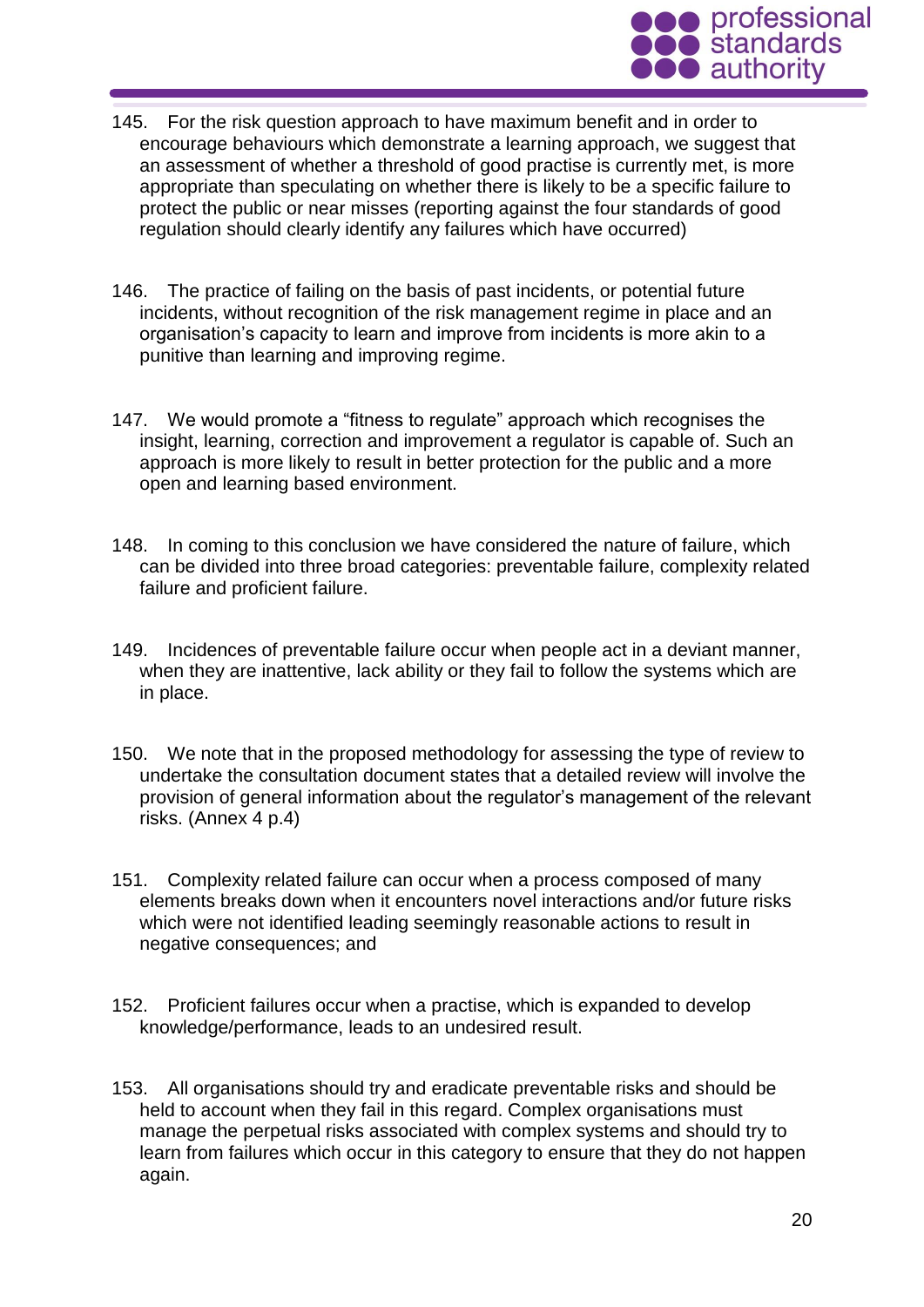

- 154. In this regard we consider an approach to assessing a regulator's general ability to deal with the full strata of risk would be more in line with a 'fitness to regulate' approach.
- 155. Please see below questions which present an example of such an approach:
	- a) What system do you have in place to identify and manage risks?
	- b) What risks have you identified since the previous performance review? (Right Touch: Identify problem before the solution)
	- c) What is their likely impact across the organisation? (Quantify the risks)
	- d) What is the likely impact for public safety? (Get as close to the problem as possible)
	- e) What actions are you taking to mitigate this risk? (Review and respond to Change)
	- f) What steps have you taken to learn from incidents/near misses identified in the previous performance review, reducing adverse outcomes and improving systems and practises? (Review and respond to change)
- 156. Such an approach may allow the Authority to assess the performance of the regulators against the strata of risk management as opposed to the emergence of risks and potential failure; it would provide more nuanced and productive advice. For example, the Authority may conclude that a regulator has inadequate systems for identifying risk, but excellent systems in place to learn from incidences and near misses. This would result in focused work in this area.
- 157. We consider that the key purpose of the performance review is to help improve the performance of the regulators to enhance public safety. This requires regulators to take a transparent and honest approach to failure and risk and the development of positive relationships with the Authority which are focused on accountability, improvement and learning. We would welcome the opportunity to work with the Authority and other regulators to develop such an approach.
- 158. We consider that the proposed question outlined in paragraph 4.8 is too ambiguous and as a result the depth and type of information that the Authority would receive from each regulator would vary considerably.
- 159. The question as currently drafted appears to be much narrower in focus than the proposed standard and would lend itself to answers which focus on the regulators' corporate risk registers and/or duplicating information about performance challenges (if they exist) discussed in response to the other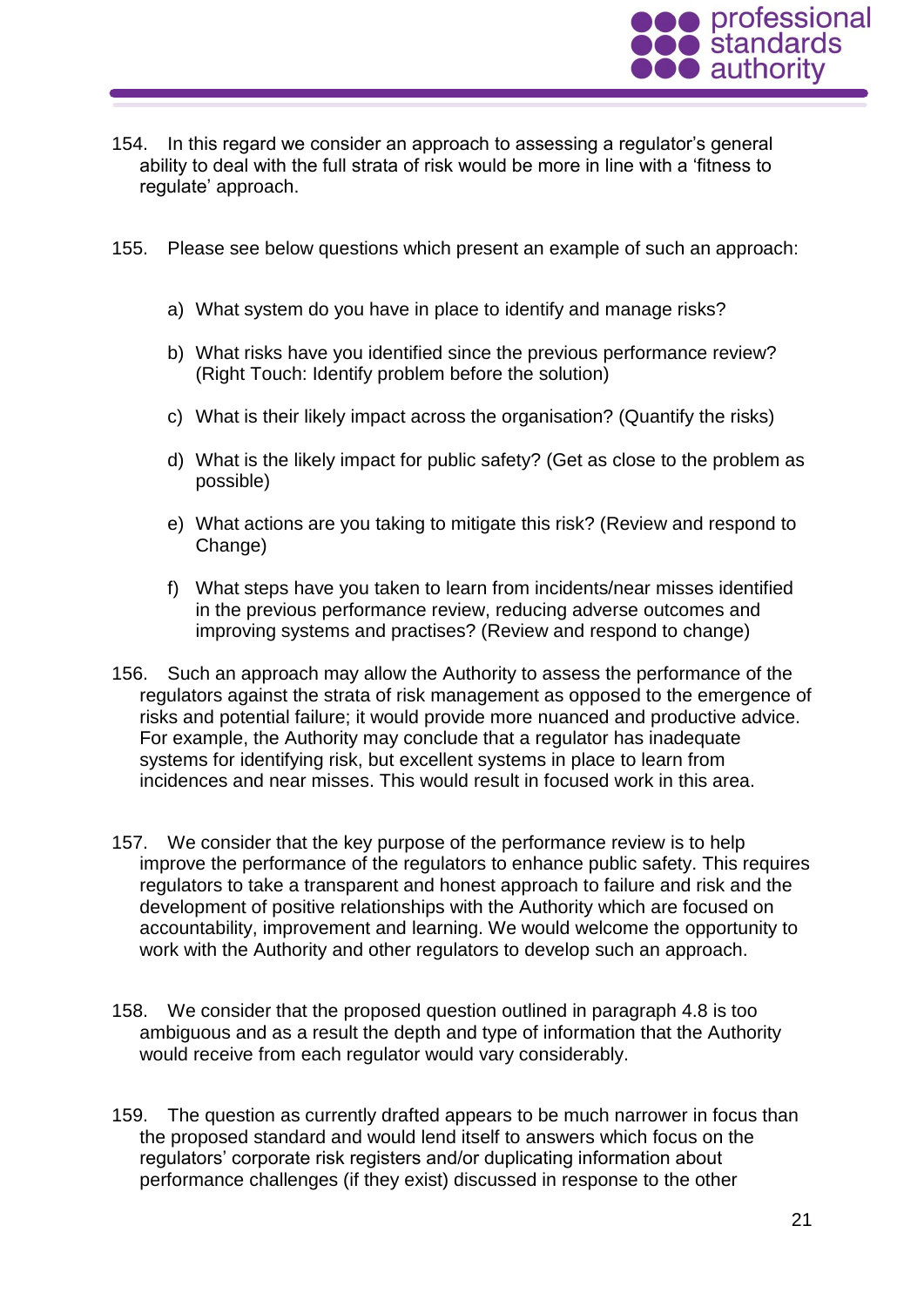

standards. In contrast, the proposed standard is much clearer and broader in scope, covering areas such as organisational learning and governance.

- 160. The question as it is currently drafted requires the regulator to determine whether they have passed or failed the standard, which is the responsibility of the Authority.
- 161. We suggest the question(s) should be framed as:

'Have there been any changes to the assurance framework during the year?'

- 162. Explain what, if any, these changes have been, the reason for introduction of these changes and the risks which are being minimised as a result of their introduction?
- 163. Within the specific risks that have been identified, are there any which are likely to adversely affect the performance of the organisation in meeting its statutory duties over the next three years?
- 164. We think that the current formulation may not be effective. There are many ways and to varying degrees in which the performance of a regulator could be at risk but without necessarily having a direct impact on the protection of the public, but the responses to the first part of this question 'what is the likelihood that you will fail in the coming year to protect the public' are likely to be very limited. The second part of the question 'and have you identified any specific risks' appears likely to generate very broad responses which may not be useful and prove difficult to analyse.

# **Q7: Should the response to the question be signed off by the Chief Executive, the Chair of Council, the Chair of the Audit and Risk Committee, or a combination of these individuals?**

- 165. We believe that the response should be signed off by the Chief Executive. All data and evidence submitted through the performance review process should be signed off by the Chief Executive and Council should engage with the final performance review report.
- 166. The response should be signed off by the Chair of Council, on behalf of Council, as the Council should engage with the final Performance Review report, as part of holding the executive to account. This is consistent with other audit relationships.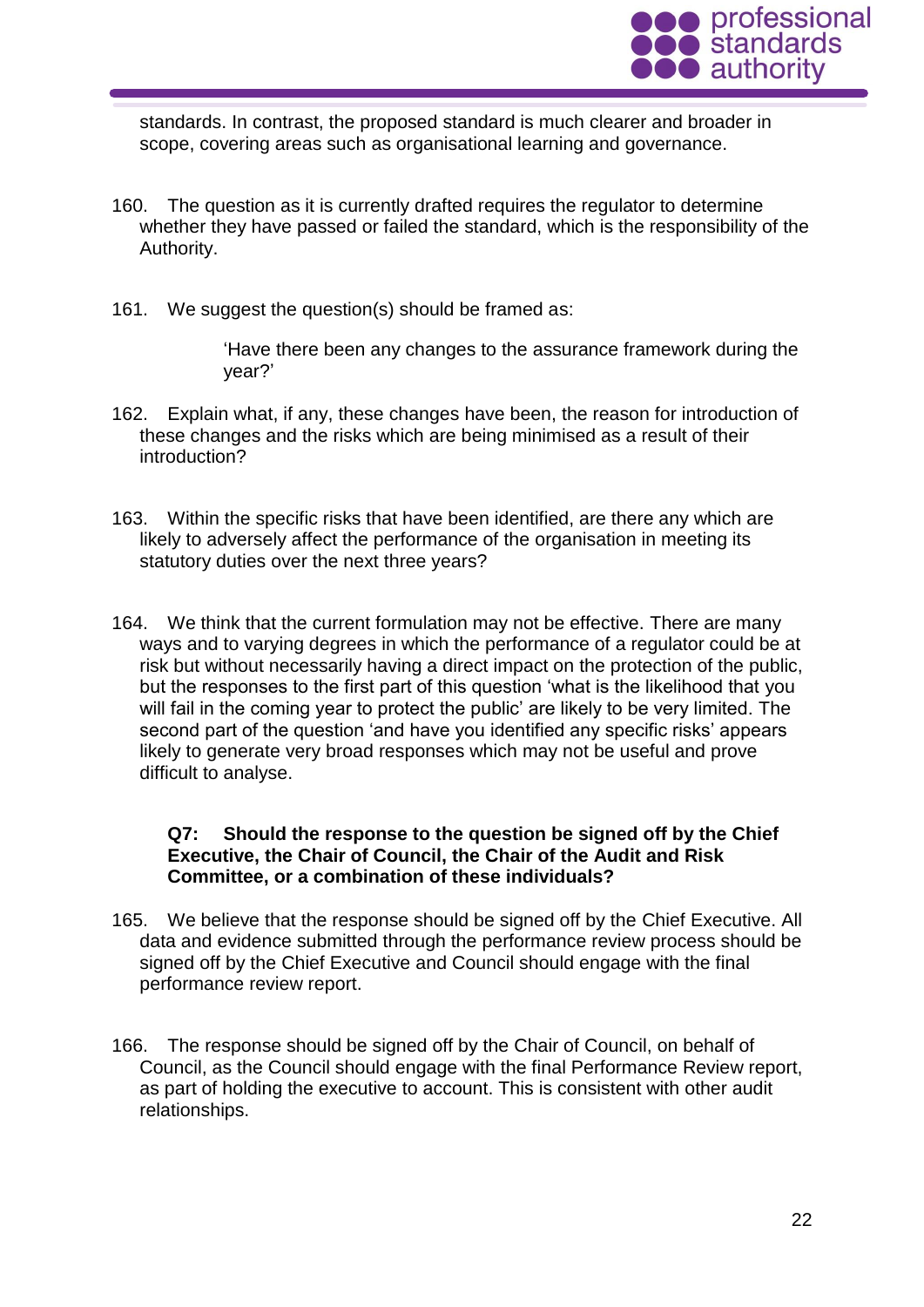

- 167. The Authority does not prescribe how each regulator prepares and approves its response to the performance review, and therefore we do not understand the rationale for the Authority prescribing who should sign off the response to this question (if implemented). This would seem inconsistent with the current approach and contrary to the Authority's general approach to scrutinise and seek assurance, but not to prescribe in detail how the regulators undertake their work. If however the question is introduced and the Authority wishes to be prescriptive regarding sign off, we would advocate the Chief Executive having responsibility for signing of the response.
- 168. This is very much an operational matter which the Authority should not be considering. At the GCC we consider that the performance report should be signed off by the Chief Executive.
- 169. This is a matter for the regulators.
- 170. Sign-off from all of the above would provide greater reassurance, as fewer Authority audit/reviews will be taking place. It will also ensure that any response to Authority is subject to the governance of an executive review. This should, for example, make it impossible for an employee to provide misinformation or an underestimate of the potential risk to the Authority.
- 171. Any input to the performance review process should be signed off by the Chief Executive and Registrar. The outcomes of the performance review process should be a valuable tool for the Council but should not in any way seek to replace or undermine the Council's role as the governing body accountable to Parliament.
- 172. The regulator should decide on how their response should be signed off in line with their own governance arrangements. The response will be sent on behalf of the regulator and will affect how they are reviewed, organisations should be able to decide the weight that is required.
- 173. We do not support the approach of a question. If, however, this decision is made, we believe that it would be useful for all those named above to put their name to such a statement. This is because, while the Chair of Council holds the overall responsibility for the performance of the regulator, in the case of the GDC we have raised questions of governance for some time, especially in terms of the awareness of Council members of their own responsibilities in the governance of the Council.
- 174. It would add more weight if the response was signed by a senior delegate in the Regulators' Board such as the Chief Executive. This should be the same for all regulators – again to add a level of consistency.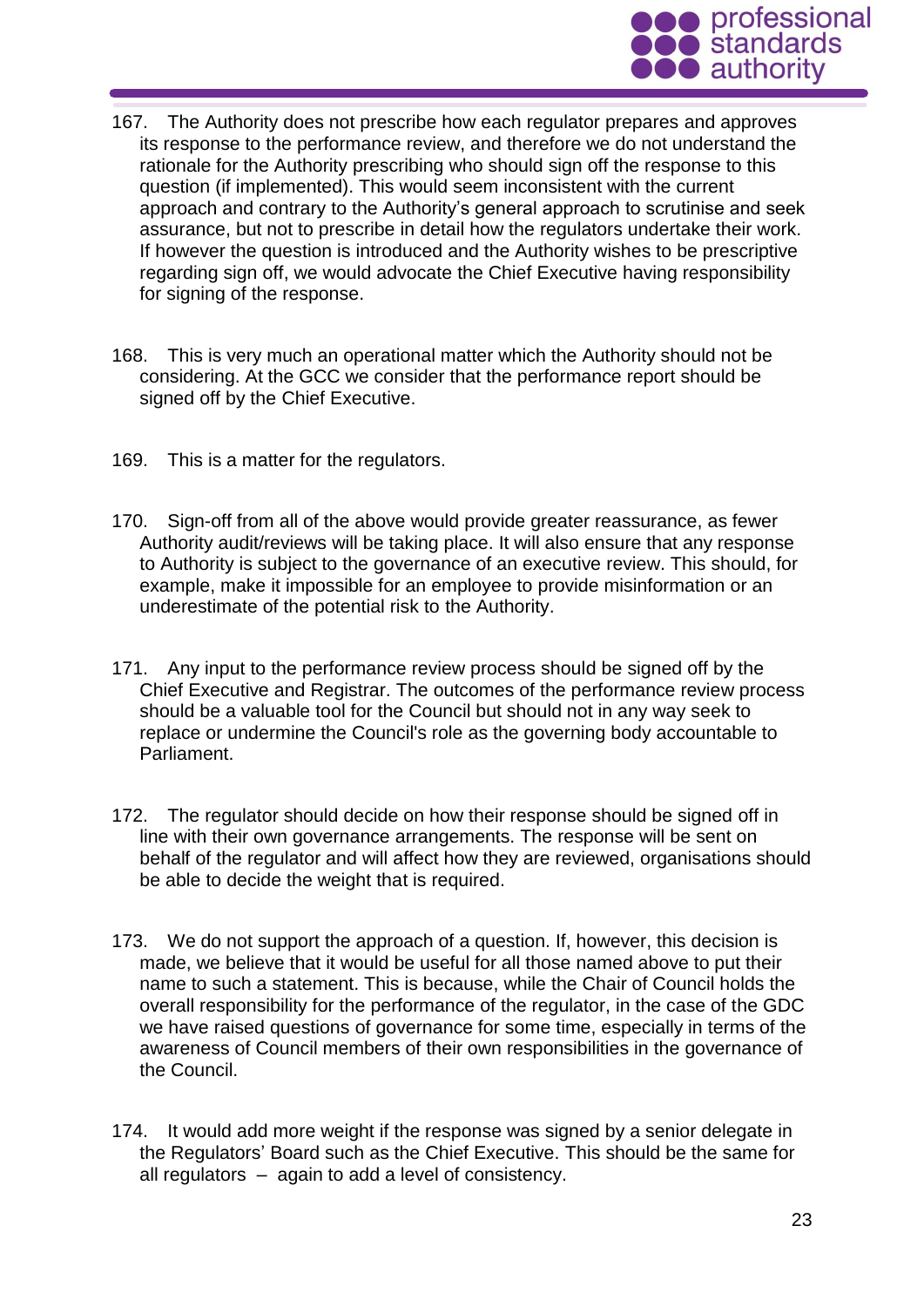

- 175. In order to ensure clarity of roles within the regulators, the answer should be signed off by the Chief Executive – evidence from Audit and Risk meetings could be used in support of any answer.
- 176. We consider that it is unnecessary for the Authority to prescribe who signs off the response to this question (if implemented).
- 177. The consultation document does not include any information to explain the Authority's rationale for asking this question. We consider there is no more reason to prescribe who signs off the response to this question than to prescribe who signs off the regulator's response against the other standards. Being prescriptive about sign-off would run counter to the Authority's general approach to its work – that its role is to scrutinise and seek assurance but not to prescribe in detail how the regulators run their own organisations.
- 178. In the event that a question is introduced and prescribing sign off is considered desirable, we would suggest this should fall to the Chief Executive. We would suggest that prescribing the involvement of the Chairs of the regulators' Audit Committees may inadvertently lend itself to a more narrow definition of risk (see our answer to question six).
- 179. The response should be signed off by the Chief Executive. Our view is that the Performance Review process is one that should be conducted entirely between the regulator's staff and the Authority, and the Council should engage with the final Performance Review report. This is analogous to the relationships with financial auditors, the audit process and presentation of Audit Findings Report.

#### **Section five, and annex four**

**Q8: Do you agree with the proposal that each regulator should provide information on how it meets the Standards at the outset of the revised performance review process, and in subsequent years only provide information relating to any changes to how the Standards are met?**

- 180. Yes. We strongly believe this amendment would significantly reduce some of the administrative overhead of the existing process in re-evidencing things that have not changed from year to year.
- 181. It would be helpful if, over time, there were some common guidelines of what evidence constitutes good practice. For instance, if the first step in that process is documented, repeatable, and supported by standard templates, it would be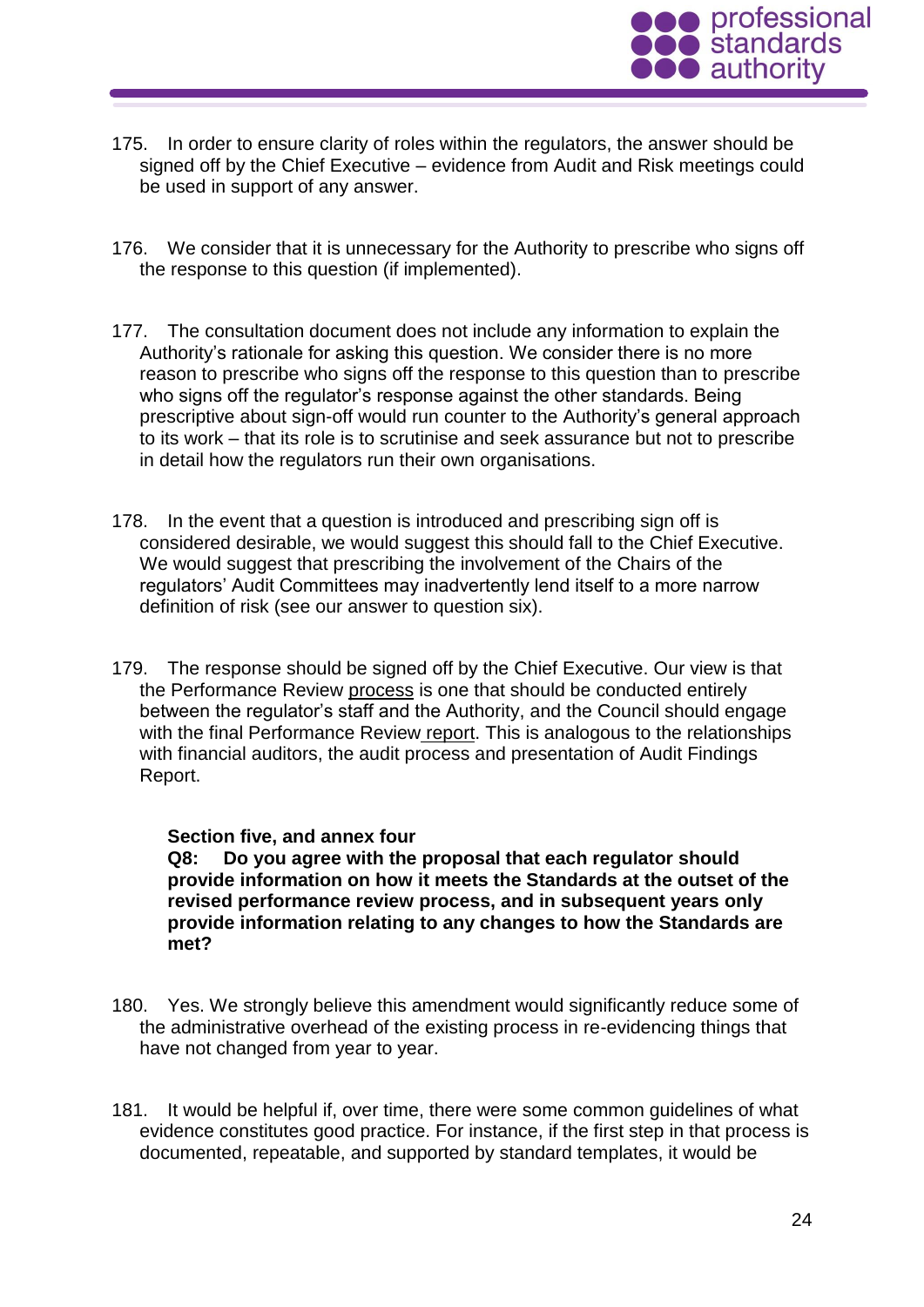

useful to be transparent about these so as to provide a clear pathway for regulators that are having performance challenges, to rectify the situation.

- 182. Yes. It is in line with right touch regulation and would allow the regulator to focus on changes made.
- 183. We believe that the Authority should maintain the proportionate approach it has applied to date in relation to only requiring regulators to provide information relating to changes to how the standards are met. The review is only proposing a change to the programme of review and introduction of a new standard and an enhanced dataset; it is not proposing any changes to the current standards of good regulation. Therefore it would be 'right touch' to only require us to provide information relating to changes to how the current standards are met and how we meet the new standard.
- 184. We do not consider it necessary to repeat the evidence submission reporting against the standards for this year. The Authority should have enough information from the 2014/15 review process, information we produce on an ongoing basis, for example performance monitoring reports to Council, to make a judgement about what type of review is required for each regulator for 2015/16.
- 185. If a new standard relating to governance and risk arrangements is introduced, we would suggest that regulators could report against this standard only for 2015/16.
- 186. MPS disagrees on this point, we think in addition regulators should have to disclose where they have failed and, in subsequent years, whether any changes made have also failed to meet the Standards.
- 187. No. We consider this to be disproportionate and unnecessary. The Authority already holds a wealth of information provided by each regulator evidencing its performance against the Standards. As now regulators, should only be asked to report any significant changes. Any other approach would not accord with the principles of 'right touch regulation.'
- 188. Yes. Although a regulator may wish to comment on why there are no changes after a period of years.
- 189. Changes to regulatory arrangements are important in order for regulators to improve and develop alongside external changes. The PSA should consider areas that haven't changed over time and ensure the regulator is continuing to manage their compliance with the standards appropriately.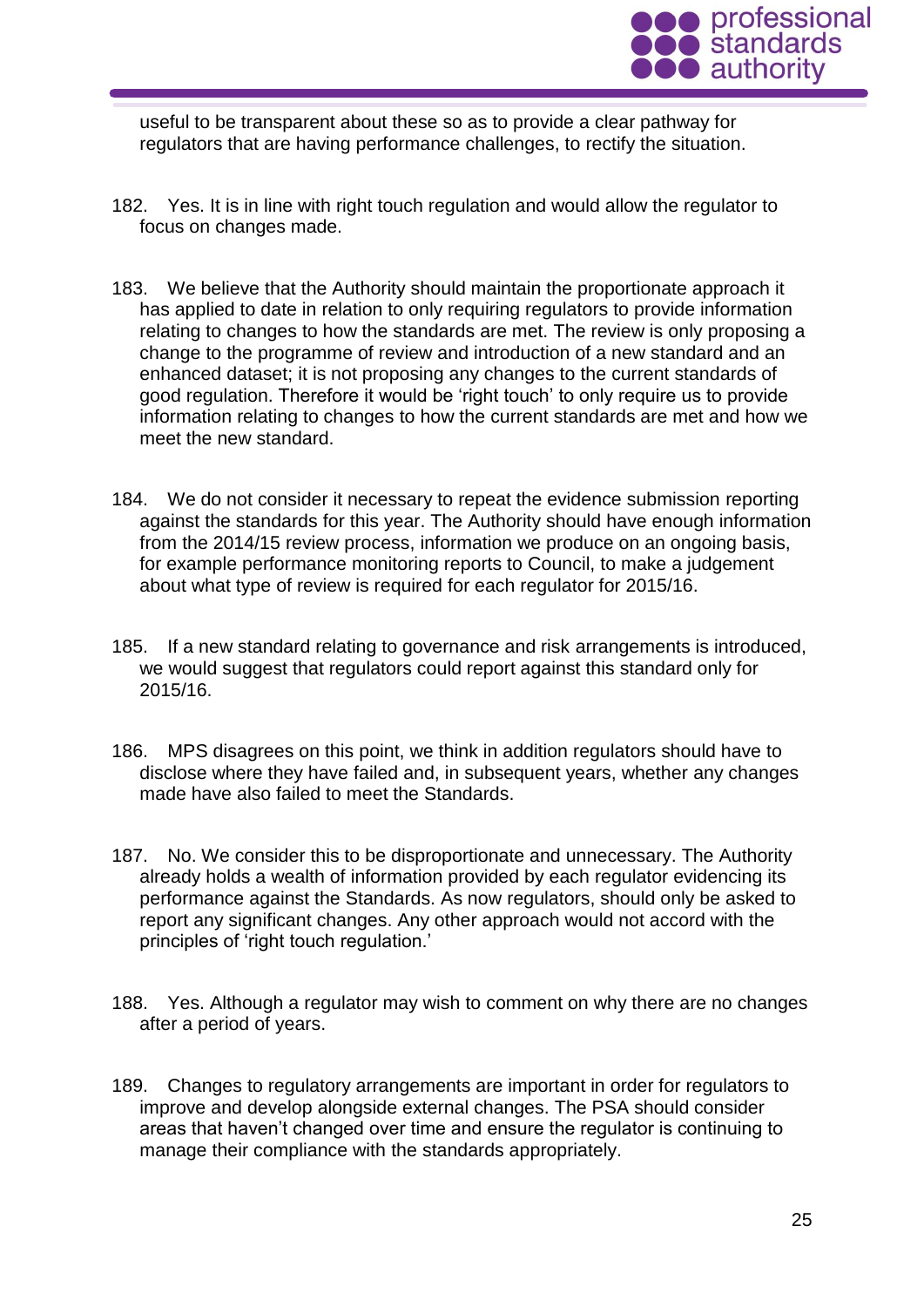

- 190. We have concerns about future years. We currently have no confidence in the GDC and its procedures. If the GDC can 'pick and choose' what it wishes to declare, this will raise concerns about transparency. In the first instance, there is a need for the Authority to explain more about its powers to sanction failing regulators. Two successive negative reports have not led to any meaningful action by Parliament.
- 191. With this proposal it may be easier to see what has changed year-on-year and the reports could be made clearer and more concise if this proposal was used. However, would the 24 Standards be in an annex as some readers may want to see the consistency of regulators and weather they are improving or are continually meeting the standards?
- 192. No the Authority has for many years been assessing the regulators performance against the current Standards, the baseline should be referenced to the previous year's performance review outcome – where Standards were not met evidence should be sought on how this had been addressed and then any changes should be reported with evidence to show how Standards would be met in the light of changes.
- 193. Additionally we would agree that those Standards which were met could be assessed in the light of changes or recent incidents as part of a decision to review.
- 194. We agree in part.
- 195. The Authority has sensibly applied this approach previously. We have been expected to provide updates about our performance against the standards for good regulation each year, without the need to repeat information each year about how we have continued to meet the standards if this has not changed. Not having to repeat the same information each year is a sound approach.
- 196. However, in this case the Authority is only reforming the process it uses and is not changing the standards of good regulation in any significant respect. Given this, we see no reason why the Authority would need the regulators to restate how they meet the standards at the outset of the new process unless this has changed from the previous year.
- 197. There appears to be merit in this approach as it appears that the Authority does not have fully documented primary records in relation to various functional areas such as Fitness to Practise legislation and does not have sufficient information with respect to each regulator in the form of a primary file from which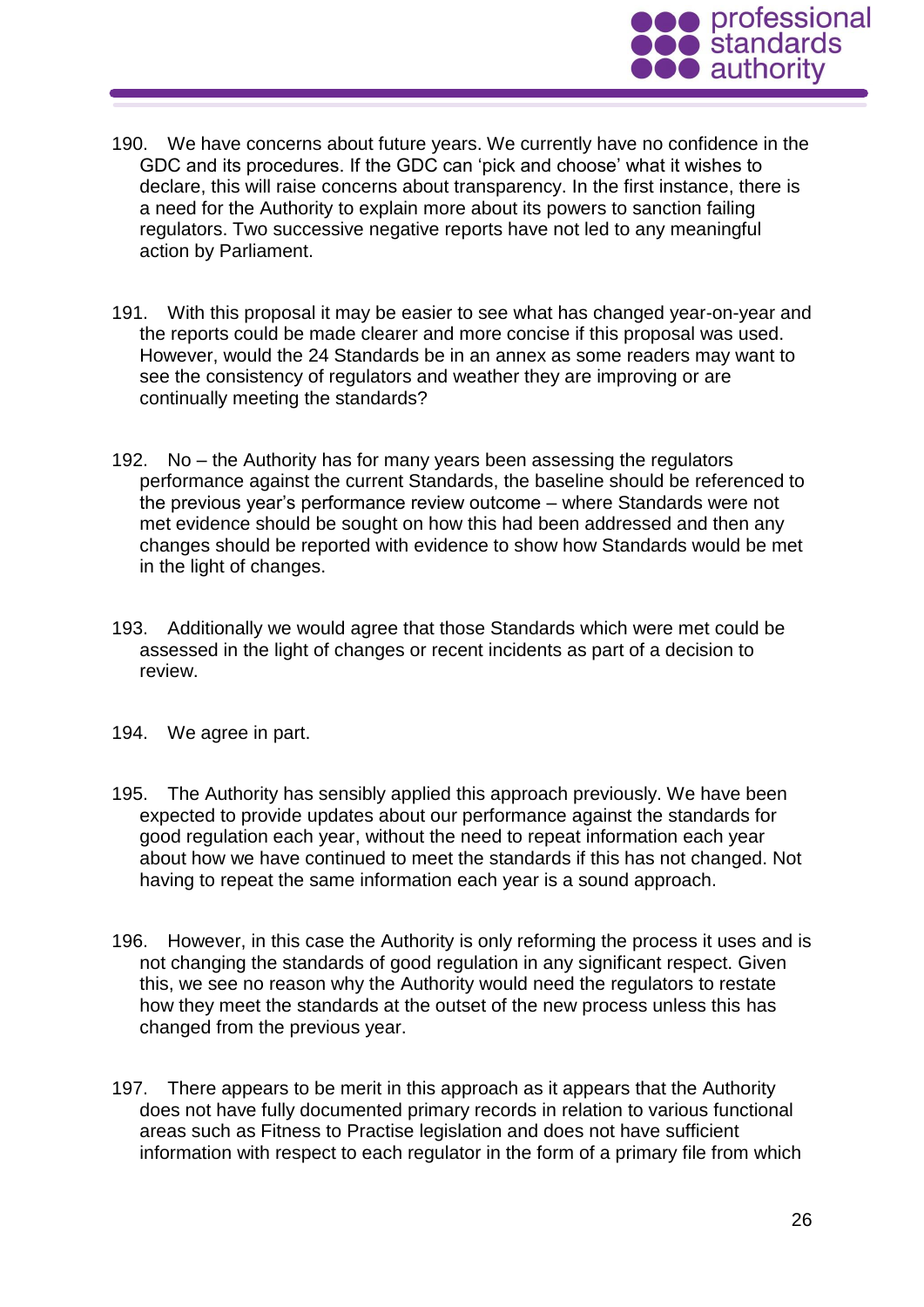

changes are reviewed. If this is correct, then we believe that this approach may be feasible and appropriate.

198. No. We have met all the Standards in each of the five years. Therefore, it would not be 'right touch' to require us to demonstrate that we meet the standards once again before the new system is introduced.

### **Section six, and annex three Q9: Do you agree with the revised elements of the dataset?**

- 199. We are supportive of the key performance indicators but do not support the quarterly dataset as proposed.
- 200. The consultation document identifies the existing challenges with the current dataset and the limitations in drawing meaningful conclusions from the information. By vastly expanding the scale and frequency of data collection we are not convinced that the underlying issues that limit the value of the current dataset have been addressed and that by expanding it in this fashion without a clear rationale for the benefits, we will exacerbate the limitations of the current arrangements.
- 201. We are concerned that by using rigid datasets to evaluate processes but looking at the KPI independently for each stage, the Authority misses an opportunity to encourage innovation of processes. We would expect the dataset to be understood in the context of strategy and interpreted in that context, not rigidly as stand-alone data. The Authority shouldn't discourage changes to processes that may have an impact on a specific dataset without considering the changes within the wider context of the purpose of the changes and their alignment with strategy.
- 202. We are not convinced that the information being requested as part of the quarterly dataset will add more value to the review process than the compliance costs of compilation and submission on a routine basis. This analysis could not be undertaken without significant investment into our systems and resources and consequently we must be assured that it will provide insight and value. We would seek clearer instructions on how to calculate data to ensure that all regulators follow a consistent approach with consistent definitions and that the data is genuinely comparable. We are also keen for the Authority to set out performance criteria against each item of the dataset and to provide thresholds to clearly define what constitutes good practice for each item.
- 203. The amount of data that the Authority is proposing to collect from each regulator every quarter is extensive. The proposals if implemented, would add over 30 more data items to the requirements. We are unclear how some of the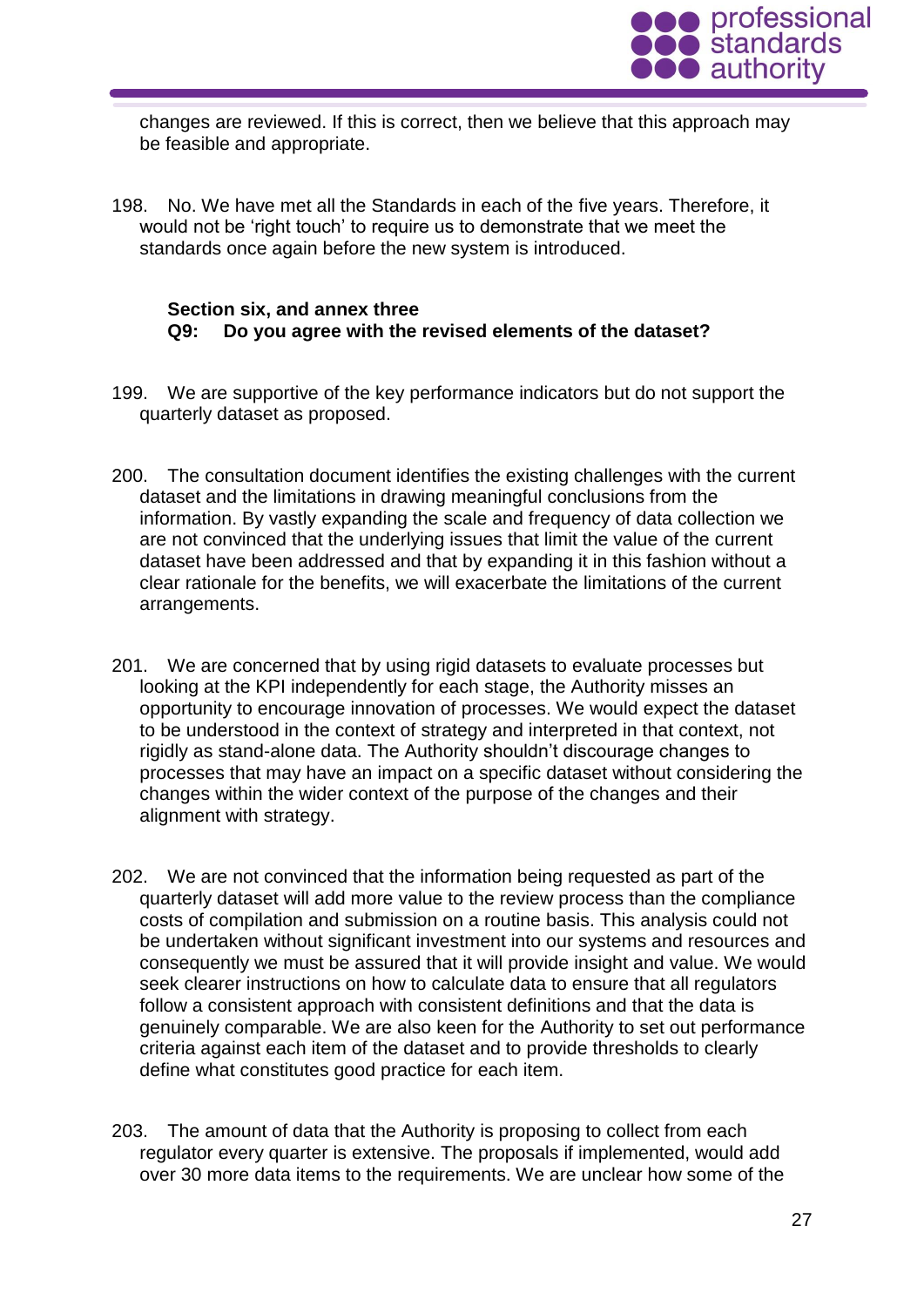

data would help the Authority in its assessment of the regulators. Without supporting explanatory information, the data trends may be misinterpreted by the Authority.

- 204. We note that the Authority accepts that not all of the dataset included in the consultation document is relevant to all regulators and prior to the start of the collection process the Authority will work with each regulator to identify which data is relevant to them. Also, the Authority recognises that not all of this information will be available; or available on a quarterly basis and that they will liaise with regulators as to how they will be able to make the necessary arrangements to report this data.
- 205. We would welcome very clear definitions as to the criteria that the Authority would apply in reading the data sets. We also suggest that it would be helpful to set each up a working group of management information representatives from each regulator to establish consensus on the contents of the dataset and clarification of any measures that may be open to interpretation.

# **Registration dataset**

- 206. None of the data requested in this dataset is linked to public protection facilitated by the accuracy of, or access to, our register.
- 207. The data requested as part of this dataset focuses primarily on volumes and processing time rather than the quality of registration decisions made by delegated authority of the Registrar.
- 208. Number of registrants (including where applicable students, premises and bodies corporate)
- 209. We would like to suggest an amendment to point 1 in the current registration dataset, to add an additional breakdown to count each title on the register separately (to complement the overall count of registrants) and also to note the number of dual registrants on the register with more than one title. This information would be helpful in providing an insight into the volume of specific titles being regulated by each regulator.
- 210. Number of new registration applications received (including where applicable students, premises and bodies corporate)
- 211. We would ask the Authority to clarify the definition of 'new applications', would this include restorations, exclude previous applications which were received but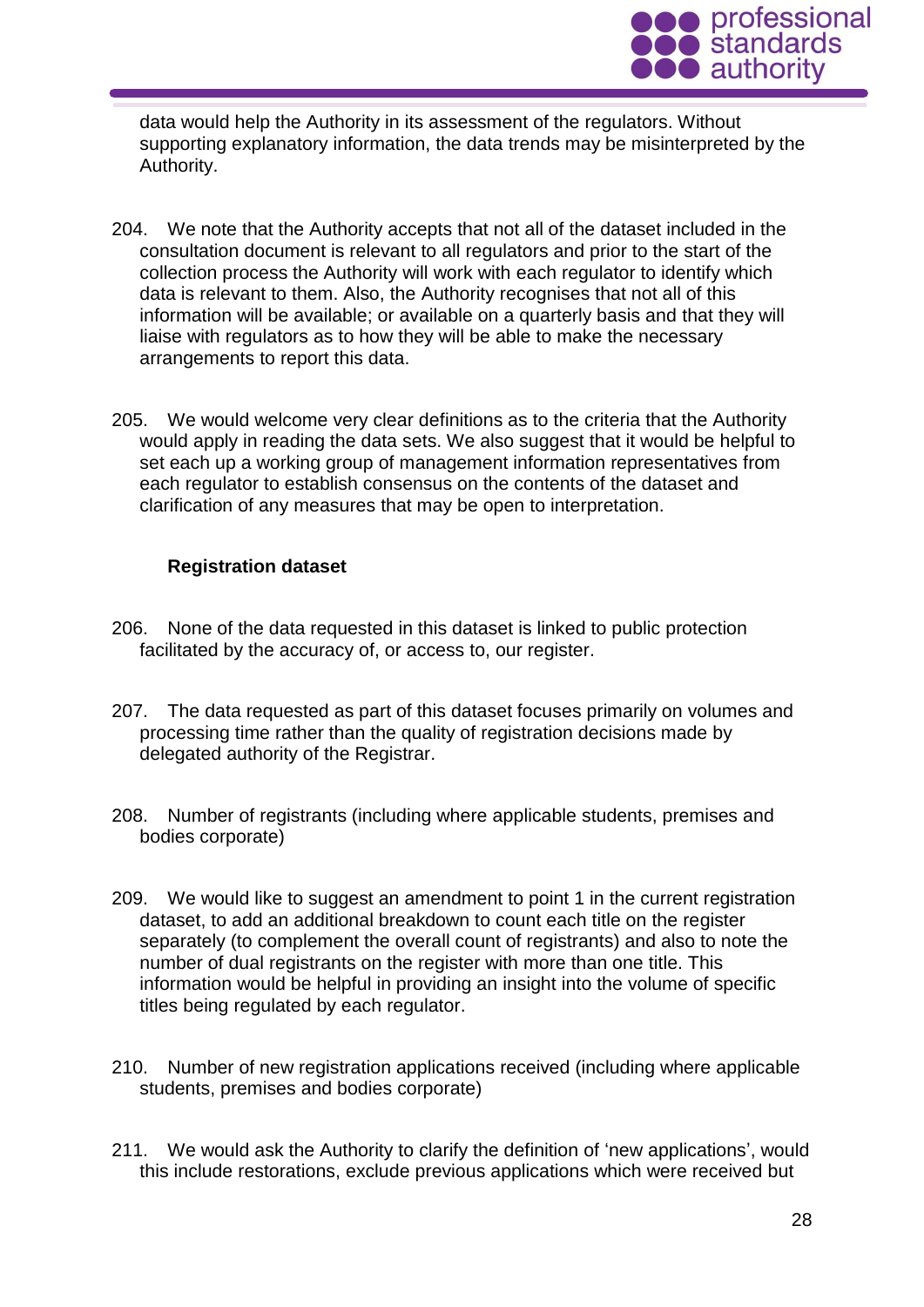

incorrectly completed? It is our opinion that this should be included so as to provide an accurate snapshot of current Registration operations.

- 212. Does the definition of 'registration appeals' include appeals against a notification of intention to remove from the register?
- 213. In addition to the number of appeals being upheld or rejected (dismissed), the Registration Appeals Committee also has the option to 'substitute for the decision appealed against any other decision which could have been made by the Registrar', or to 'remit the case to the Registrar to dispose of in accordance with the directions of the Registration Appeals Committee' we would ask the Authority to confirm under which category these would be considered, or if new reporting categories would need to be defined.
- 214. Of those appeals concluded, and where no new information was presented: The same consideration listed above would also apply to this element of the dataset, in addition we would ask which category would be used to record the instances where new information was presented leading to a reconsideration.
- 215. Further clarification would need to be provided in respect of the phrase 'UK applicant', does this refer to applicants who are UK citizens or applicants who are UK qualified or another definition altogether? A similar question can be made for the phrasing of the other options.
- 216. The same question raised above regarding the definition of 'UK/EU/EEA/Non-EU/Non-EEA applicant' applies here also.
- 217. The listed criteria would not appear to be exhaustive; there is no mention of applications or renewals being rejected as a result of not meeting the required standard of qualification/knowledge/skills/CPD requirements.
- 218. There is a slight issue with the terminology used in this element of the dataset. We would not refer to registration applications with an FTP element as someone applying to register with the GDC would not be on the Register. Therefore, the list of possible issues at this point would be limited to checks on the health/character of an applicant. Any issues in this respect would be determined by the Registrar.
- 219. We can capture this, however, we primarily inspect programmes within institutions.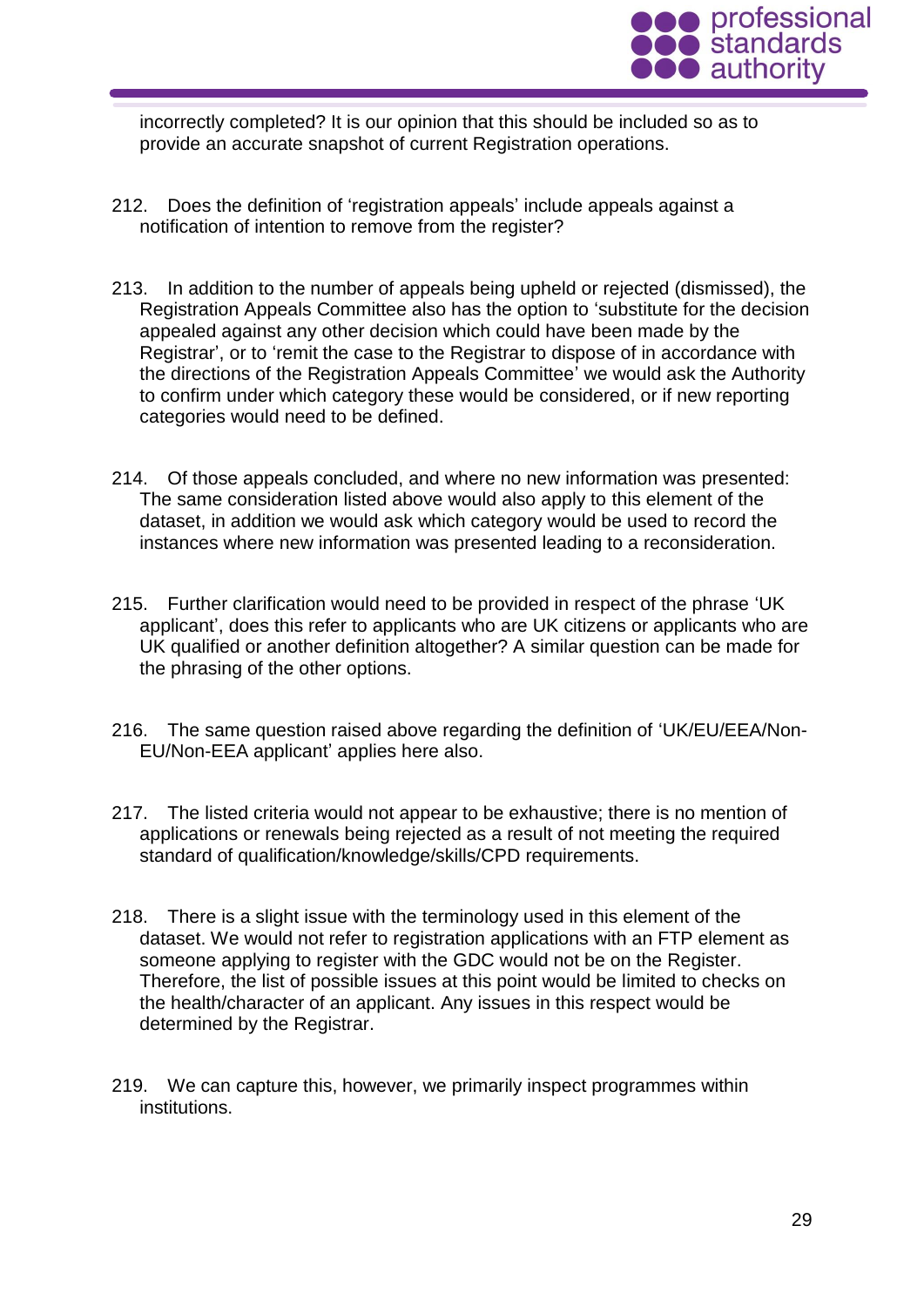

- 220. We can capture this but we need the Authority to define 'regulatory action'. There are different levels of action each carrying varying significance, for example:
	- close the programme
	- require additional work by the institution
	- re-inspection.
- 221. We can capture this but we need the Authority to define 'concerns'.
- 222. There are different levels of information provided: sometimes it is an anonymous phone call with limited information that is difficult to act on.
- 223. The GDC does not have the power to accredit. We inspect to determine approval for DCP programmes and to establish sufficiency of BDS programmes. We also arrange visits to inspect programmes and then we may visit separately to review the examinations – do we count them both?
- 224. We can capture this. The timeframe needs to be clarified, as we visit on the academic year – and not necessarily the same as the Authority year.
- 225. We inspect programmes not institutions.
- 226. We can capture this but, it would make more sense for the GDC to measure the % of programmes – as that is what we are scheduling visits for.
- 227. The GDC will be able to provide much of the information set out in the FTP datasets as much of the data has been collected as part of the current process.
- 228. We have set out in the table below where we will have to develop our CRM system in order to provide some of the data sets or where manual sources of data exist. This should be borne in mind by the Authority in setting the timescale for production of the first round of data under the new system. A reasonable period of time will be required to comply with the request and to ensure data accuracy.
- 229. On a wider point, the GDC would welcome the PSA publishing a more detailed rationale for requesting the specific heads of data. This will enable the GDC to provide additional information to set the data in context so that incorrect assumptions are reached.
- 230. As above, the GDC would also welcome clarification being issued by the Authority to ensure that basis for data collection is the same across the nine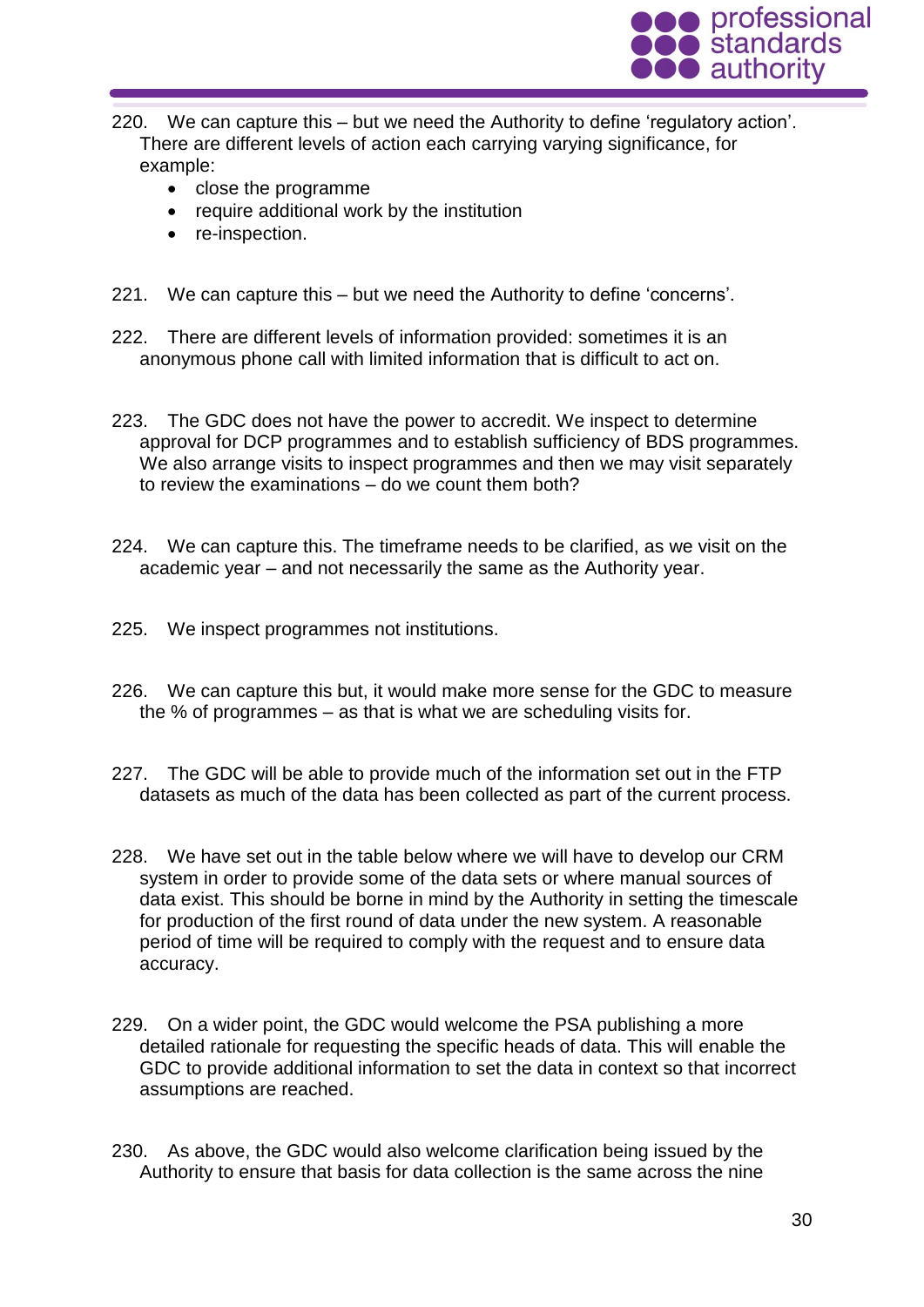

regulators. This will ensure that proposed comparisons of performance between regulators is accurate.

231. The GDC currently operates the following classifications of:

Anonymous, Employer, GDC, Member of Public, Other Informant, Other Public Body, PCT or NHS, Police or Other Investigatory Body, Private Provider, Registrant, Self-Referral.

- 232. Whilst this does not align exactly with the criteria set out in the consultation, we would be able to comply with this request.
- 233. Changes we are building into our case management system will enable us to comply with this request. These changes will be complete by September 2015.
- 234. Whilst the GDC does not have a process for 'voluntary erasure', the Registrar (only) has a power to grant voluntary removal in some instances. The GDC would be able to report on 41- 44 and 45 bullet point 1.
- 235. The GDC does not operate a process consensual panel disposal other than voluntary removal from the register. If a section 60 order is granted delivering case examiners with the power to agree undertakings, we would be able to provide data in relation to 47, bullet point 1 only.
- 236. The GDC could provide information on the number of cases referred back to the IC generally but a programming change would be required to provide the division by registrant/regulator.
- 237. Total number of hearing days: This information is maintained outside of our case management system and accurate data can be provided. Future changes to our Case management system means that this information should be able to be reported on CRM shortly.
- 238. Percentage of final hearings that conclude within their original hearing day allocation: This information is maintained outside of our case management system and accurate data can be provided. Future changes to our Case management system means that this information should be able to be reported on CRM shortly.
- 239. While we share the Authority's view that data breaches must be viewed as a serious risk, are these indicators likely to lead to fewer reports? In our view the key indicator should be adverse findings from the ICO?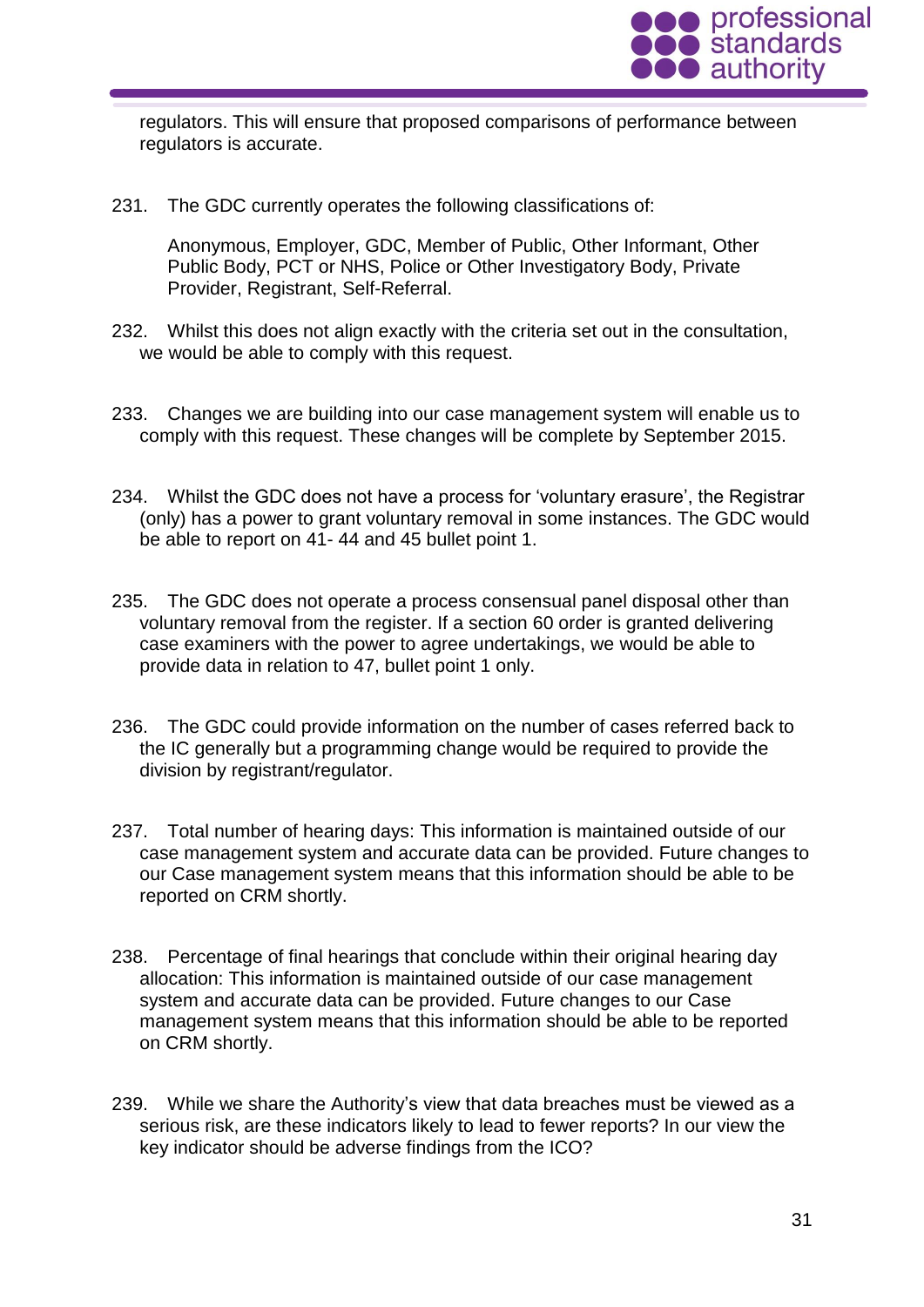

- 240. The reasoning behind the categories is not clear.
- 241. Whilst we agree that staff turnover may be an important indicator of organisational health, we suggest that both natural turnover and overall staff turnover figures are provided. This will provide clarity on whether the turnover is due to staff voluntarily leaving or whether the turnover is also due to the termination of contracts e.g. due to the end of fixed-term contracts, redundancy, or poor performance. Without this differentiation it is likely that misleading interpretation of the data will be made by the Authority.
- 242. We support the aim of developing a common high level set of key data (for example 10 to 15 indicators) to enable meaningful comparisons of performance across regulators, which is publically available and accessible across all regulators. We are keen to provide the Authority with data which will enable an accurate assessment of our performance in the public benefit. However, we consider the amount of data that is being proposed (to be provided to the Authority on a quarterly basis) is disproportionate and we do not feel it is appropriate for the Authority to impose 'key indicators' on the regulators.
- 243. The proposals, if implemented, would add 32 new data items to the reporting requirements, which would have an impact on the level of resourcing we require in order to comply with the quarterly reporting schedule. We do produce some of this data for our quarterly management information and performance reports to Council and our Executive team, however not all. The consultation is not clear on the timeframe for sending this data to the Authority.
- 244. Our quarterly reporting, which includes a data accuracy check and trend analysis, is completed approximately five weeks from the quarter end. We would not be able to provide data to the Authority earlier than this without incurring a resource impact. In addition any data provided earlier may result in the data not being quality assured or accompanied by relevant commentary and analysis that will be necessary for the Authority to interpret the data in a meaningful way. We are not yet able to quantify the impact of these changes in relation to resources until we are clear about the data requirements, but are aware that we will need to spend time developing our IT reporting and data analysis capabilities.
- 245. In some cases, it is not clear hw the data will help the Authority assess the performance of regulators, particularly where the data is not in relation to outcomes, timeliness or quality of outputs. We ultimately wish to assess our performance in relation to our success in protecting the public. We recognise that the development of suitable outcome performance measures is a challenge, and that in the absence of such indicators there may be areas where indicators need to be focused on inputs and outputs.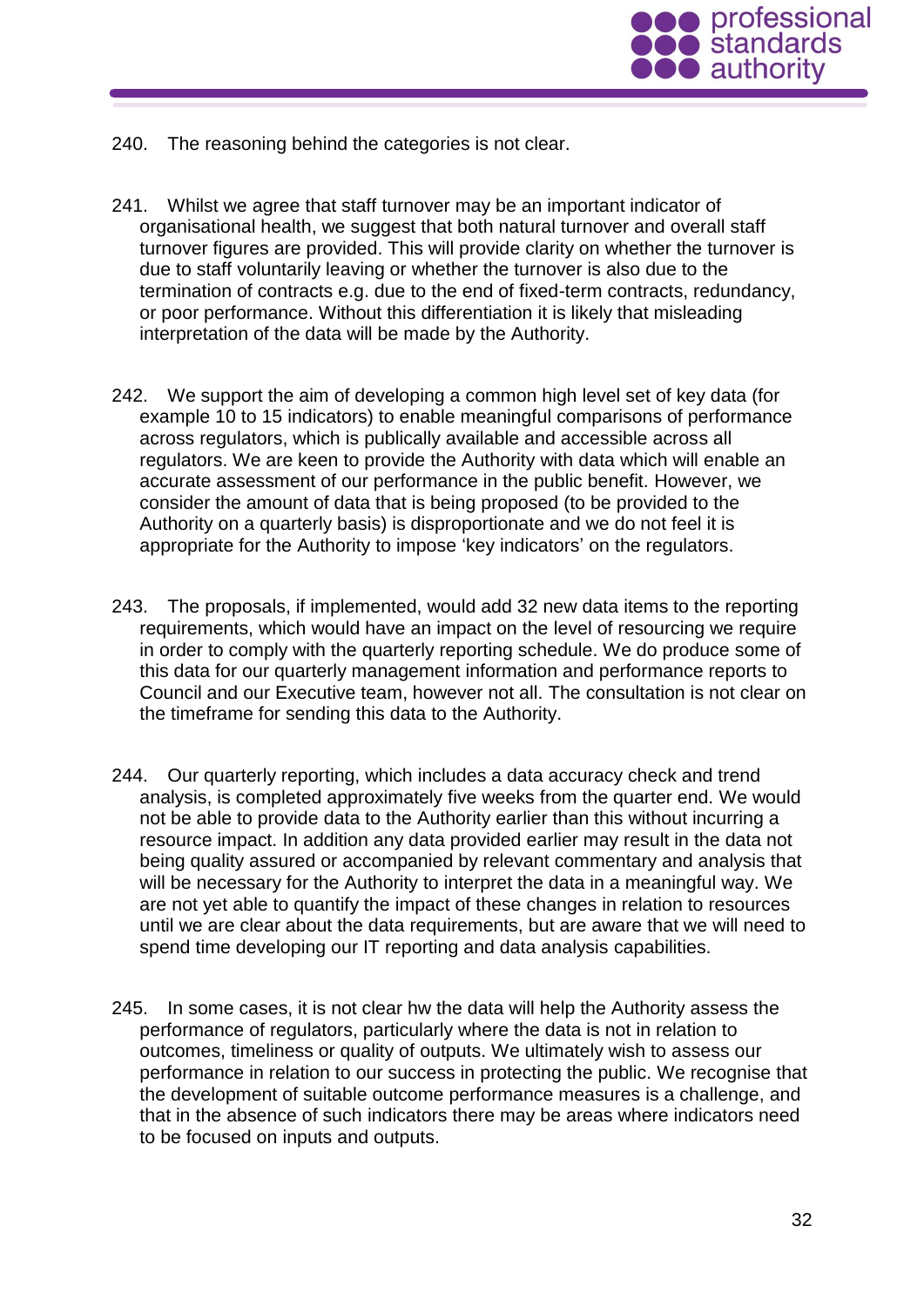

- 246. However we would welcome a shift over time from indicators assessing inputs and outputs, to those assessing the quality of outputs and the outcomes achieved, particularly ones which pick up work which is being undertaken to address risks to the public. For example our work on illegal practice is in response to evidenced risks to public harm, however the dataset does not consider the effectiveness of our work in this area. The consultation document does not contain a rationale or impact assessment in relation to enhancing the dataset, and does not justify how the data set will enable the Authority to make an assessment of our performance in the public benefit.
- 247. We understand that there may be a rationale for the Authority to gather some non-performance data (for example number of registrants) in order to maintain a central data set across all regulators, and can see that such indicators form a large part of the dataset. However we are unclear whether the performance review process is the most relevant mechanism for doing this, and do not think it is proportionate to gather this data on a quarterly basis.
- 248. We are mindful that collecting an enhanced data set on a quarterly basis is also likely to have an impact on the resources required by the Authority to monitor and assess the performance of each regulator. We would be interested to see the impact assessment of this proposal and wish to be assured that there will not be an impact in relation to the Authority levy.
- 249. Part of our Council's role is to set our strategic direction and then set performance indicators and targets to assess our achievement of our strategic objectives. We have a set of KPIs therefore which measure our performance in this respect, as well as other more operational performance indicators. It is not clear how our set of KPIs will relate to the 'key indicators' the Authority are proposing, and do not think it is appropriate for the Authority to prescribe which KPIs we should have. If the Authority are intending to prescribe the KPIs we should have, this seems contrary to the Authority's general approach to scrutinise and seek assurance, but not to prescribe in detail how the regulators undertake their work. We believe that we should be able to agree our own key performance indicators which are clearly linked to our strategic objectives.
- 250. The rationale provided in the consultation as to why the key indicators have been identified is to enable 'any member of the public to draw genuine comparisons between the regulators across key areas of their performance.' However without clear methodologies attached to each indicator, it is not obvious how the proposed 'key indicators' will achieve this aim, as there will remain inconsistencies in the data provided and a considerable degree of interpretation will need to be applied.
- 251. In order to limit the impact of the enhanced dataset on our and the Authority's resources, we recommend they consider collecting the dataset for a smaller number of indicators (those which the Authority requires in order to assess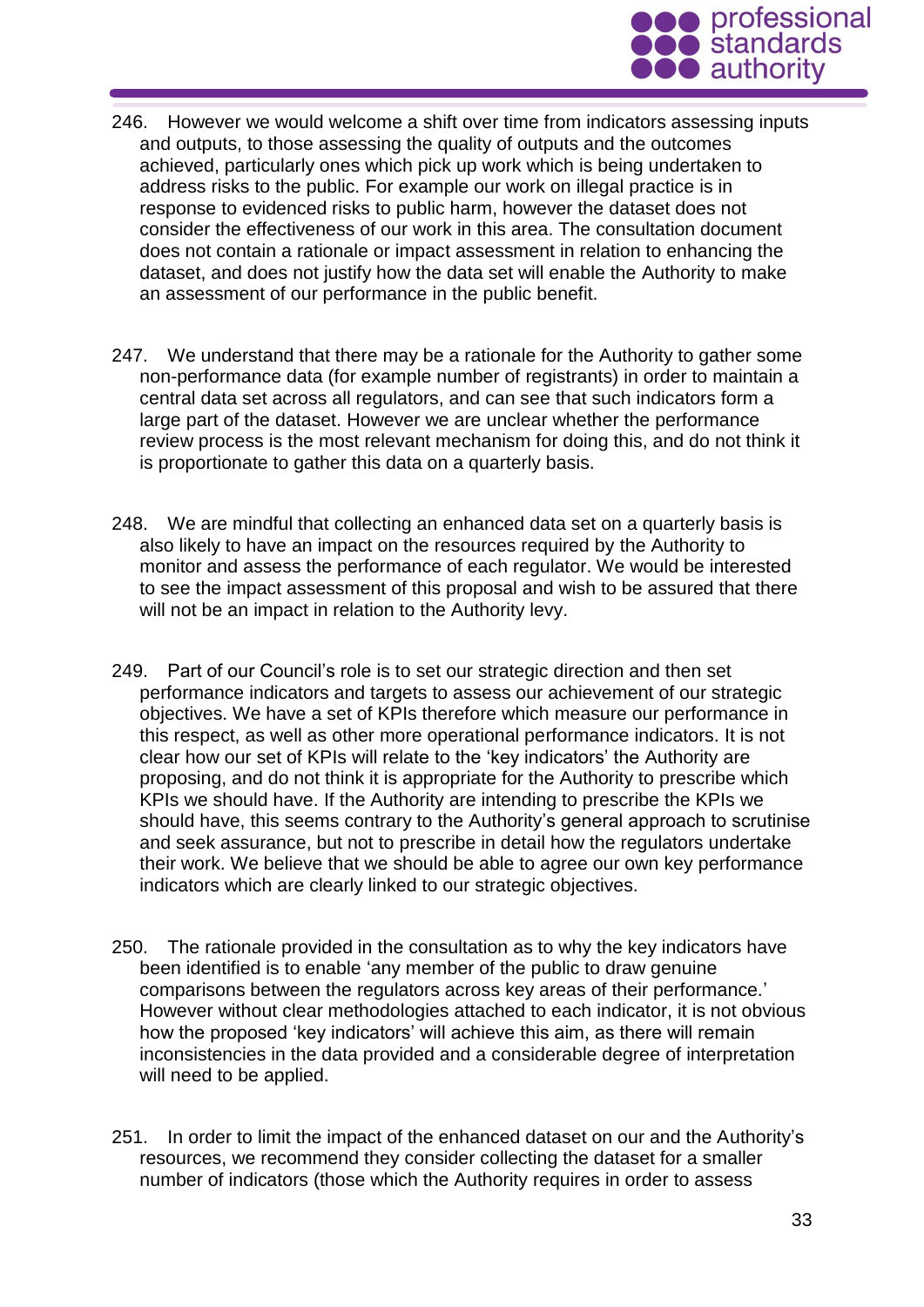

performance in terms of outcomes, timeliness and quality of outputs) on a quarterly basis, and then collect the other supplementary indicators on an annual basis.

- 252. No. We would support the development of a core dataset but this should be limited to the collection of the minimum amount necessary for the intended purpose. We would welcome the opportunity to work with the Authority and other regulators to achieve this. Please see comments in response to questions 10, 12 and 14 (1).
- 253. In addition, part of the rationale for the new dataset is to provide greater consistency and reliability (para. 6.4). It is difficult to see how this would be achieved through the proposed increase in the number of data items or quarterly reporting.
- 254. MPS has no comment on this question.
- 255. In general, we would prefer to see the Authority develop any common data set from first principles, rather than adding to the current data set. This would enable each proposed data item to be rigorously tested against clear criteria to determine how the data contributes to an assessment of performance against a given standard.
- 256. We support the aim of developing a common dataset but consider that this comprise a limited set of outcome focused data items which give scope for meaningful comparisons of performance to be made across some or all regulators, where appropriate. Such an approach would be in line with current trends elsewhere in the health sector, for example, Lord Rose's recent review on NHS Leadership.
- 257. The Authority's proposals for a considerably expanded dataset submitted quarterly are at odds with that direction of travel and potentially represent a significant new burden on regulators. Accordingly, we would expect to see justification of the need for each data item; an explanation of how it will be used as evidence in relation to any specific standard and add to the Authority's ability to make an informed assessment of performance. A more modern approach might be for the Authority to focus on how we monitor and report on our own performance and the starting point should be the data we are already monitoring and reporting in the public interest.
- 258. The impact and costs for regulators of complying with the Authority's proposals would need to be taken into account. In our case, we envisage that this would require process and system changes. These are unlikely to be feasible in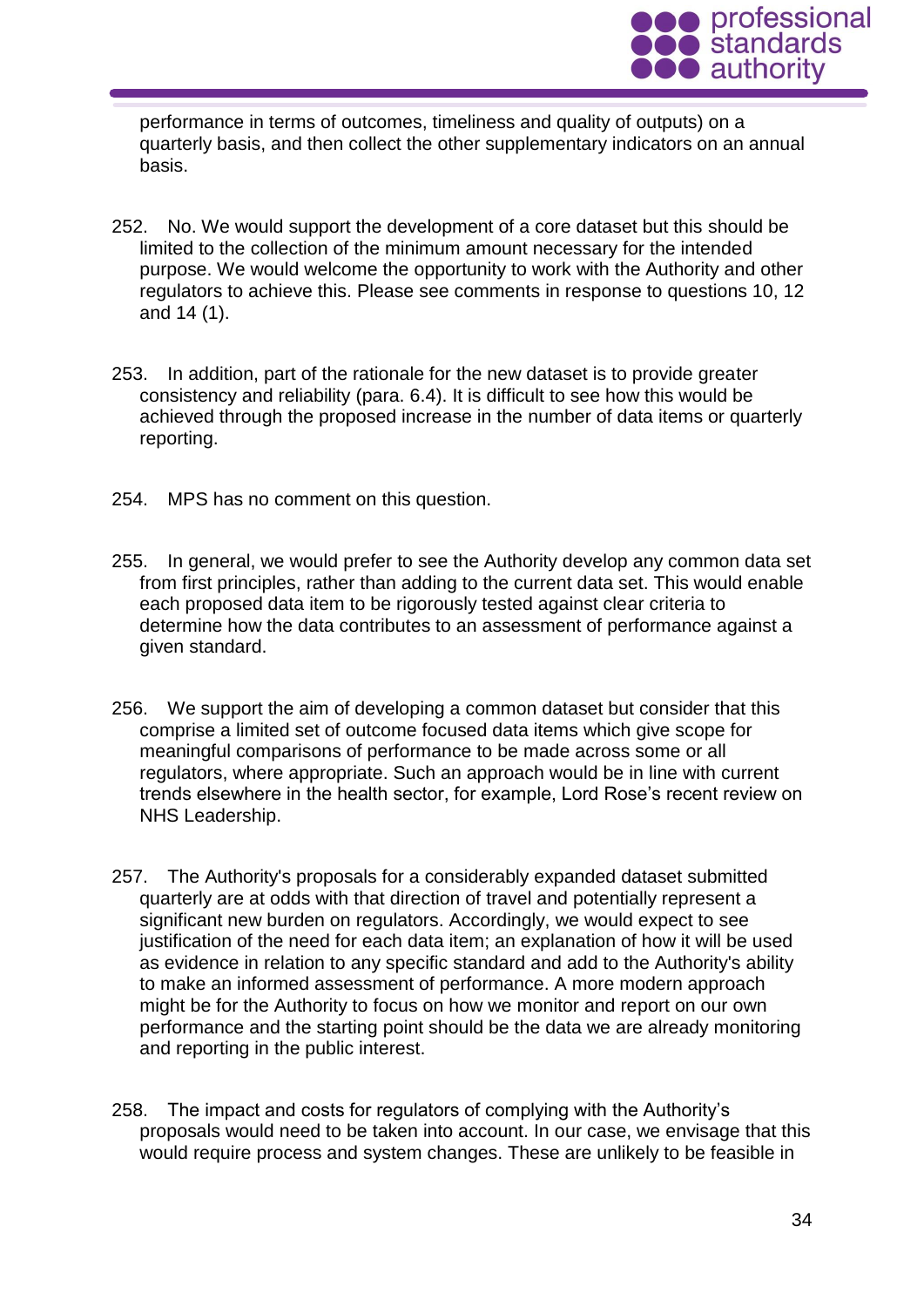

the current year and would have a cost attached, as would the need to collect, analyse and submit a much larger set of data on an ongoing quarterly basis.

- 259. More generally, the proposed approach seems ambitious, given the current challenges in developing consistent definitions and reporting of data across the regulators and it is unclear how progress is to be made on this front.
- 260. Finally, as the Authority will appreciate determination of performance indicators and targets is a matter for Councils and we would encourage a more circumspect approach which avoids any suggestion that the Authority is seeking to impose 'key performance indicators' on regulators.
- 261. Generally, yes. Please note there are a number of duplicates and errors of the fitness to practice area of '6. Dataset rational', pages 56 and 57 of the consultation document.
- 262. Yes.
- 263. No. See general comments below.
- 264. We anticipate that the data collected will be used to measure performance in critical business processes to ensure regulators are achieving a specific objective and preferred outcome of good regulation, we do not currently fully understand how the 62 proposed pieces of data will succinctly assist with this objective. We would prefer an approach which fully sets out the objectives of collecting the data, for example the timely execution of FTP cases and its associated dataset.
- 265. We are of the opinion that the rationale for choosing the individual 62 pieces of data is not robust enough; in some instances it is difficult to fully grasp how the data will be analysed and used by the Authority and what it will explain about the performance of the regulators. Linked to this, no rationale or nexus has been provided for why the particular ten indicators have been chosen from the 62 individual pieces of data to be considered key indicators – again this impairs our ability to make informed analysis about how the PSA will use the key indicators and how you believe they will best explain to the public and Parliaments how the regulators are performing.
- 266. We would draw attention to the focus on timeliness in the dataset and in particular the key indicators. Four out of the ten key indicators focus on timeliness, with three key indicators focusing on timeliness related to fitness to practise. With regards Fitness to Practise no clarity is given to exactly when a clock should begin to run in relation to FTP cases and no clarity is given as to whether consideration will be given to exceptional circumstances or the impact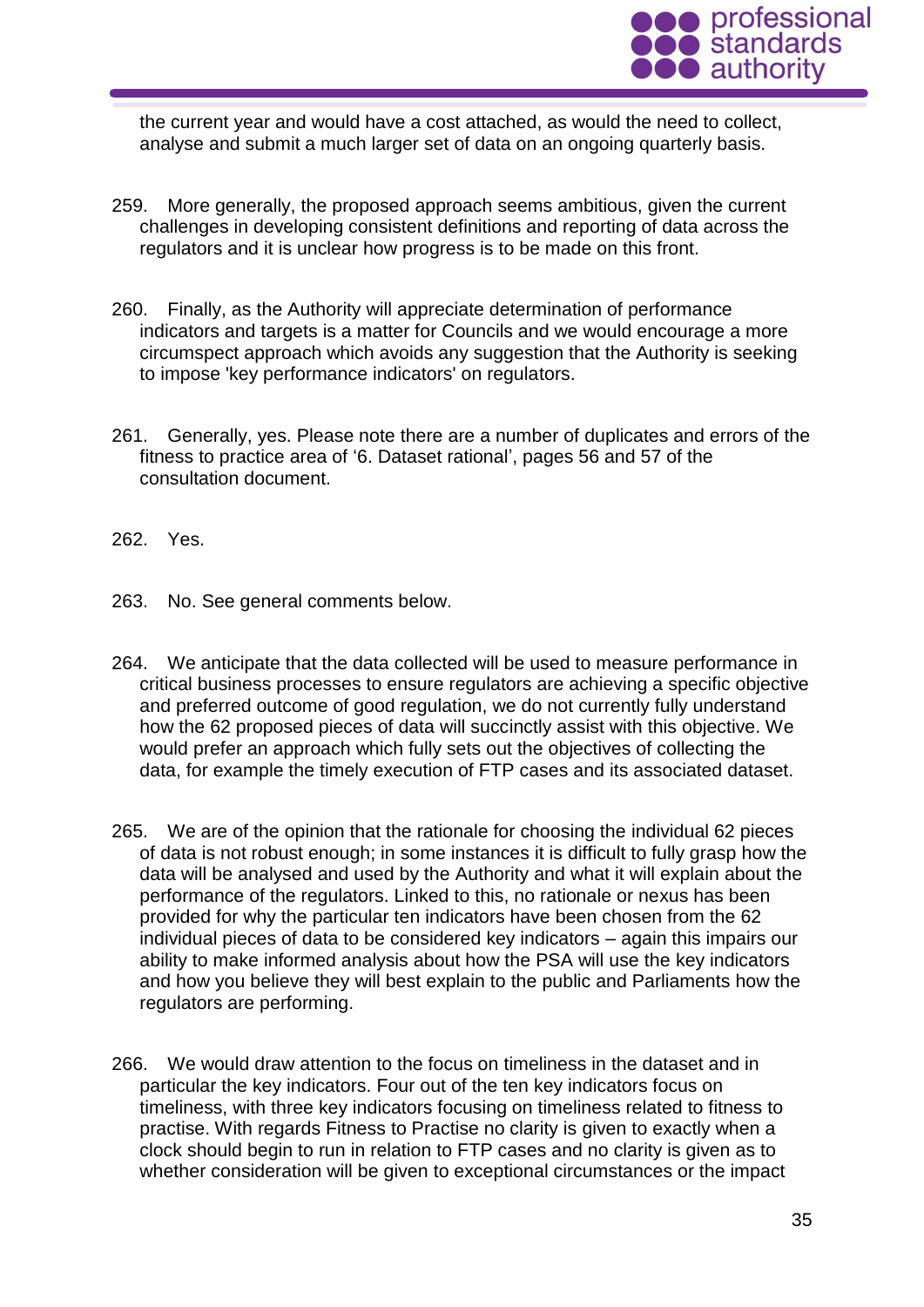

the primacy of external criminal and health investigations have over regulator investigations.

- 267. We recognise that timeliness is a key component of delivering good justice in the public interest and protecting the rights of registrants. However, it should always be balanced against the complexity and circumstances of the individual cases and the primacy of external investigations and legal proceedings. We therefore ask that you give consideration, within the final dataset, as to how delays related to the primacy of external investigations and legal proceedings can be excluded from measuring regulators performance related to timeliness.
- 268. In data set 15 we would suggest that you better explain what is meant by 'regulatory action'.
- 269. Collecting 62 data items on a quarterly basis will have a disproportionate impact on the regulators in terms of resource and in many instances will not align with data already collected.
- 270. We are disappointed that there is a disproportionate focus on fitness to practise issues within the proposed data set and a more limited focus on the preventative work of regulators; particularly work in education and the promotion of adherence to professional standards.
- 271. We would prefer an option whereby the PSA sets a very limited number of KPIs that are essential for its analysis of performance related to public safety with clear criteria and explanation for cross regulatory comparison on a quarterly basis and considers performance data collected by the regulators in the running of their businesses on an annual basis to inform assessment decisions.
- 272. Overall, we do not agree.
- 273. We consider that the amount of data that the Authority is proposing to request from each and every regulator every quarter is disproportionate. The proposals if implemented would add 32 more data items to the requirements. In some cases, it is unclear how the data would help the Authority in its assessment of the regulators. In others we can see a good reason why they may wish to request this data from regulators when undertaking one of the types of review (change, targeted and detailed) or as part of a targeted request for further information as part of the stage one assessment, but not why the Authority would request this data on a regular basis from every regulator.
- 274. Should the Authority decide to request this additional data, we would have no difficultly in providing it, however. In many cases this information is available in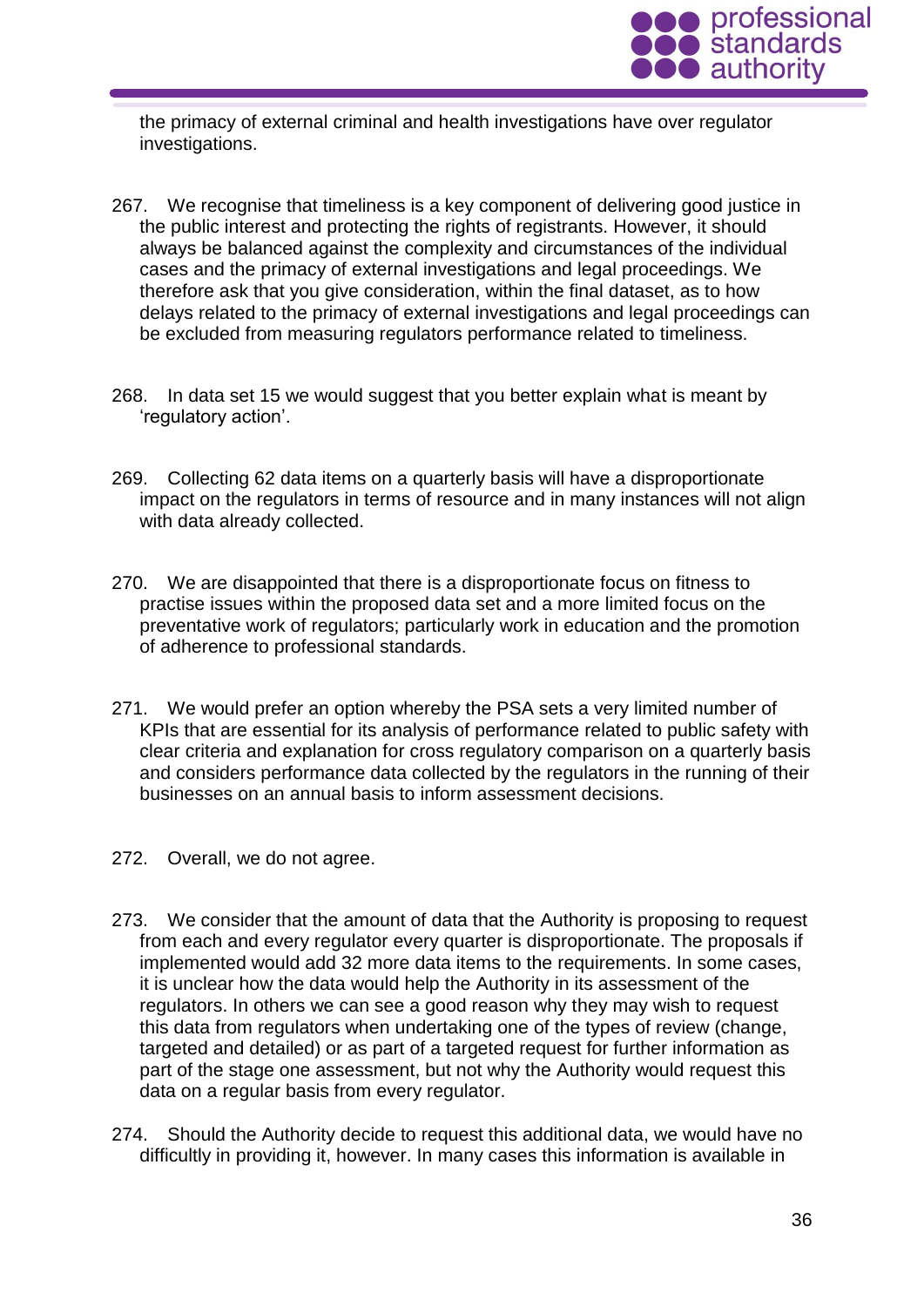

regular reporting to the Council, the Executive Management Team and/or in our annual reports.

- 275. No. We do not consider that there has been an appropriate rationale put forward for a large number of elements contained in the dataset.
- 276. We further disagree that the production of this additional and more regular dataset will have the supposed outcome quoted at paragraph 6.34 that 'members of the public to draw genuine comparisons between the regulators across key areas of their performance'. It has clearly been the case for many years that the dataset does not allow genuine comparisons to be made as a result of the various legislative frameworks that each regulator works under and as the interpretation of the various indicators varies across each regulator.
- 277. For example, the GCC's performance on FTP cannot be exactly compared with other regulators since, unlike many others, the GCC's legislation requires all allegations of fitness to practise to be referred to an Investigating Committee. This process is bound to take longer than referring cases to case examiners.
- 278. There will be an increased burden on each regulator to give commentary on changes in data on a quarterly basis in order to give a meaningful interpretation. For many small regulators, such as the GCC, the quarterly variances in some of the data may be particularly stark due to the small numbers involved and therefore this would lead to increased burden of reporting. The purpose of quarterly management reporting is that it allows management to make appropriate changes, as required. These changes can take some months to take effect and therefore would require additional reporting over that period. As such, there seems no reason why the current method of annual reporting is still not appropriate with relevant commentary to explain changes.
- 279. No. we do not consider the rationale behind the entire dataset has been made out. We think that the Authoirty needs to be mindful of the second data protection principle which, although applying to personal data, suggests that data should only be collected when there is a clear purpose to its use. We make further comments on individual measures in response to Question 10 below.
- 280. We are also concerned that by identifying certain data as 'key indicators' the Authority is taking on too much of a role in relation to the performance management of regulators. It should be for the individual regulators to agree their own key performance indicators not the Authority to produce a de facto set of their own.
- 281. In paragraph 6.3 it is stated that 'it is difficult for any member of the public to draw genuine comparisons between the regulators across key areas of their performance'. It is not obvious to us that the proposed 'key indicators' will solve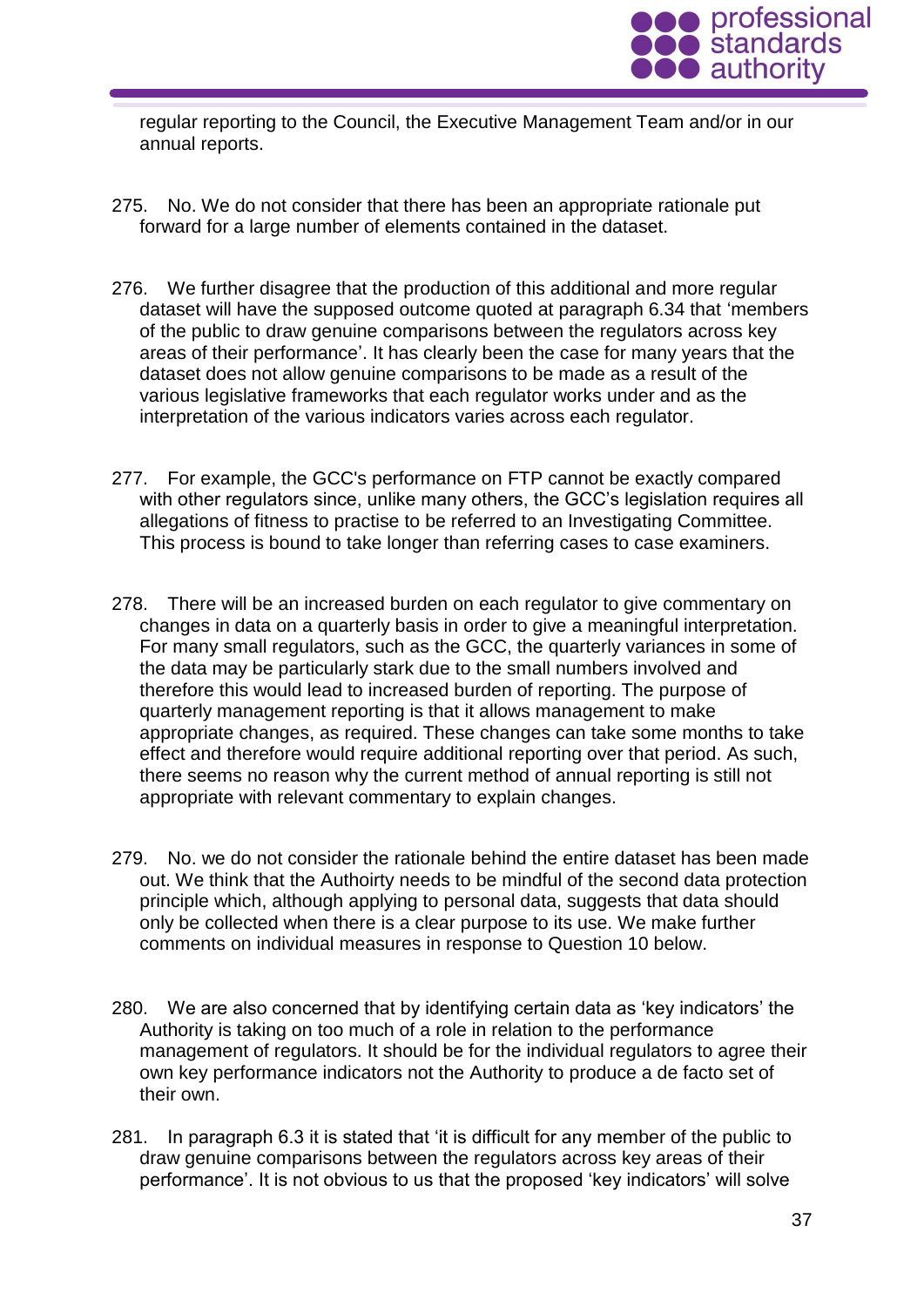

this problem because of the considerable degree of interpretation that will still need to be applied to them.

282. In addition the quarterly provision of such a large volume of data is likely to be a burden on small regulators. This is not just because of the need for regulators to collate the data but also to supply the Authority with the accompanying commentary that will be necessary for them to interpret the data in any meaningful way.

### **Q10: Are there elements that you believe should not be included? If so, please explain your specific objections.**

- 283. As per our response to question eight, we believe the onus is on the Authority to evidence how the information requested will be used and how it can inform their view of performance. We believe that further clarification would be helpful with regard to:
	- The relationship between the key indicators and the broader dataset. How will each be used?
	- It would be useful to have a clear understanding of how raw data will be used to compare regulators as the caseloads and in some cases the nature of work [volumes and complexity] vary so significantly. It may be easier to compare datasets as a percentage of the caseload or total number of decisions in order to be meaningful.
	- The utility of the shortest and longest cases. These tend to be outliers and therefore unlikely to provide useful data. We believe that adjusted measures should also be considered, for example, to account for cases where timescales are beyond our control due to dependencies on third parties.
	- In paragraph 10, please clarify the term 'application renewal'.
	- In paragraph 13, please clarify whether this would include data regarding unlicensed practice in addition to unregistered practice.
	- In paragraph 16, please clarify whether 'concerns raised by students' should include concerns raised by doctors in training and other individuals involved in training.
	- In paragraph 18, please specify the time period for which the number of institutions visited would be submitted.
	- It would be helpful to understand how data about the enquiry source in paragraph 38 will help the Authority to measure how proactive regulators are. We are concerned about the conclusions that could be drawn by regularly comparing this data and that these conclusions may lead to unintended behaviours. For example, if the number of complaints from the public increase, this could be evaluated as either a positive or negative change.
	- In paragraphs 9 and 41-45 the utility of data about volumes of admin erasure and voluntary erasure.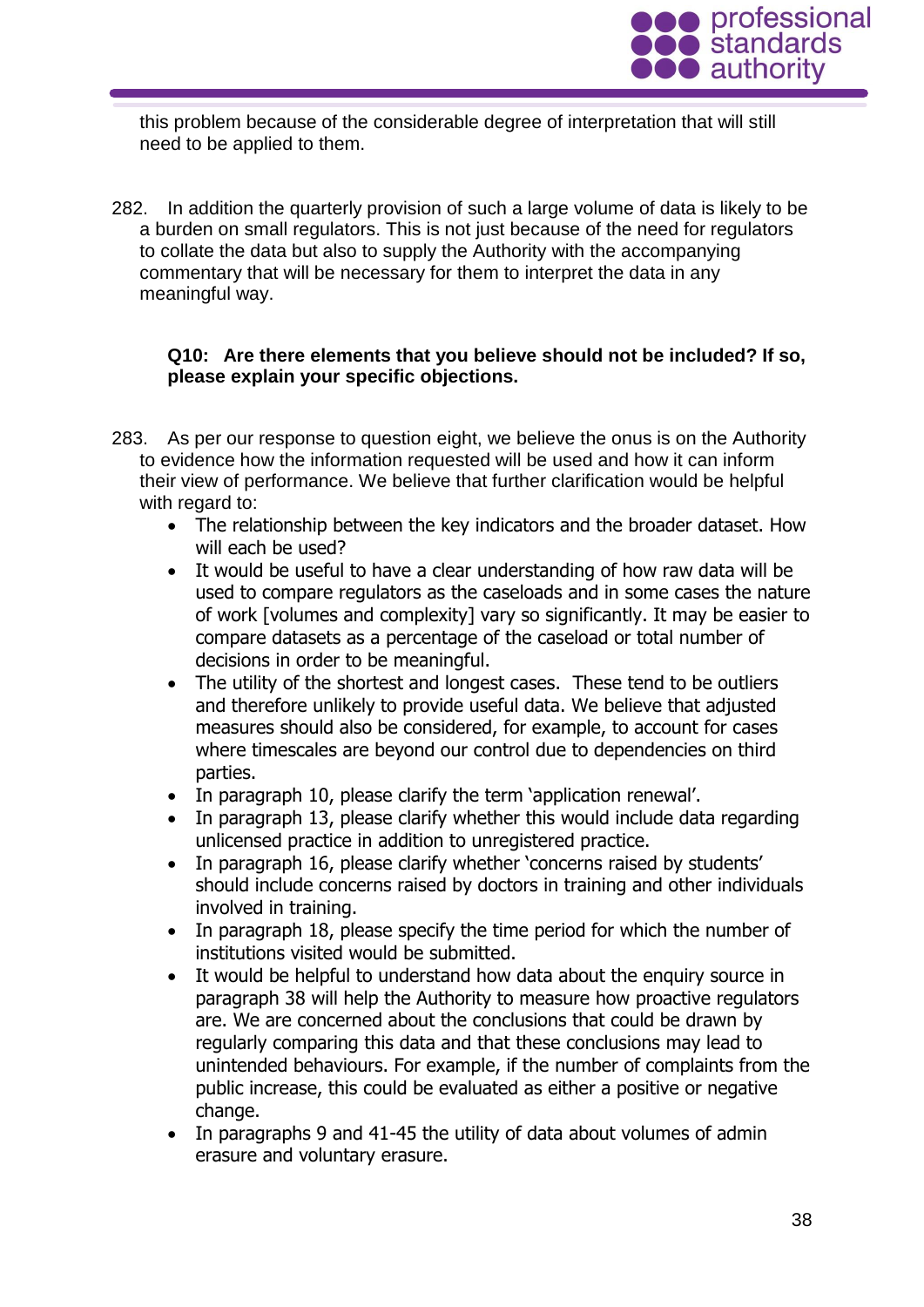

- In paragraph 51 and 52, how data about referrals back to CE after referral to a panel will be used.
- 284. We do not believe the following aspects of the dataset to be proportionate:
	- Paragraph 27, seems to add little value as we believe that the more meaningful measure is captured in paragraph 28.
	- In paragraph 39, we would not close a case because a complainant is anonymous but sometimes we might because we have been unable to collect sufficient evidence to progress the case and this may be due in part to the complainant being anonymous. For this reason data about anonymous complaints per se is unlikely to be a useful measure of performance.
	- In paragraph 46, data about consensual disposal is unlikely to be a proportionate way of measuring performance. The Authority has shared its views about regulators' policies on consensual disposal but it is difficult to see how data about volumes of consensual disposal will provide a useful measure of performance. It is difficult to determine appropriate conceptual disposal from data alone, without further information to add context. We would emphasise that the purpose of the fitness to practise proceedings is not punitive, but rather its aim is to protect patients and the wider public interest.
	- In paragraph 59, we do not feel that it is appropriate for the Authority to raise differences of opinion about policy matters in the performance review process.
- 285. We have no specific exclusions to propose but have noted in our responses to Question 9 where we require clarification or where the data set requested is not relevant to the GDC.
- 286. We agree that there should be a common high level set of key data (for example 10 to 15 indicators) to enable meaningful comparisons of performance across regulators, which is publically available and accessible across all regulators.
- 287. However we view the enhanced dataset as too large and have provided some feedback in relation to the specific data items where we believe the data set could be reduced or tightened, including:
	- 18 data items which we consider are not clearly linked to the assessment of our performance in relation to the outcomes, timeliness or quality of outcomes and so should not be classed as performance indicators and measured on a quarterly basis. We view these data items as nonperformance management information which provide context to the assessment of performance, and recommend these should be either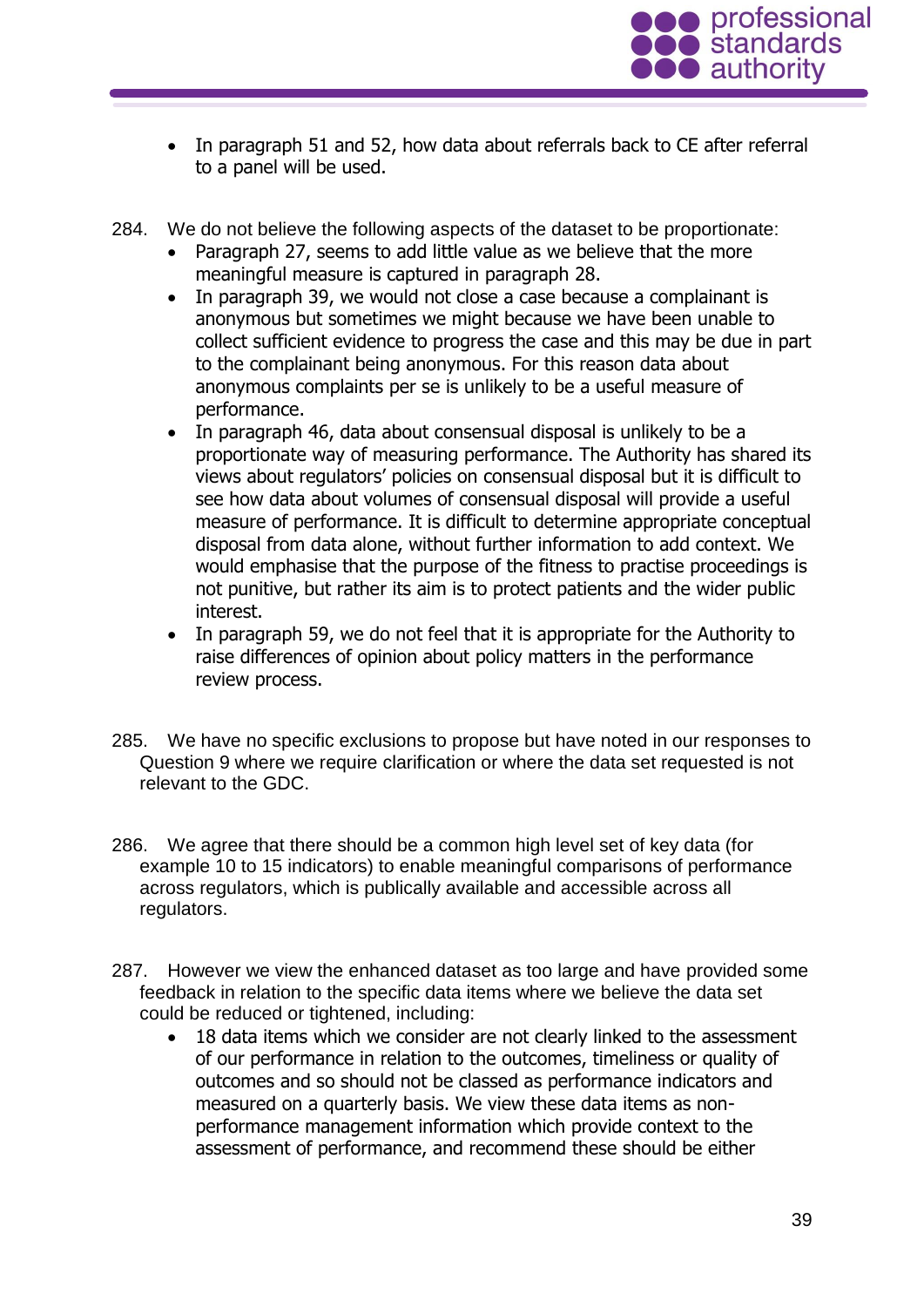

gathered as an annual data set, or on an annual basis outside of the performance review process;

- Six data items where we are concerned about the absence of clear methodologies, without which there will remain inconsistencies in the data provided and in the Authority's measurement of performance as a considerable degree of interpretation will need to be applied. In particular, we would like there to be a consistent approach which is applied to all regulators in relation to the time taken to progress FTP complaints, which we understand is not currently the case. We believe this will limit the effectiveness of the review process;
- Ten data items where our sample will be negligible, therefore providing data on a quarterly basis would not be meaningful due to the volatility of the data. We calculate such data on a rolling annual calculation basis, which enables trend data to be analysed but reduces fluctuations caused by low numbers and recommend the Authority considers this approach; and
- Eight data items where we require clarity of rationale in order to understand how the data will provide a meaningful indication of our performance in relation to the outcomes, timeliness or quality of outcomes and so should not be classed as performance indicators and measured on a quarterly basis.
- 288. We request the Authority reconsiders the enhanced data set to ensure that only data which is proportionate and is required to make an assessment of performance in terms of outcomes, timeliness and quality of outputs, are included for collection on a quarterly basis. Other non-performance, or non 'key' data could be collected on an annual basis, or outside of the performance review process if relevant to do so.
- 289. We consider the additional data items 7 and 8 (as well as current data items 1, 2, 3) as management information, which provides context to the assessment of performance and therefore may have a place in a performance report. However we do not believe they provide information (direct or implied) about the outcomes, timeliness or quality of our performance in respect of registration and so should not be collected on a quarterly basis.
- 290. For data item 5 (Proposed key indicator 1) (number of registration appeals where no new information was presented) we would appreciate clarification of the methodology in particular a definition of what constitutes 'new information'.
- 291. For data item 6 we would appreciate clarification as to whether the time taken for processing initial registration applications (particularly from international applicants) is from the start of the application process to registration or from the completion of the recognition/assessment process to registration. We are aware of this being an inconsistency in the current dataset between regulators and therefore poses difficulties in comparability of performance.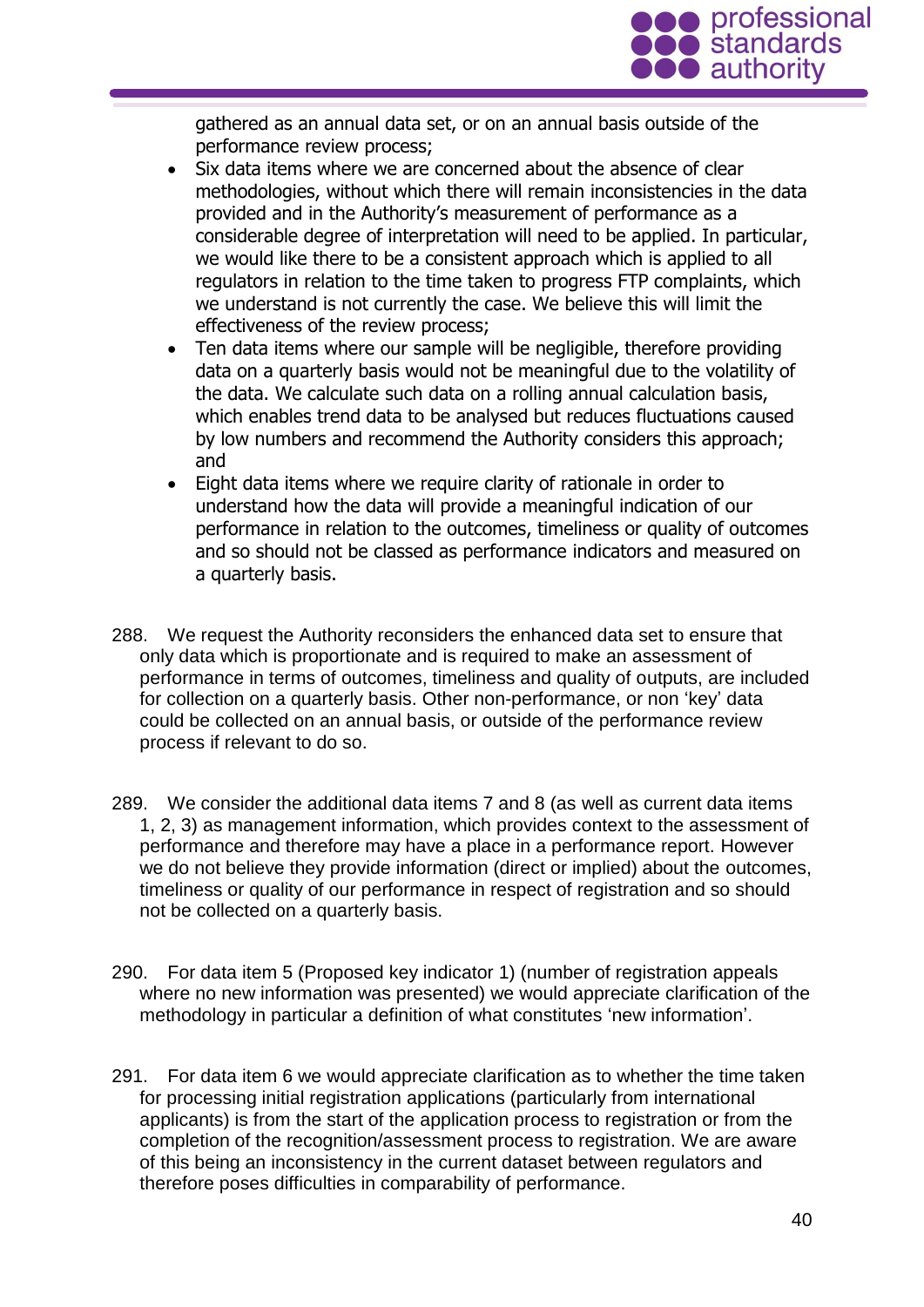

- 292. Data item 12 (median time to reach a decision on a registration application where there are FTP concerns being investigated) will result in volatile data as we have very few per quarter and so recommend measuring on a rolling annual or annual only basis.
- 293. It is not clear what data item 13 (closure of unregistered practice illegal practice cases) is trying to measure. It is not possible to identify a closure rate for such cases without knowing how many were opened.
- 294. We consider the current data item 14 (Number of education institutions the regulator is responsible for quality assuring) as management information, which provides context to the assessment of performance and therefore may have a place in a performance report. However we do not believe this provides information (direct or implied) about the outcomes, timeliness or quality of our performance in respect of education as so should not be included as an indicator of performance collected on a quarterly basis.
- 295. Data item 15 (Proposed key indicator 3) 'the percentage of educational quality assurance visits where concerns are raised resulting in the regulator taking regulatory action.' We are unclear as to how this would provide a meaningful indication of our performance (or even the performance of the educational institutions) and how this should be measured in relation to what constitutes 'taking regulatory action' and therefore would like further clarity from the Authority.
- 296. For the majority of the visits we conduct we impose conditions, which we do not necessarily view as a negative issue and may not be classed as 'regulatory action'. Some conditions may be as a result of universities changing their course, to be innovative or to address an issue, and as a result we need to keep an eye on the changes. Therefore if conditions are included as 'regulatory action' this may not be an indicator of performance of the educational institutions. In addition, by imposing conditions, we are fulfilling our responsibilities, and therefore are unsure whether a high percentage is an indication of a vigilant and wellperforming regulator. We do not undertake many visits and therefore the percentage figure for this indicator could vary widely quarter by quarter, so should not be included.
- 297. Data item 16 (The number of cases of 'student whistleblowing' i.e. the numbers of concerns raised by students to the regulator) – We are unclear as to the methodology for calculation and how this would provide a meaningful indication of our performance and therefore would like further clarity from the Authority. The term whistleblowing has specific definitions attached to it – for example they are concerns raised by 'workers' relating to suspected wrongdoing at work.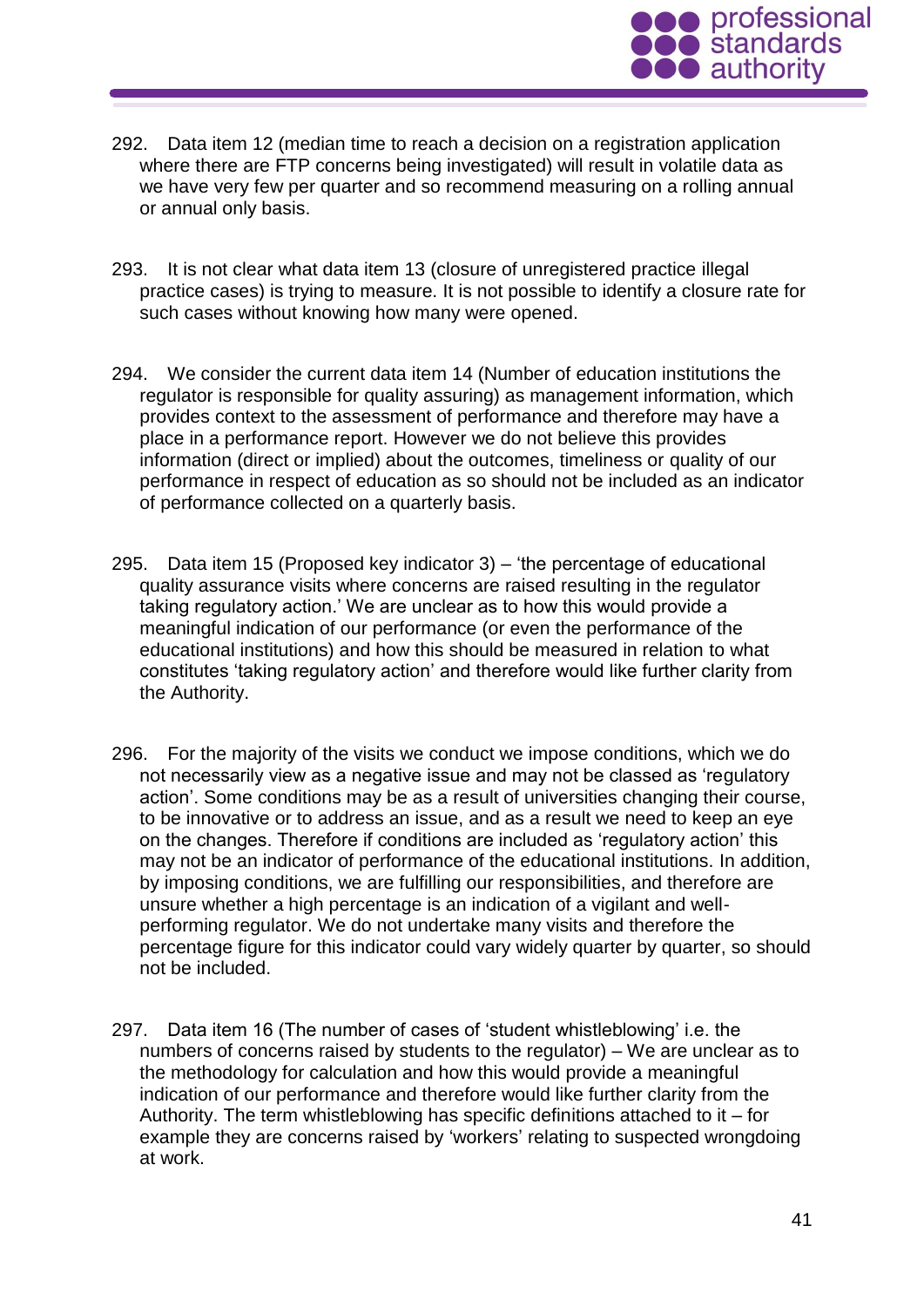

- 298. Please clarify whether this relates to concerns raised by students about our visit, as part of the quality assurance process, or generally about their educational institution, and whether this relates to concerns about the GOC, educational institutions or the fitness to practise of other students or registrants.
- 299. Depending on the methodology, if it is specifically whistleblowing cases, this may be useful data to collect in order to promote whistleblowing. However it is not clear how this could measure our performance in relation to our quality assurance of educational institutions. Alternatively, if it relates more to general concerns of students about the educational institutions, it may be better to phrase the indicator as 'number of concerns about educational institutions raised by students to the regulator'. If this indicator does relate to whistleblowing it is not clear why this is limited to education.
- 300. Data item 19 (Percentage of total institutions visited against regulator's agreed visit schedule) – We are unclear as to the methodology for calculation and how this would provide a meaningful indication of our performance in relation to our quality assurance of educational institutions and therefore would like further clarity from the PSA. Our visit schedule is a combination of planned visits, visits which are required as a result of changes by educational institutions and revisits. Apart from the planned visits, our visit schedule can change during the year when visits or revisits are identified as being required during the year.
- 301. We are aware that there is some inconsistency of methodology amongst regulators in relation to calculation of this data, for example it would be good to have clarity on data item 21, whether cases concluded means cases closed (i.e. not referred to a hearing) or cases completed (the sum of those closed or referred, i.e. not 'open'). We understand that some regulators do not count the period of time a case is not progressed due to the impact of a third party. In addition there seems to remain inconsistency amongst regulators as to when to start counting the time taken to conclude a case. We understand this to be the date on which a complaint is received, but understand that other regulators count from the date on which a case is opened, which can be some months after receipt. Without clarification of methodology for all indicators, the effectiveness of the review process relating to moderation between regulators will be limited.
- 302. There are a number of data items on which we are not clear how they measure the outcomes, timeliness or quality of our performance in respect of FTP, for example data items 20, 21, 22, 23, 38, 39, 40, 48, 50, 53 and 54. Without clarity of rationale, we do not think these should be included in the data set. We consider these as non-performance information which we report on annually in our FTP annual report, which provides context to the assessment of performance of each regulator, but not necessarily across regulators and therefore may have a place in a performance report. We do not think there is merit in reporting this data quarterly.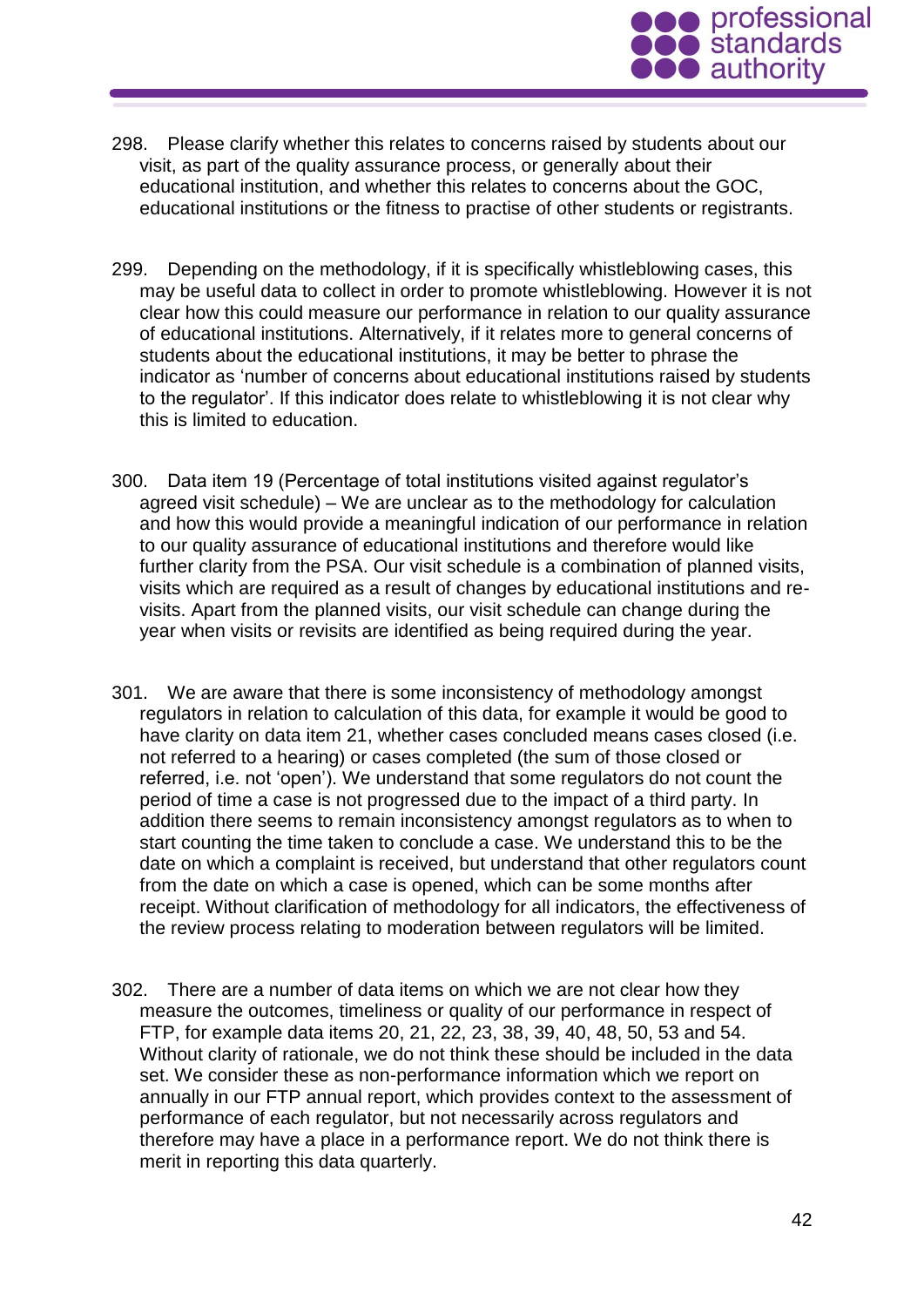

- 303. Data item 25 appears to be included in data item 49 and so could be removed to avoid duplication.
- 304. The rationale provided for data item 38 (number of FTP cases opened in a range of categories), that it provides 'an indication of the effectiveness of our awareness raising, and how we manage whistleblowing and anonymous complaints' is not clear and so we do not think it should be included. Increases in the number of cases opened could be as a result of many other external factors over which we do not have control. In addition the number of cases in each category could be low each quarter and therefore there could be volatility in a quarterly data set.
- 305. We currently do not have the ability within our FTP Rules for voluntary erasure or consensual disposal and so our submissions in respect of 41, 42, 43, 44, 45 and 46 will be zero.
- 306. We are unclear whether data item 47 (Proposed indicator 7) relates to consensual disposal. It would be helpful for this to be clarified, particularly the use of the term 'CPD' which can have alternative meanings. If it does relate to consensual disposal our submission will be zero – see paragraph 49.
- 307. Data item 49 seems to include the same data required under 25. The rationale for including a mean measurement in addition to the median is not clear and so we do not think it should be included.
- 308. We are unclear as to how data item 58 (Proposed key indicator 9) (number of data breaches reported to the Information Commissioner) is an indicator of our performance and do not think it should be included. We are clear that data breaches are serious issues and we should have a performance indicator, but wish to ensure that any indicators do not undermine our approach to dealing with such issues. For example, this indicator may subconsciously lead to fewer reports being made to the ICO. We suggest a better indicator is one which focuses on any adverse findings from the ICO.
- 309. We are not clear of the rationale for the categories of organisation complaints in data item 59 and how this is a measure of management of risk. This would need a clear rationale in order to be included.
- 310. We view staff turnover as an indicator of organisational health, however we do not think this should be included as a performance indicator (we have it as a comparison indicator). In addition providing data on a quarterly basis would not be meaningful due to the volatility of data based on a small sample. We calculate turnover on a rolling annual calculation, which enables trend data to be analysed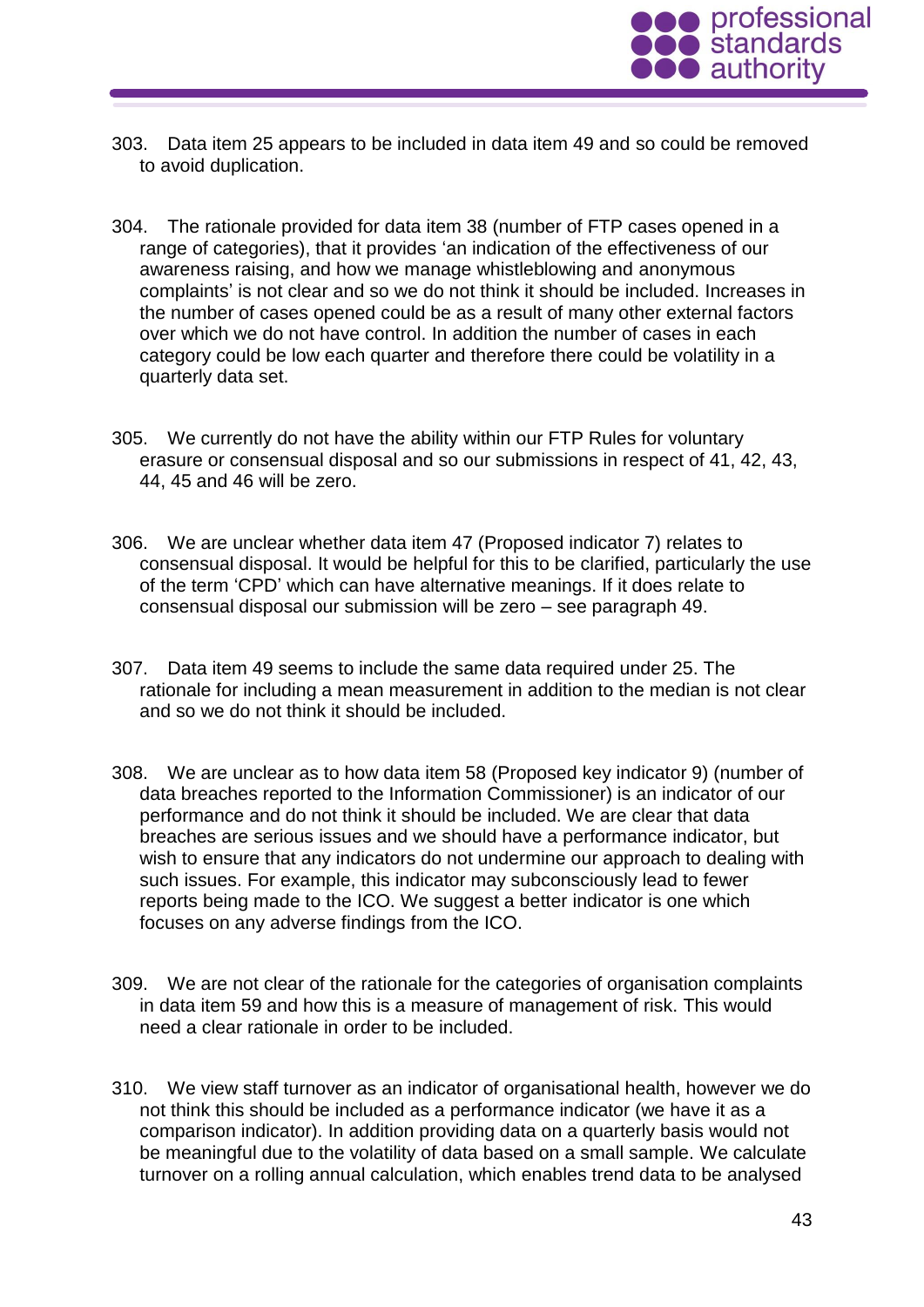

but reduces fluctuations caused by low numbers. This may be an approach the Authority should consider.

- 311. We do not agree that the case for the significantly increased dataset has been made. We feel the Authority should engage with the regulators to clarify the intended purpose of the proposed data items and agree a core dataset with agreed definitions and consistency of reporting by the regulators.
- 312. MPS has no comment on this question.
- 313. We have concerns about the seventh bullet point under point 6.6 on page 13 of Annex 2. This is an area that needs to be dealt with carefully, as the scope for error is high as is the likelihood of the regulator falling foul of right-touch regulation. Guidance from the Authority on this issue might be useful.
- 314. No.
- 315. We consider that the Risk dataset bears limited correspondence to the proposed risk standard which brings into question the efficacy of both the standard and dataset.
- 316. In particular we think it inappropriate for the Authority to request that regulators report the number of data breaches reported to the Information Commissioner. There is a danger that taking into consideration the potential to be marked down by the Authority in a performance review for reporting data breaches to the Information Commissioner, regulators will be more reluctant to report data breaches. The number of data breaches reported to the Information Commissioner is of limited significance, a more appropriate question – in line with right-touch regulation – would be: what regulatory action has the Information Commissioner taken against you in the last year. We consider that the Information Commissioner is the right and proper organisation, which has the necessary levels of expertise, to decide upon the actions to take in relation to any data breach reported to it.
- 317. We further question the collection of data which does not relate to critical business processes – see paragraph 9.8.
- 318. Please see our answer above. We would request that the Authority looks again at the enhanced data sets and ensures that it only requests additional data on a regular basis where this is proportionate and helps it to make an assessment about the performance of the regulators in terms of outcomes, timeliness and quality. We do, recognise, however, that there may be areas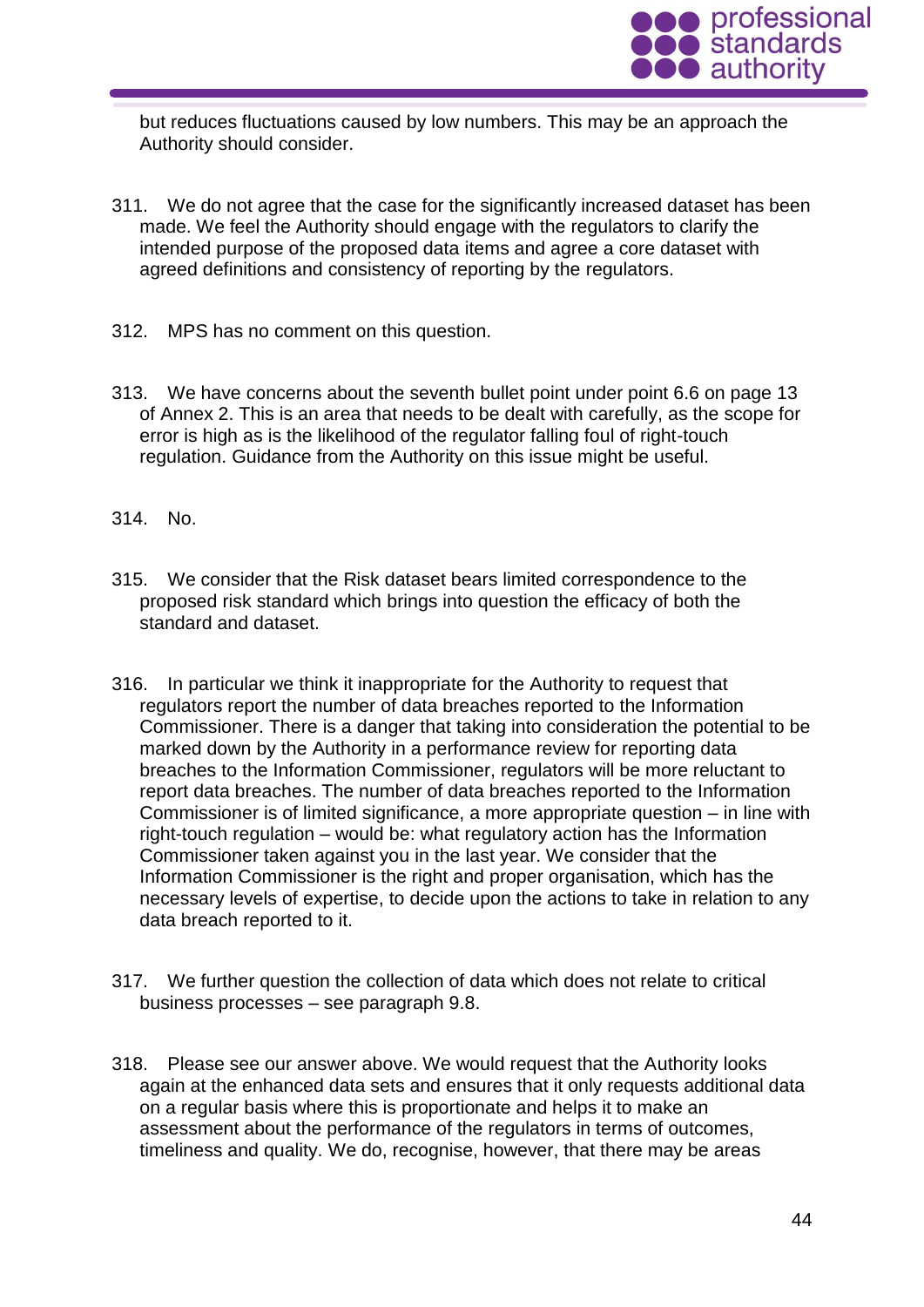

where the Authority will need to ask for information about inputs or outputs in the absence of other suitable outcome measures of performance.

- 319. We have highlighted some of the data items that we consider should not be included below, but this is not intended to be exhaustive.
- 320. Data items 7 and 8 (number of registrants by route to registration and number of applications by route to registration). These data items may be relevant if the PSA wishes to include descriptive statistics in an individual regulators' report, or in its overview report. However, they are not data items which give the Authority any information (direct or implied) about outcomes (as opposed to outputs), timeliness or quality.
- 321. The additional data listed for education appears to be based on a model whereby regulators undertake a cyclical programme of approval visits. As the Authority is aware, we visit and grant open ended approval to programmes. They are then monitored via the annual monitoring and major change processes which can trigger a fresh visit. As a result, for example, our visit schedule (data item 19) will normally consist of visits to new programmes and triggered visits as required, rather than a set schedule, the failure to adhere to which might be an indicator of poor performance.
- 322. Data item 15 (number of visits where concerns are raised resulting in the regulatory taking regulatory action) may need clarification to ensure that its scope is clear. We assume that the Authority intends that this data item will include visits where a programme is not approved; ongoing approval is withdrawn; or where conditions are attached to approval or ongoing approval. The majority of programmes we visit are approved or re-approved subject to conditions; therefore our answer to data item 15 is very likely to be almost 100% on each occasion.
- 323. Data item 16 (number of cases of student whistleblowing). We would suggest that it might be clearer to refer to 'number of concerns about programmes raised by students to the regulator'.

# **Fitness to practise**

- 324. Data item 38 (number of cases opened by category). We routinely collect his data and report information in our annual fitness to practise annual report. However, we do not think there is a clear rationale as to why the Authority would need to routinely request this information every quarter.
- 325. The rationale given is that this data provides an 'indication of the effectiveness of the regulator's awareness raising, as well as information relation to how a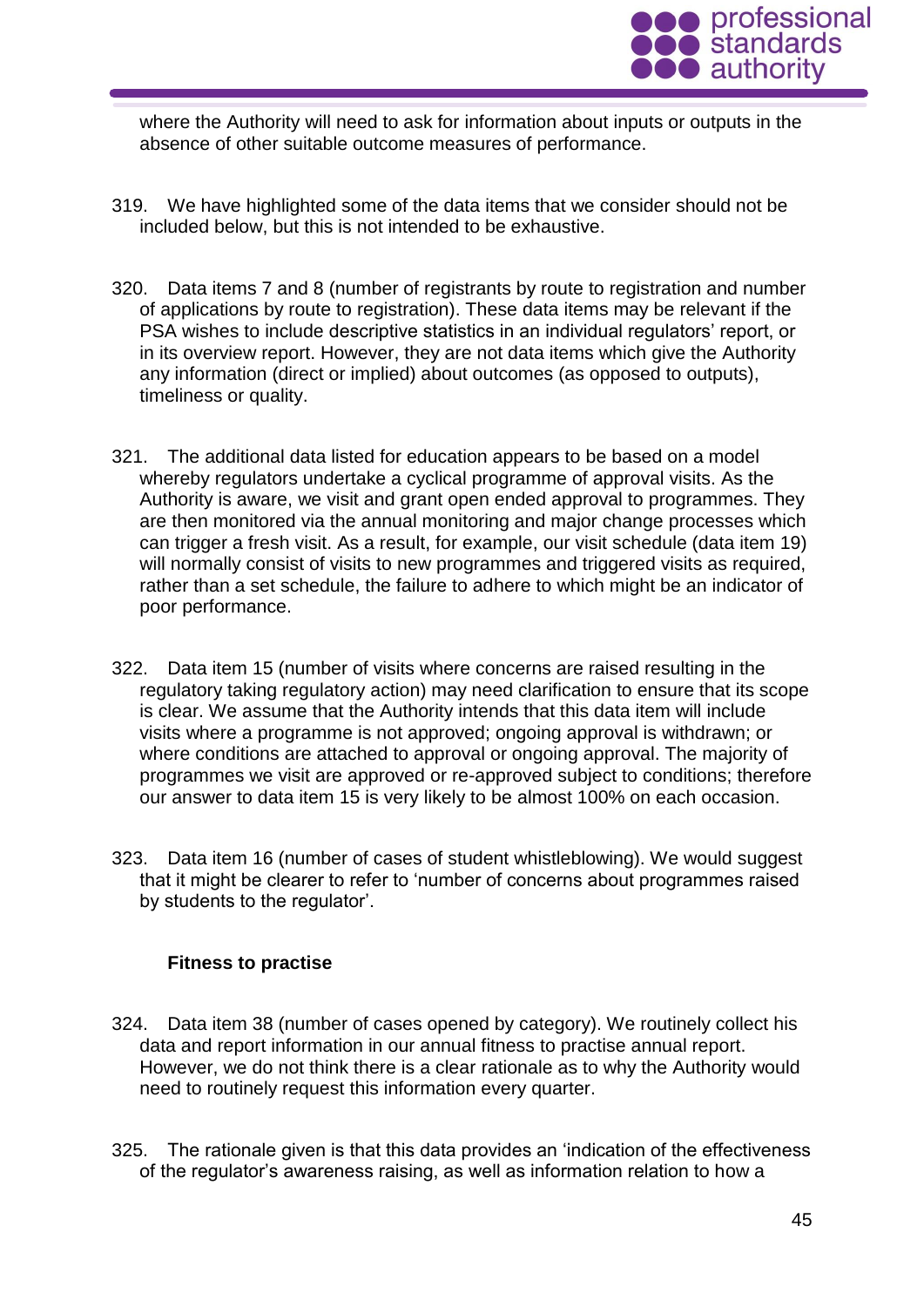

regulator manages whistleblowing and anonymous complaints'. We fail to see how this data would help the Authority to do that. An increase in the number of complaints from members of the public, for example, might be an indication of effective awareness raising; or ineffective awareness raising in that the regulator is receiving an increased number of complaints which do not fall within its remit; or could simply reflect the profile and nature of the practice of the professions regulated by that regulator and wider societal issues which drive increased reporting.

- 326. Other data items proposed in the area of fitness to practise do not appear sufficiently linked to outcomes, timeliness or quality – for example, data item 53 (breakdown of cases by outcome).
- 327. We make no specific reference to the dataset as it is for the Authority to seek information in order to assure itself that the regulator is 'fit for purpose' The only comment we would make is that both 27 and 28 are indicators which are subject to external influences, such as police investigations, and therefore can fluctuate dramatically from one year to the next. As these are matters outside of the regulator's control, the question should be reworded to reflect actions specifically required of the regulator once information is known or where the prosecuting authority confirms that this will not hinder their investigation.
- 328. We do not consider that the current range of data collected is used in a meaningful manner at present, other than for consideration of timeliness. There seems to be insufficient rationale for increasing the burden by requesting more data.
- 329. Proposed key indicator 3 'the percentage of educational quality assurance visits where concerns are raised resulting in the regulator taking regulatory action'. It is unclear what this means and what it would tell the Authority. Would 'taking regulatory action' include placing a condition on the recognition of a course? Is imposing such a condition a good thing or a bad thing, as presumably to take such action is indication of a vigilant and well-performing regulator? Given that for us in most quarters the number of quality assurance visits will average less than one; this figure may fluctuate between 0% and 100%. What will this tell the Authority?
- 330. Proposed key indicator 9 'number of data breaches reported to the Information Commissioner'. While we share the Authority's view that data breaches are serious issues, is this indicator likely to improve reporting to the ICO or lead to fewer reports? Surely the 'key indicator' here, if one is necessary at all, should be adverse findings from the ICO?
- 331. Data item 6 clarification is required as to whether the time taken for the processing intimal registration applications (particularly from international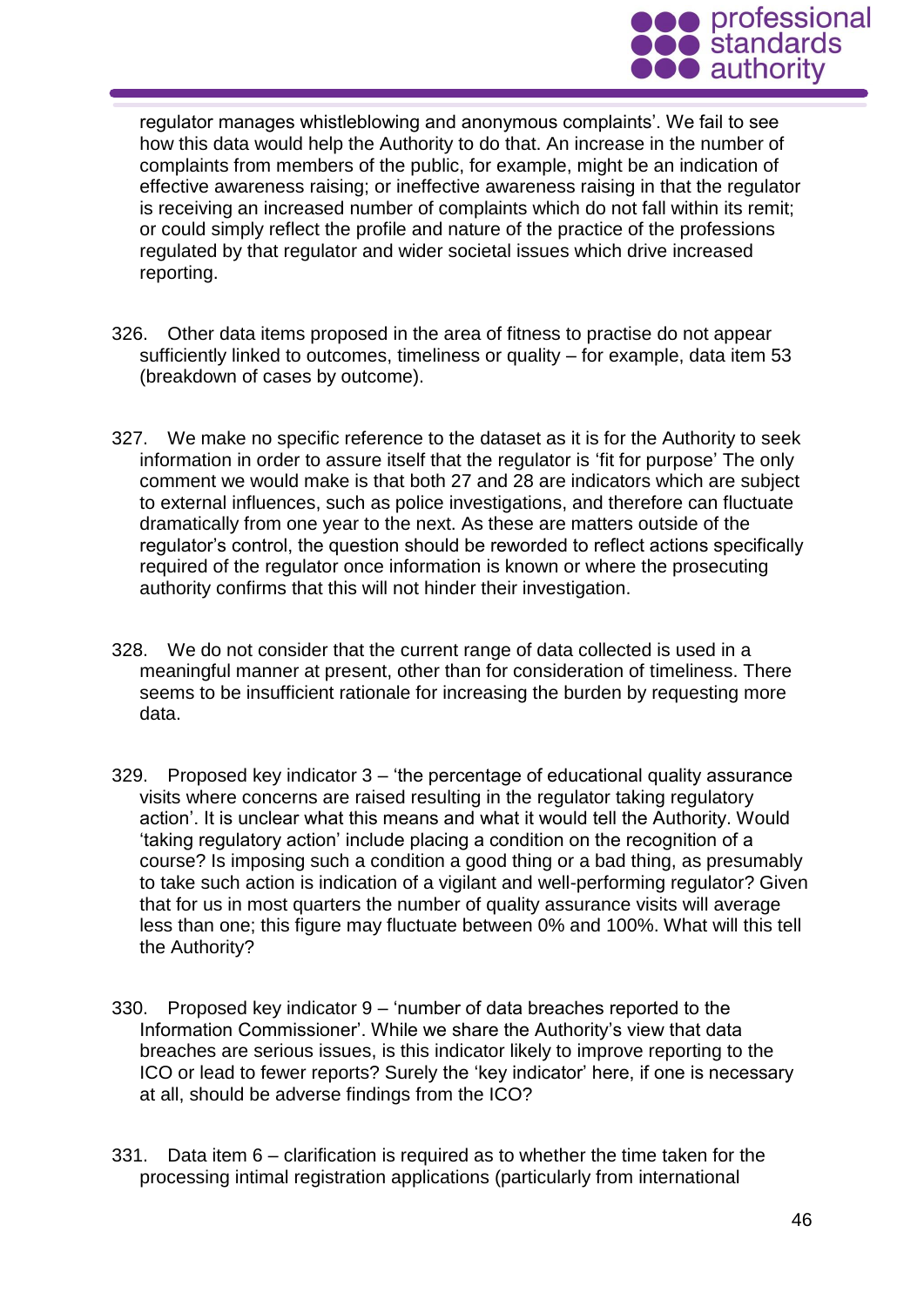

applicants) is that from the start of the application process to registration or from the completion of the recognition/assessment process to registration. We are aware of this being an inconsistency in the current dataset between regulators.

- 332. Data item 9 the issue of registration lapsing while a registrant is under investigation is closely related to voluntary erasure while under investigation (data item 45) and it may be helpful to bring these together in the fitness to practise data section.
- 333. Data item  $12 it$  is not clear to us what the value is in this data item. particularly for a small regulator where such concerns arise with very low frequency.
- 334. Data item 13 this data item appears to be meaningless without knowing how many concerns or complaints have been opened.
- 335. Data item 14 we do not quality assure education institutions we quality assure courses, the number of which varies between institutions.
- 336. Data item 15 see comments on key indicator 3. We are also unsure why one of these is a percentage and the other a number.
- 337. Data item 16 clarification is required as to whether this is (a) as part of the quality assurance process or otherwise, and (b) whether this relates to educational or fitness to practise concerns.
- 338. Data item 19 it is not clear to what the value is in this data item, particularly for a small regulator undertaking a small number of visits.
- 339. Data item 21 clarification is required as to whether cases concluded means cases closed (i.e. not referred to a hearing) or cases completed (the sum of those closed or referred, i.e. not 'open'). We are aware of this being an inconsistency in the current dataset between regulators.
- 340. Data item 25 this data appears to be included in data item 49.
- 341. Data item 47 we assume that this data item relates to consensual disposals but this is not clear.
- 342. Data item 49 see comment on data item 25. It is not clear why the Authority is introducing a mean measurement in addition to the median.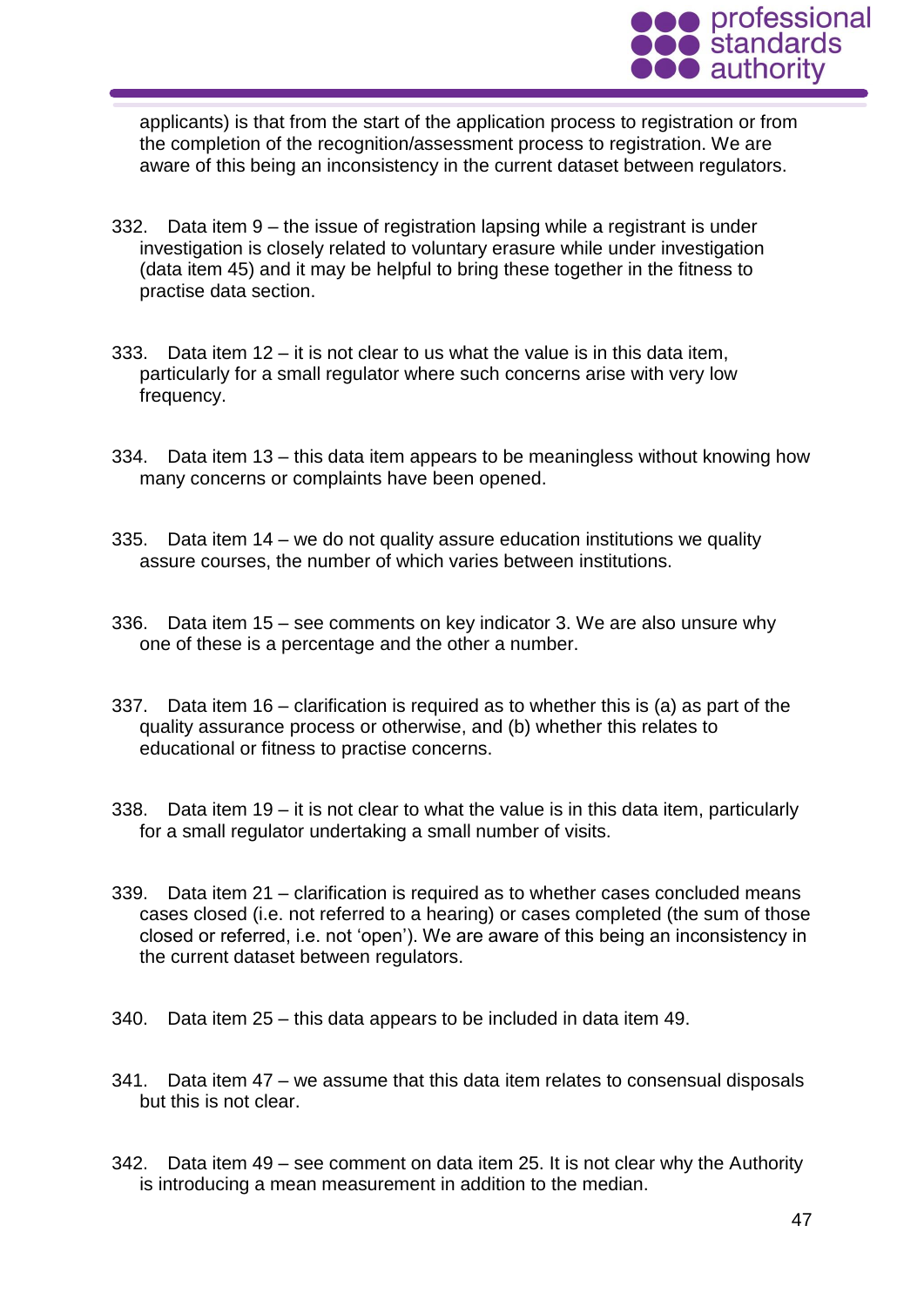

- 343. Data item 54 we are not clear as to the purpose of measuring the number of hearing days. It might be more useful to consider mean or median case lengths which may be an indicator of effectiveness rather than volume of cases.
- 344. Data item 55 we are not clear as to the purpose of measuring number of days lost in this way. It might be more useful to consider the proportion of hearings that go part heard which may be a better indicator of effectiveness.
- 345. Data item 56 a change to data item 55 might make this item redundant.
- 346. Data item 58 see comments on 'key indicator' 9.
- 347. Data item 59 the rationale for choosing the categories of organisational complaints is not clear.
- 348. Data item 62 while we agree that staff turnover may be an important indicator of organisational health, in a small regulator the percentage figure may be extremely misleading.

#### **Q11: Is there additional data that you believe should be included in the dataset in order for us to gain a clearer understanding of the performance of the regulator?**

- 349. Whether it is part of the dataset or not is not the most relevant consideration, but we believe the revisions to the overall process should have done more to draw a greater degree of value from the third party feedback process.
- 350. This is an opportunity for us to receive independent, regular feedback. It could, in a structured and repeatable approach, enable us to learn across regulators about the experience of both patients and members of the profession. There is an inherent challenge that in many instances either a complainant or the doctor will be aggrieved by the outcome of an investigation. Objective feedback on the timeliness and politeness of interactions, the clarity of process, and the degree of empathy shown to the parties would be valuable feedback in assessing (and improving) performance.
- 351. The current approach tends to draw a similar spread of feedback annually, reflecting the extremes of productive working relationships and complainants or doctors that feel aggrieved by the outcome of a case. Without a significant review, this will continue to attract a small, self-selecting sample that doesn't contribute as much value to the review as it may otherwise be able to deliver.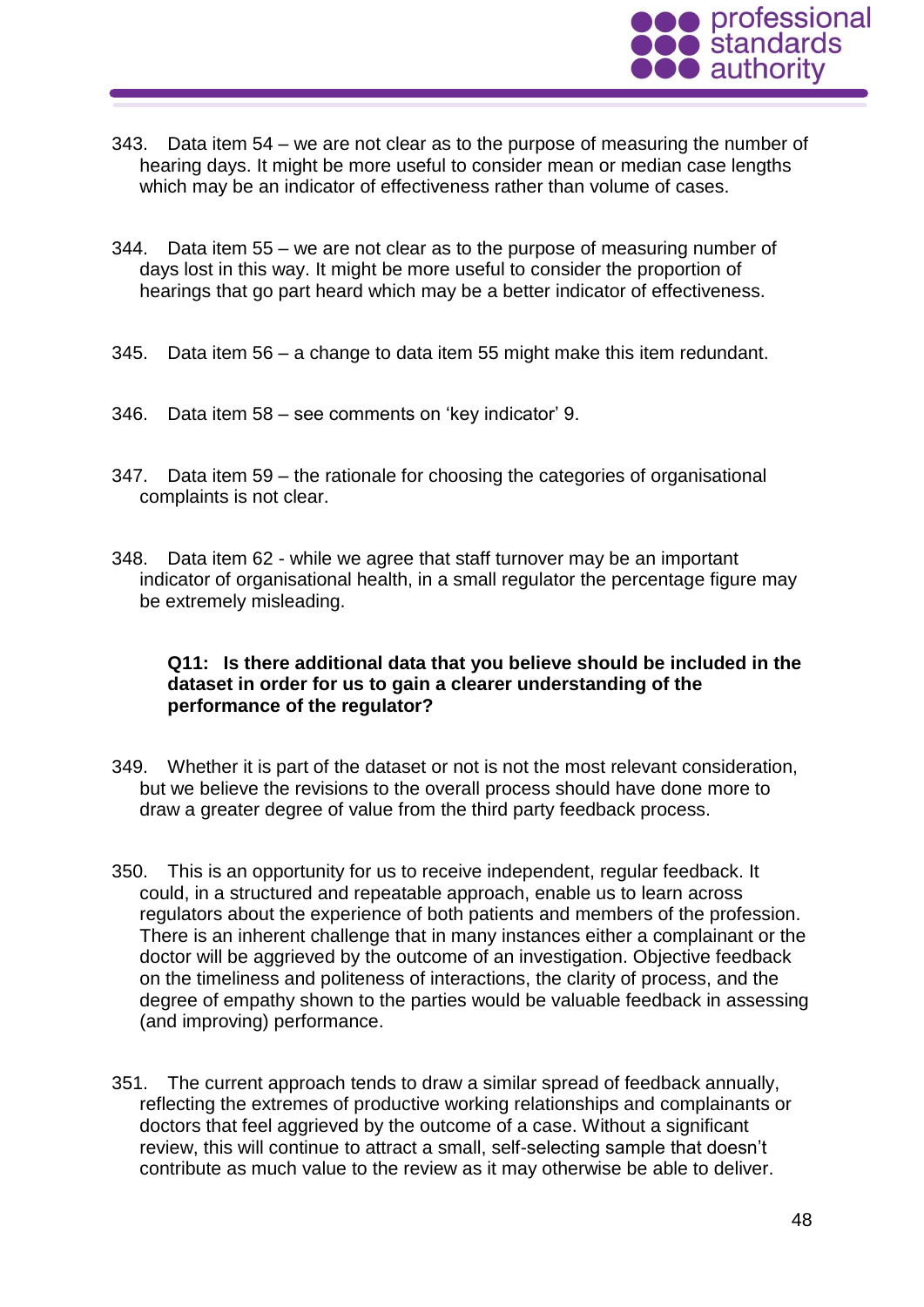

- 352. Fitness to Practise dataset: the GDC reports on the time taken to triage a case. Whilst we are aware that not all regulators have a specified 'triage' process, we regard this as an important measure as to how quickly a case receives preliminary scrutiny. A measure along the lines of 'median time between receipt and first review of case' would be a useful indicator of patient focus.
- 353. The education dataset does not include any indicators relating to continuing fitness to practise.

#### 354. No.

- 355. MPS would like to see some further additions to the data set to ensure they have scrutiny over the impact of the regulator on the professions. We are concerned that the current data sets are focused too much on speed and not enough on the quality and consistency of outcomes. Further tests are required regarding the quality and accuracy of the processes/decision making.
- 356. This could include data such as:
	- The proportion of cases where all allegations not admitted by the registrant are proved by the regulator at hearing
	- The number of investigations that are closed with no further action
	- The number of hearings that are closed at half time, with a finding of no misconduct and a finding of no current impairment (and the average length of these hearings)
	- The number of hearings where the Practice Committee has determined that a lesser sanction or less adverse outcome should be given, compared to that sought by the regulator
	- The number of cases where interim orders are not made by a convened interim orders panel, as a percentage of referrals
	- The average length of
	- all fitness to practise investigations
	- all hearings, including a note of the number that were part-heard
	- Results of an annual survey of registrants regarding their experiences of, and satisfaction with, the processes and procedures of the regulator.
- 357. An effective system of regulation is based on both public confidence and confidence of the profession that it seeks to regulate. Data should be captured to show the number of cases where the outcome of a hearing results in a sanction that is less than that sought by the regulator. This data should also be published as part of the Authority's review together with their recommendations on any areas for improvement. It will be apparent whether or not the Regulator is correctly assessing each case as the end of the case approaches, the facts having been determined.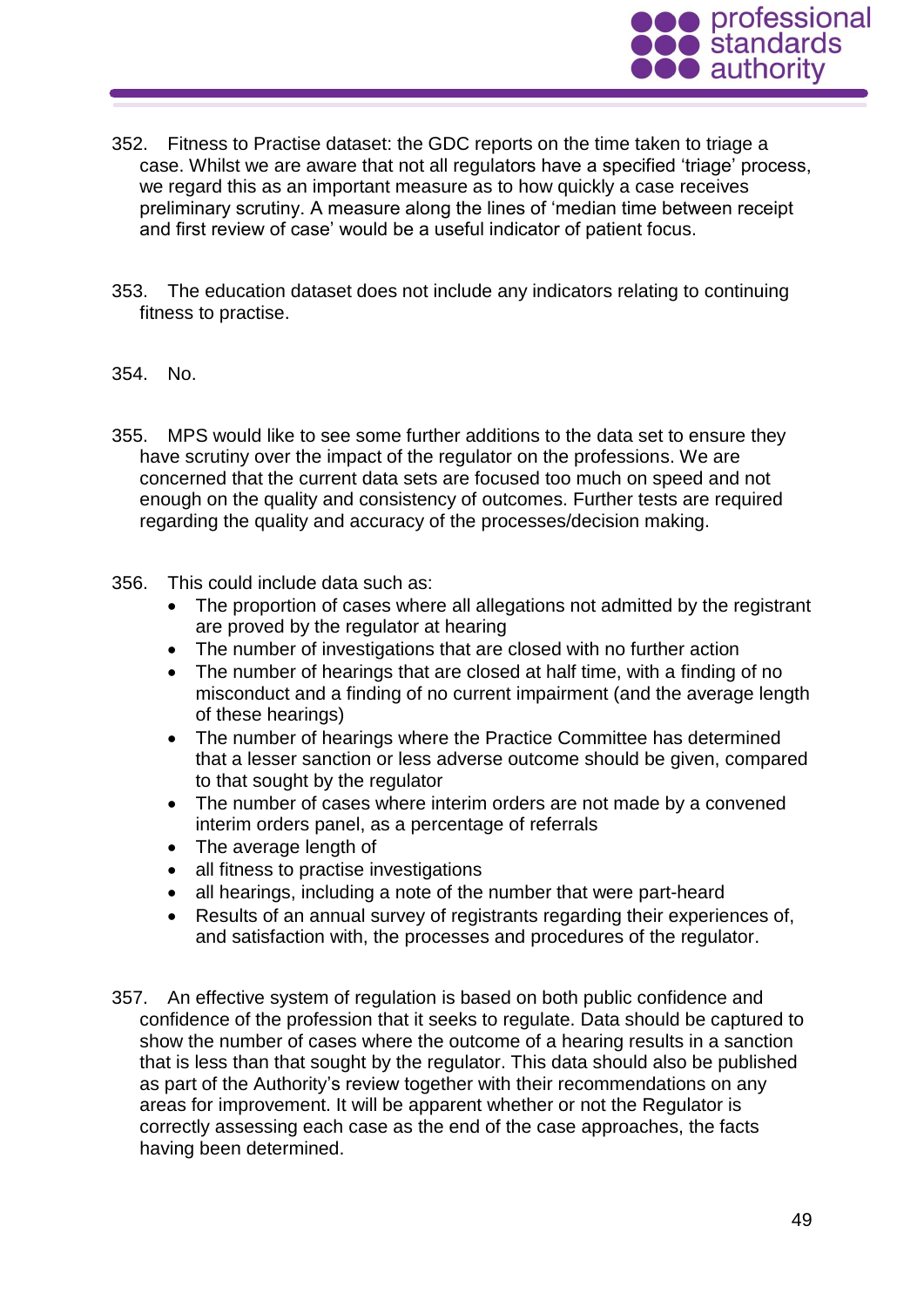

- 358. We would also like to see a more formal inclusion of third party feedback.
- 359. Perhaps the regulator could disclose how many complaints it has itself received about all aspects of its performance on an annual basis and evidence about how (and how quickly) they were resolved. It is important to capture what third parties have reported to the regulator, as well as what the third parties report directly to the Authority.
- 360. Please see our comments about complaints and judicial review proceedings. We would also like to see the dataset published in its entirety.
- 361. No.
- 362. See paragraph 9.8
- 363. No.
- 364. The education dataset relates entirely to quality assurance of courses while the Standard itself also encompasses continuing fitness to practise.

#### **Q12: Do you agree with the indicators that we have set out in annex three?**

- 365. We believe the introduction of a targeted number of indicators, measured in the same way, will enable more meaningful cross-regulator comparison than the current dataset. We think the number of indicators proposed is proportionate to the purpose and that it is more likely the data can be applied to each regulator and across the whole sector.
- 366. We believe that there would be value in the Authority providing accurate comparison data for each standard and indicator to enable regulators to understand both benchmarks for good practice and judge materiality. On the specific indicators we believe the Authority needs to assure itself that these will not motivate any unintended behaviour. Performance indicators by their nature motivate specific types of activity that have been determined to reflect improving performance. Because of this the Authority must be assured that the indicator genuinely reflects the behaviours that are better practice.
- 367. In this context we are not convinced of the value of the following proposed indicators: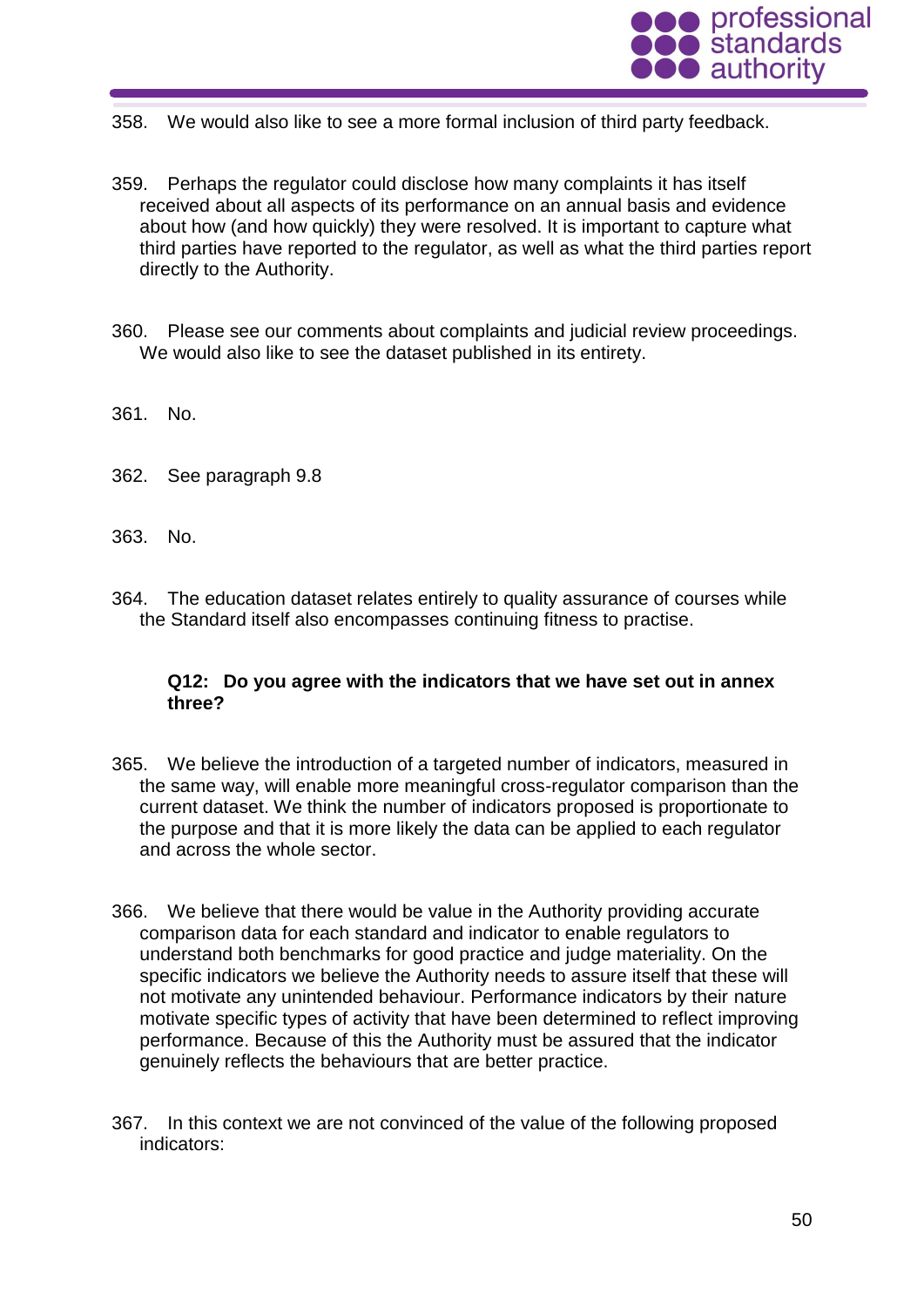

*3. The percentage of educational quality assurance visits where concerns are raised resulting in the regulator taking regulatory action.* We are unsure of the objective of the indicator. Is it showing a) how proactive we are b) the effectiveness of our quality assurance/quality management processes or are the PSA trying to assess whether the education/training of doctors is producing greater concerns than other regulators?

- 368. We think this indicator puts an undue emphasis on the identification of concerns and not on the quality or timeliness of addressing areas for improvement. We believe that the median time taken for the redress of a concern would more meaningfully demonstrate the effectiveness of improving education and training quality.
- 369. *7. Number of cases disposed of by: undertakings; CPD agreement reviewed by an FtP panel; other consensual agreement.* We think this indicator is lacking any context of total volumes of complaints or severity of concern. All of these numbers could increase over time but potentially reflect a smaller proportion of total outcomes. It is also unclear as to the value the Authority places on this indicator (are all increases reduced performance and all decreases improved performance?). We believe that the timely investigation and closure of cases that reflect lower patient safety risks is an improvement and this measure doesn't allow for that context.
- 370. On the median times for key fitness to practise processes, we believe that these results can be misleading if these figures include cases that are subject to an ongoing police investigation. The final presentation of the information should be explicit about whether these cases are included in the calculations or not with appropriate caveats as to whether this indicates variation in the regulators individual performance.
- 371. 12.1. We support the intention of developing a common set of key measures, but we do not believe that the PSA should impose 'Key indicators'. Key indicators could be confused with the setting of Key performance indicators which ought to be a matter for each regulator.
- 372. See responses to questions 9 and 10.
- 373. If the Authority plans to report on key indicators to compare performance across the sector it is essential that there are clear definitions and consistency of reporting by the regulators.
- 374. It is unclear why this particular set of indicators has been proposed or what they are intended to demonstrate. In addition, please see our comments above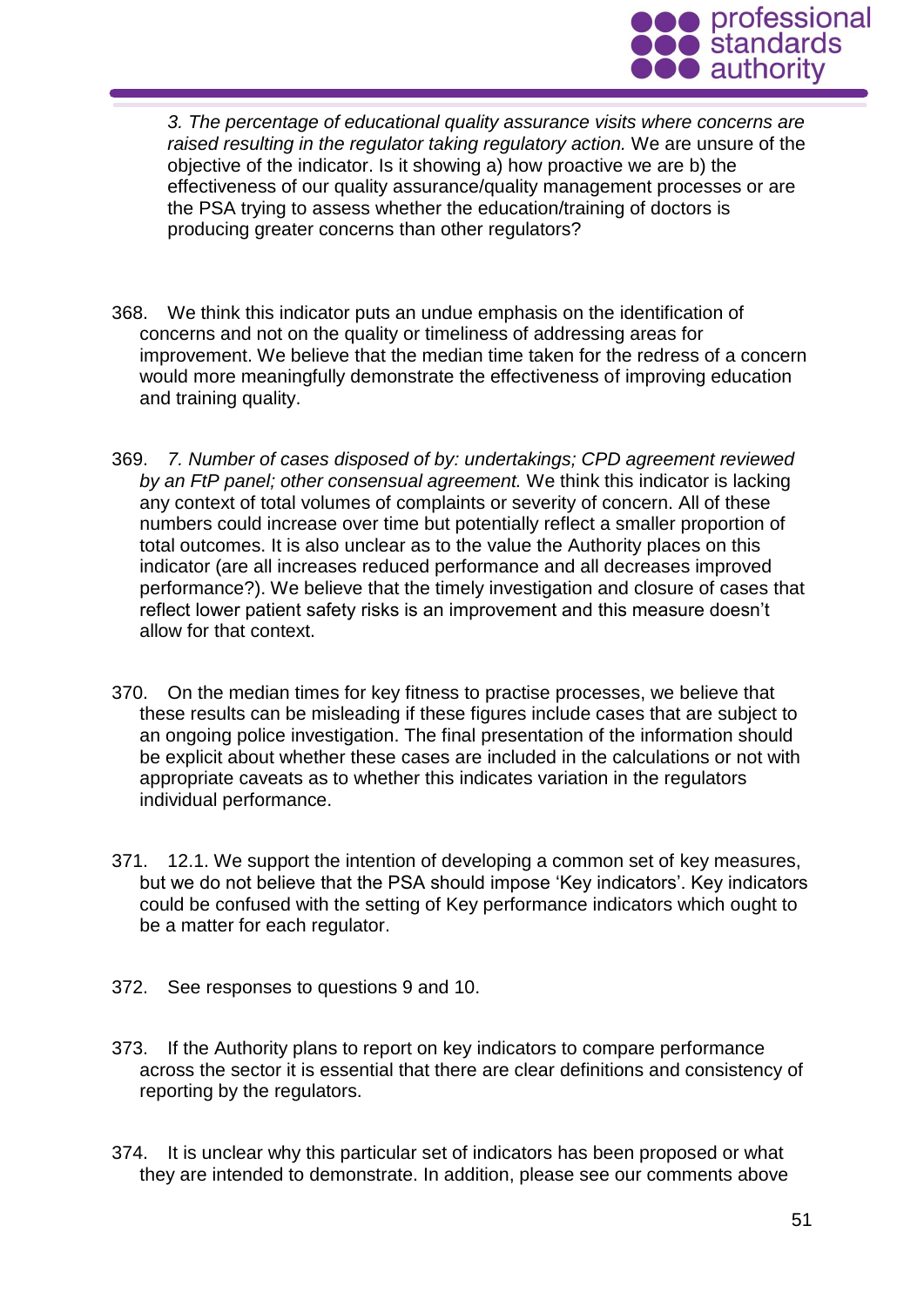

about how the Authority intends to use the data and the need for clear criteria/decision frameworks.

- 375. We have concerns about two of the proposed indicators in particular:
- 376. Key indicator No. 3: '% of QA visits where concerns raised result in regulatory action' – it is unclear what judgement will be made on the basis of this. Also, if a regulator has only carried out one visit in a quarter the result might be 100% ‐ would that be good or bad?
- 377. Key indicator No. 10: Data breaches reported to ICO there is no indication as to what an 'acceptable' level would be. If the Authority wants to scrutinise/monitor data breaches, it should focus on any action taken by the ICO rather than how many incidents have been reported. It is 'regulatory overlap' for Authority to be monitoring (indeed holding up as a key indicator) issues we have reported to the ICO.
- 378. MPS questions whether all of the data requested can achieve the stated aims of the PSA. Much of the data requests relate to numbers of cases, which absent any objective analysis, would not provide sufficient information to assess the quality of the process/decision making.
- 379. Yes. We also welcome the use of median times.
- 380. Yes. All indicators are concise and easy to understand.
- 381. Based on our answer to Question Nine, we are content that numbers 4-8 of the key indicators pertain to the critical business processes of regulators. 1-3, 9 and 10 appear not to do so.
- 382. As stated above greater clarity is needed with regards to when a clock should begin to run in relation to Fitness to Practise cases and how consideration will be given to exceptional circumstances or the impact the primacy of external criminal and health investigations has over the timeliness of regulator investigations. We contend that when an investigation cannot progress because of an external body's involvement, the clock should stop and the only question should be whether there were adequate measures in place to protect the public e.g. Interim Orders or voluntary arrangements. For regulators with relatively small numbers of Fitness to Practise cases a number of Interim Orders can cause significant changes to average and median results, in relation to timeliness. Interim Orders are used to protect the public and in this regard Regulators should be encouraged to use them appropriately.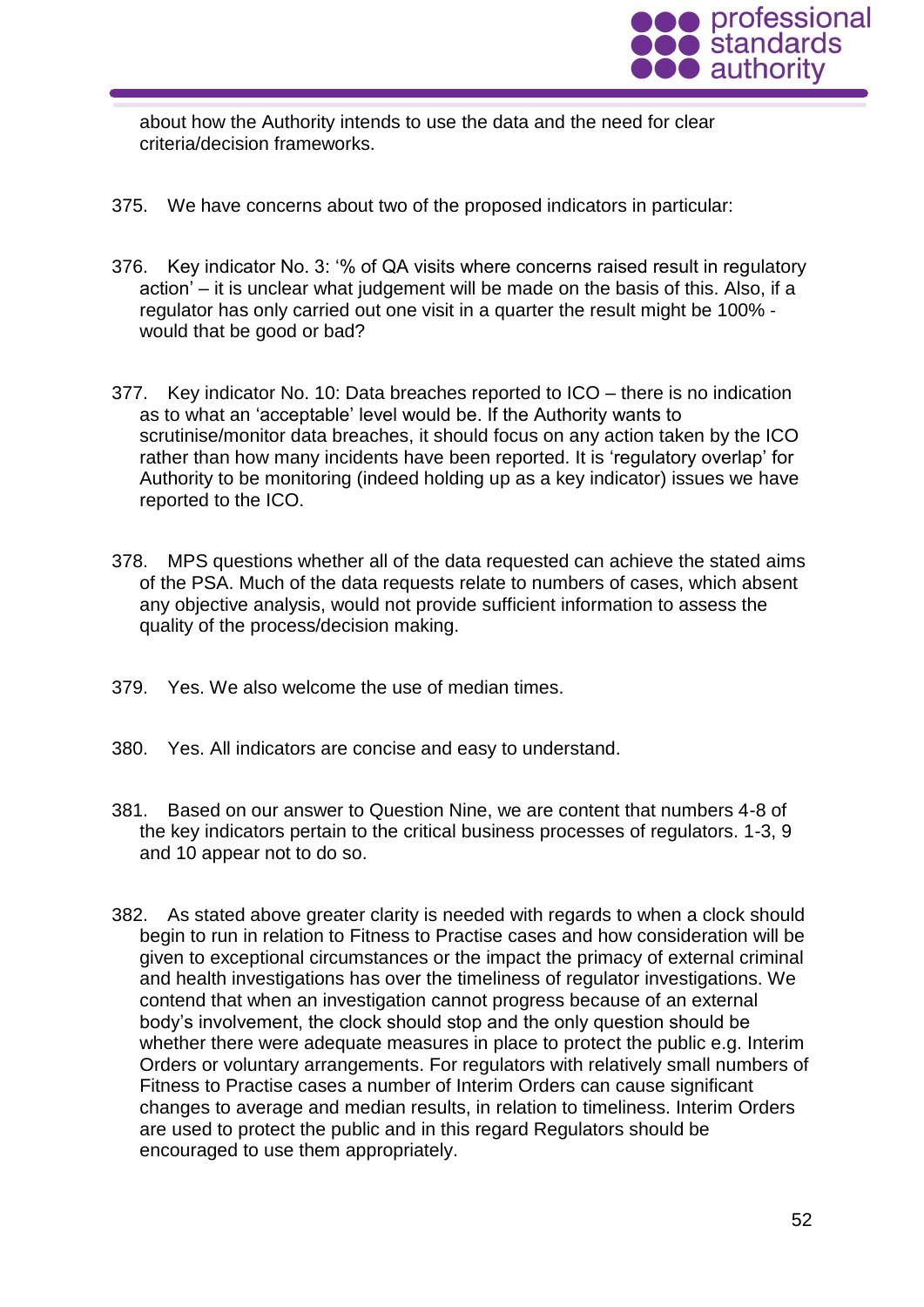

- 383. A precedent has already been set by the UK Government with regards to dealing with timeliness issues which are beyond the control of the Registrar. The introduction of the suspension to time limits under the Mutual Recognition of Profession Qualifications (MRPQ) Directive, in order to implement the Health Care and Associated Professions (Knowledge of English) Order 2015 is demonstrative of the same principle we would like to see introduced for Fitness to Practise cases subject to Interim Orders or external investigations.
- 384. Overall, yes, but with two exceptions.
- 385. The first indicator reads 'The number of registration appeals upheld where no new information is presented'. This appears to be a fair indicator in that the Authority should legitimately be interested in cases where a decision made by a regulator has been found at appeal to be flawed or inappropriate in some way.
- 386. However, the difficulty with this indicator lies in how the regulators can consistently determine what constitutes 'new information'. In order to appeal, an applicant or registrant has to submit their grounds of appeal. In many cases, new information not previously available is submitted. In others, however, arguably, the registrant does not provide any information which is materially different than that they previously submitted. We would suggest that the Authority would need to be clear about what constitutes such 'new information', particularly if it wishes to make, or allow others to make, legitimate comparisons between the regulators.
- 387. The seventh indicator includes number of cases disposed by 'CPD agreement reviewed by a Fitness to Practise Committee'. We assume this relates to consensual disposal agreements. We would suggest that the Authority should avoid using this acronym, to avoid confusion with its common use to refer to 'continuing professional development'.
- 388. See our answer to question ten for our comments on the third indicator.
- 389. See responses to questions 9 and 10. Our concern is less about the data but the implication that the Authority is introducing 'key indicators' which should be a matter for individual regulators.

#### **Q13: Are there other indicators from the dataset that we should include?**

390. Please see our response to question ten.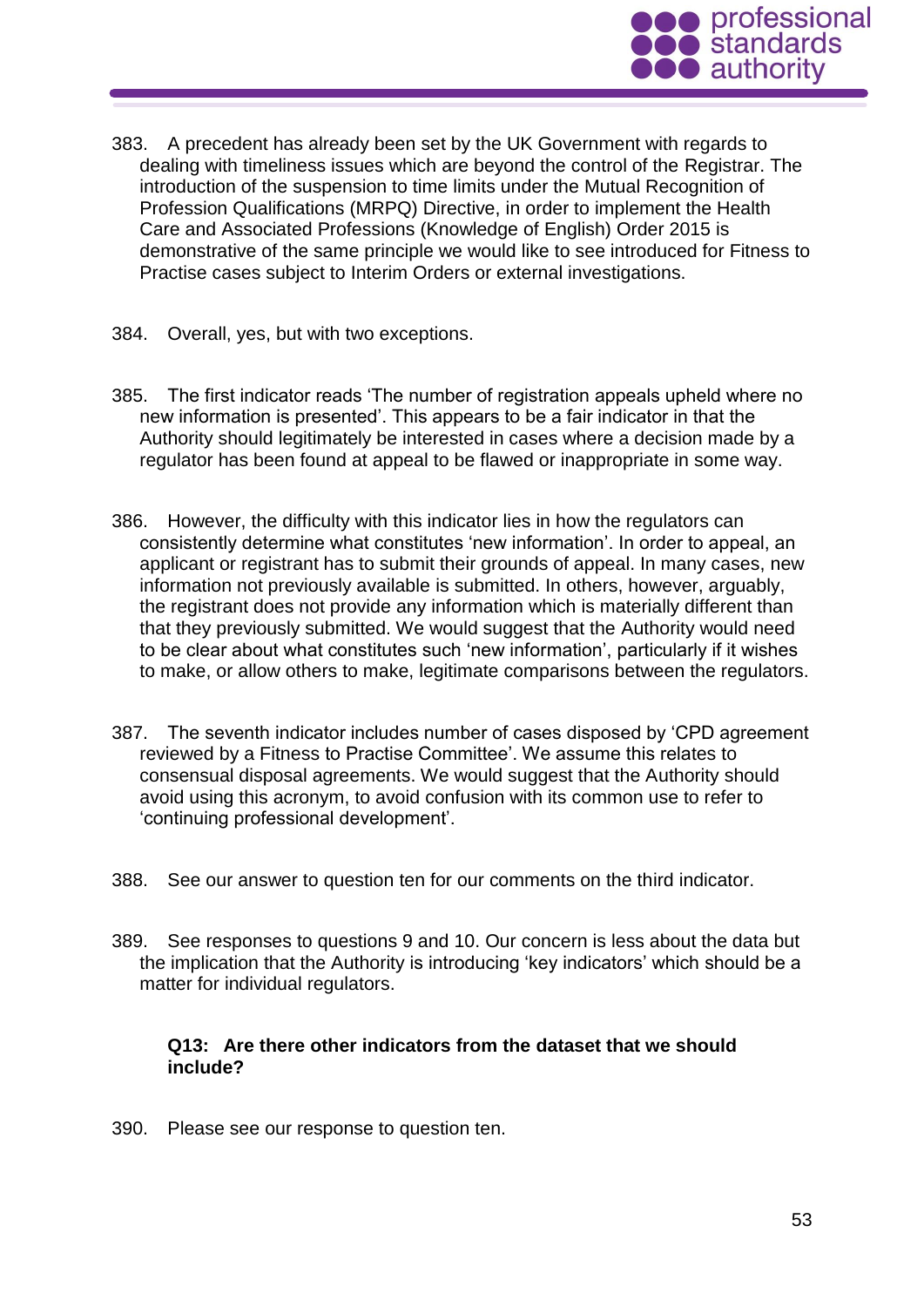

391. No.

392. No.

393. No.

- 394. MPS would like to see some further additions to the data set to ensure they have scrutiny over the impact of the regulator on the professions. We are also concerned that the current data sets are focused too much on speed and not enough on quality outcomes. Further tests are required regarding the quality and accuracy of the processes/decision making. This could include data such as:
	- The proportion of cases where all allegations not admitted by the registrant are proved by the regulator at hearing
	- The number of investigations that are closed with no further action
	- The number of hearings that are closed at half time, with a finding of no misconduct and a finding of no current impairment (and the average length of these hearings)
	- The number of hearings where the Practice Committee has determined that a lesser sanction or less adverse outcome should be given, compared to that sought by the regulator
	- The number of cases where interim orders are not made by a convened interim orders panel, as a percentage of referrals
	- The average length of
	- all fitness to practise investigations
	- all hearings, including a note of the number that were part-heard
	- Results of an annual survey of registrants regarding their experiences of, and satisfaction with, the processes and procedures of the regulator.
- 395. The number of complaints about the regulator's customer service approach and/or the quality of information provided to individual enquirers.

396. No.

397. See answer at 9.8

398. No.

399. No

400. No.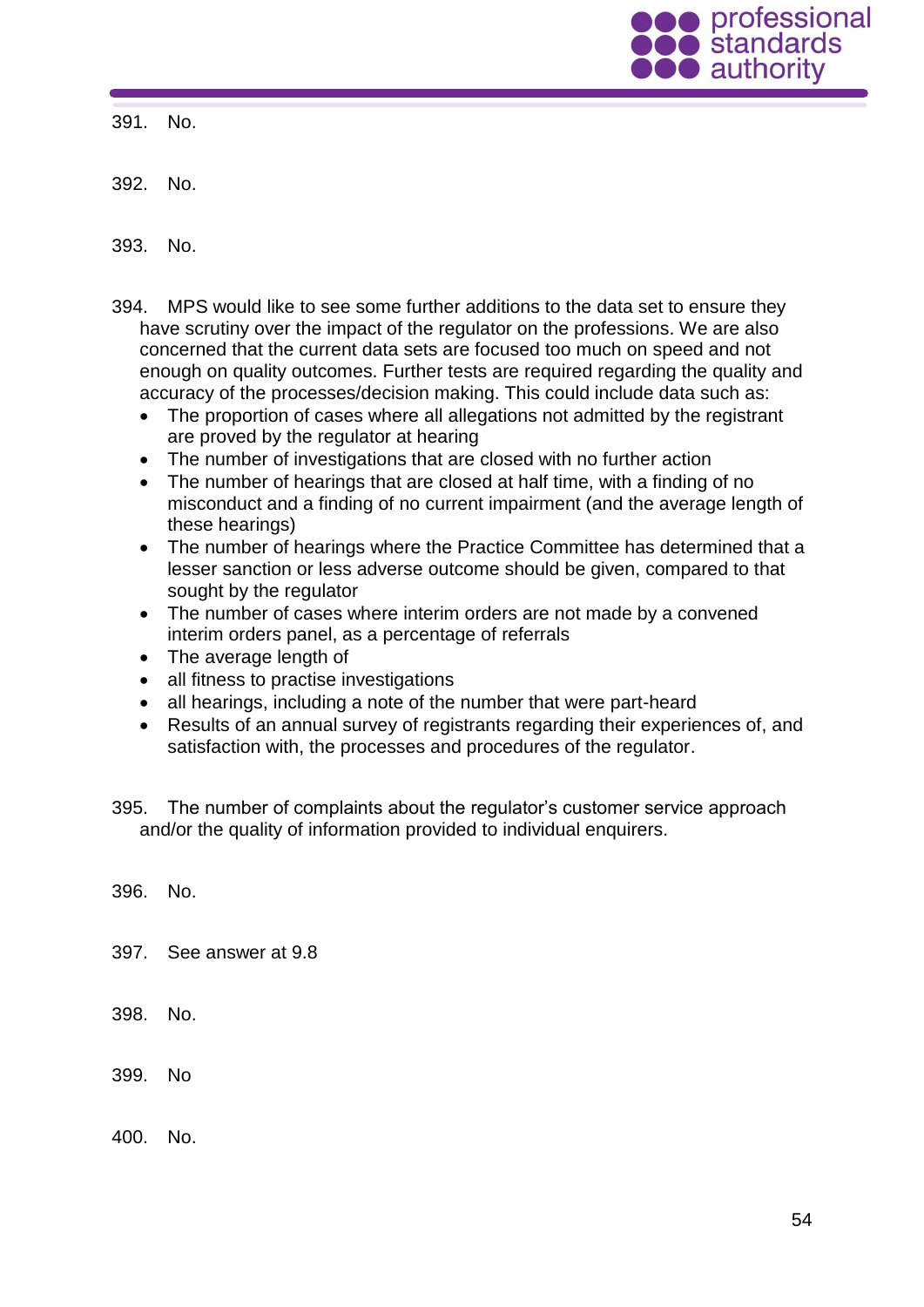

#### **Q14: Do you agree with the proposals that the dataset should be collected from the regulator on a quarterly basis?**

- 401. Quarterly collection will place a significant burden on regulators. As highlighted in question 8, we are not convinced that the information being requested as part of the quarterly dataset will add more value to the review process than the compliance costs of compilation and submission on a routine basis. We believe there is still a case to be made to demonstrate the value of the individual elements of the dataset proposed for collection. Without understanding the value and insight they would provide to the PSA in their role, we are unable to assess if the compliance costs are justified.
- 402. We are concerned that changes to the dataset within short periods of time could lead to knee jerk reactions as in many cases a longer term view would provide a more proportionate view of short term fluctuations. Again, we would seek clear performance criteria against each line of the dataset with thresholds to clearly define what constitutes good practice from the PSA to avoid a short term view diverting focus from a long term strategic outlook.
- 403. Within the current process regulators are given very tight deadlines to provide supplementary evidence when requested at the mid-year and end of year data submission points which leave insufficient time for adequate data collection, analysis and sign off. If the same data were to be collected on a quarterly basis we envisage this issue being compounded.
- 404. We would welcome consistent feedback at each point that data is collected. We have experienced instances of failure to raise concerns with the mid-year data submission that are then referred to at the end of year submission, leaving us insufficient time to address concerns.
- 405. We agree with the proposal to collect the dataset on a quarterly basis, which will help to give the Authority visibility of ongoing performance. We would appreciate knowing the timing of seeking the first dataset as this would enable us to prioritise any CRM development/reporting development in light of other IT initiatives running in 2015.
- 406. We have identified some elements of the dataset where we would need to undertake some work either to: amend our CRM System to start to collect data that is not currently stored on the system, amend classifications to align our recording to provide splits that are requested as part of the new dataset. We would require some transitional arrangements (either publishing what we hold along with caveats, or temporarily not submitting data in certain areas) if quarterly reporting is to commence in advance of this work being completed.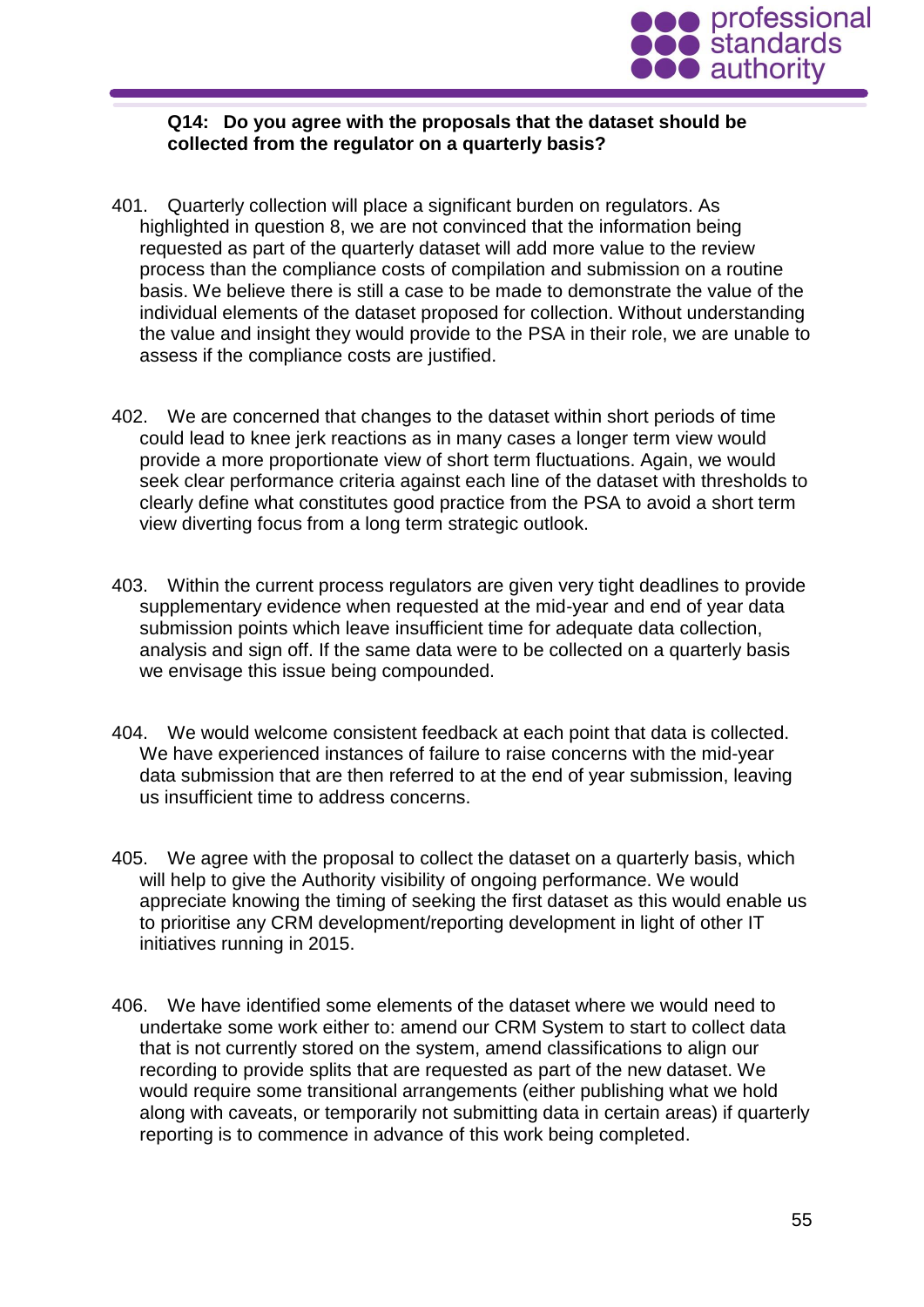

- 407. In principle we have no objection to providing data on a quarterly basis where there is a clear rationale to do so in monitoring the outcomes, timeliness or quality of our performance related to ensuring public benefit. We have identified a number of indicators where we believe that it would be more proportionate, and have less of an impact on resources (both for ourselves and the Authority), if the data were collected annually.
- 408. We have there are a number of data items where our sample will be negligible, therefore providing data on a quarterly basis would not be meaningful due to the volatility of the data. In our performance reporting, we are moving towards a rolling annual calculation for such figures, which enables trend data to be analysed but reduces fluctuations caused by low numbers. This may be an approach the Authority should consider.
- 409. Providing such a large dataset on a quarterly basis would substantially increase the burden on regulators. In addition, the data collected from the regulators is not always comparable due to differences in definitions used.
- 410. We would also question whether the Authority has the capacity to analyse and interpret such a large volume of data from all the regulators on a quarterly basis.
- 411. The proposed dataset has 62 items, rather than the 15 collected previously, which will add to the burden considerably, particularly as not all the data requested is automated. In addition, the data may require context/narrative or prompt questions from the Authority which will also add to that burden.
- 412. MPS agrees that it is advantageous for the dataset to be collected on a quarterly basis but we are concerned about the Authority relying on the regulator to disclose data before a decision is reached on whether the Authority will 'audit' as part of a 'targeted review'. We think audits ought to be routinely undertaken, randomly by the Authority, at specified periods. Regular objective scrutiny of the evidence is crucial to build confidence in the outputs.
- 413. We are not persuaded that the Authority has made a case for this, we remain unclear what would be achieved by collecting data this frequently and how the data would be used.
- 414. We fully support the principle of moving to a more proportionate, targeted and risk based approach to performance review.
- 415. Critical to the success of this will be clarity about, and confidence in, the methodology used to reach any assessment of the extent of further performance review to be undertaken. The lack of detail provided in the consultation about the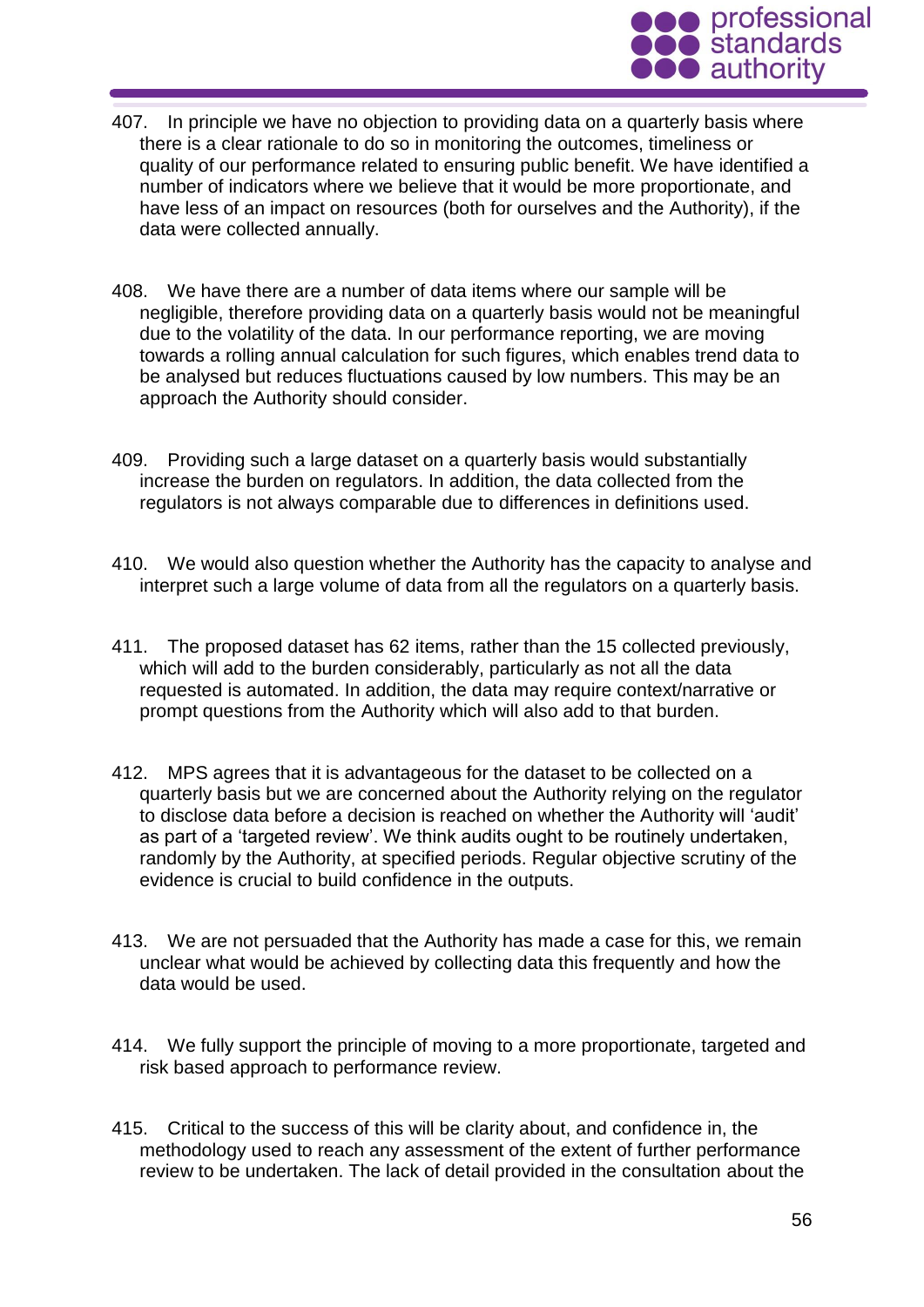

criteria that will be used to determine this remains a concern. We have previously encouraged the Authority to consider seeking external input to validate any methodology it proposes to adopt for this purpose and consider that there would still be value in doing so.

- 416. In cases where a full performance review is proposed following initial assessment, it is unclear how this will vary from the current process. We would therefore welcome reassurance that the introduction of this additional initial stage assessment will not simply add a further layer onto an already resource intensive and time-consuming process.
- 417. More generally, we would strongly encourage the Authority to give fuller consideration to how it could apply a more proportionate approach to the way in which it conducts the whole range of oversight activities. This includes for example, moving towards a more targeted, risk based approach to the review of final fitness to practise cases; generation of 'learning points'; and revisiting its approach to initial stages audits. We believe there is scope for greater added value and helping identify performance improvements by adopting such an approach.

# **FTP and Registration audits**

- 418. As indicated, whilst we welcome the proposals for combining any 'audits' within a single performance assessment process, we would urge that the opportunity be taken to revisit the methodology used for existing FTP initial stages audits and to ensure that a proportionate approach is taken in developing a registration audit.
- 419. Currently the methodology employed by the Authority does not accord with any recognized 'audit' standards. We note that the consultation is silent on the content of the registration audit and would be keen to understand how it is envisaged that such audits would be conducted, the criteria to be used, and how these will help regulators enhance public safety.
- 420. The existing Standards of Good Regulation have been in place for some five years. Whilst much of the content is laudable, the Standards vary widely in nature and scope and are repetitious in parts. In some cases there is undue focus on inputs at the expense of outcomes; some are of limited relevance to certain regulators but important to others, such as that relating to 'protected titles'; others such as information security, duplicate the work of other regulators, in this case the Information Commissioner.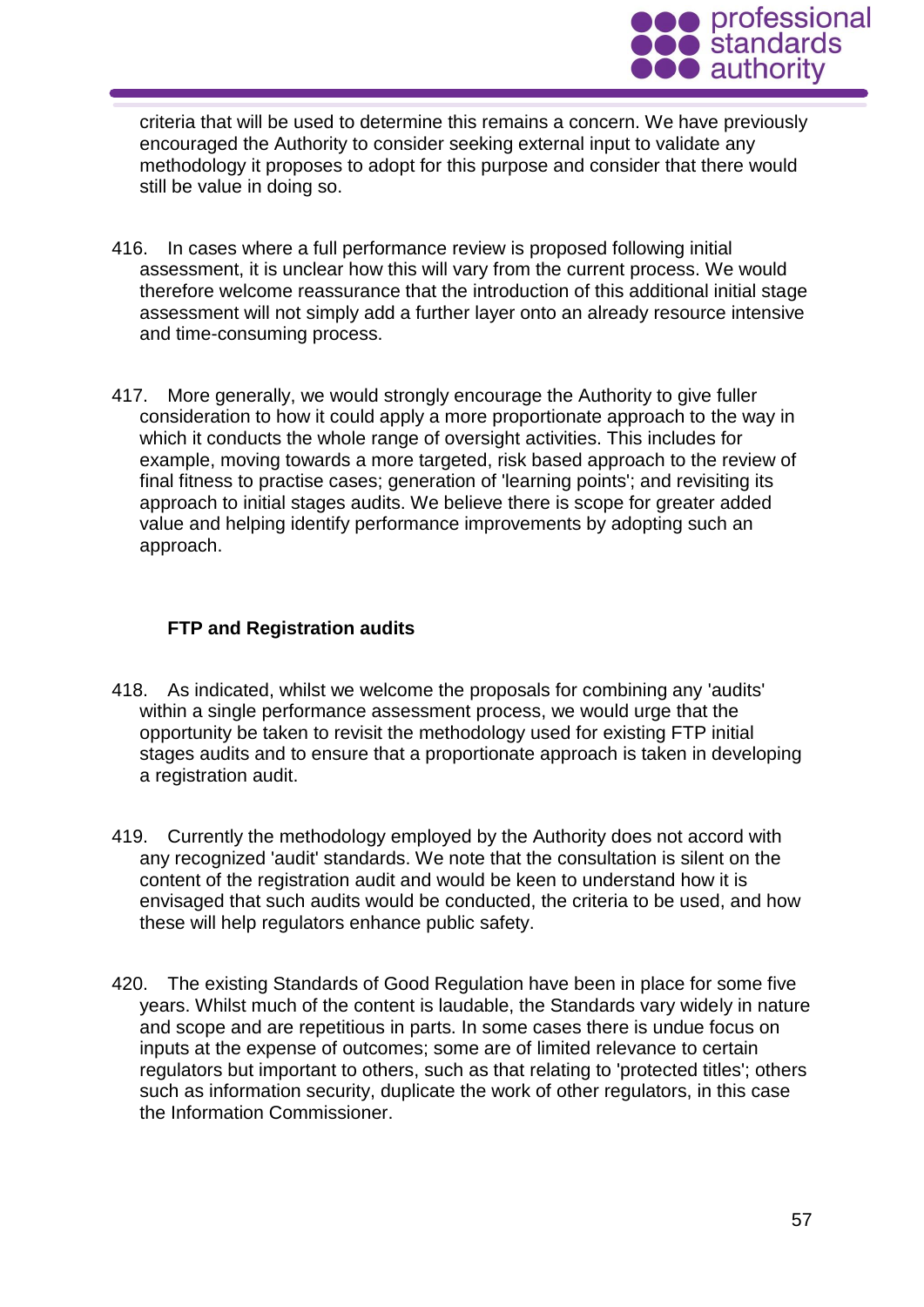

- 421. We are therefore disappointed that the opportunity has not been taken to review the currency and relevance of the Standards. Both for the above reasons and to ensure that these are future proofed to take account of the changing nature of the healthcare landscape, for example, the greater emphasis on collaborative working from a wider public protection perspective.
- 422. In common with other regulators, we are seeking to rebalance our approach to regulation towards promoting professionalism and maintaining standards, rather than addressing the consequences of failure through fitness to practise activity.
- 423. The emphasis within both the current Standards of Good Regulation, with ten of these relating to FTP, combined with the focus on FTP measures within the proposed expanded dataset, seems out of tune with this approach.
- 424. This consultation does not clearly put forward the argument for collecting data so regularly and it should be considered further as part of an impact assessment.
- 425. A six monthly process initially to gather comparative data, followed by annual returns may be more proportionate.
- 426. If the Authority does decide to collect data quarterly, it will need to ensure it has the resources in place to do so effectively.
- 427. Yes.
- 428. It seems a good proposal however with so many different regulators, it may become a tiring process getting the required details from each regulator every quarter. The Authority could start off with collecting the data every quarter but it may become a cumbersome process so a switch to bi-annual may be more effective in the long run.
- 429. We have no substantive concerns about the Authority collecting data on a quarterly basis beyond the resource implications for us in doing so and for the Authority in analysis; however, we are concerned at the limited explanation provided as to how the quarterly data will be used to analyse performance. For example, if the collected quarterly data will be used to improve accrued understanding of performance over time, then we are content to collect relevant data quarterly.
- 430. However, if the data will be used to judge performance from one quarter to the next, we would have reservations about this approach, not least because the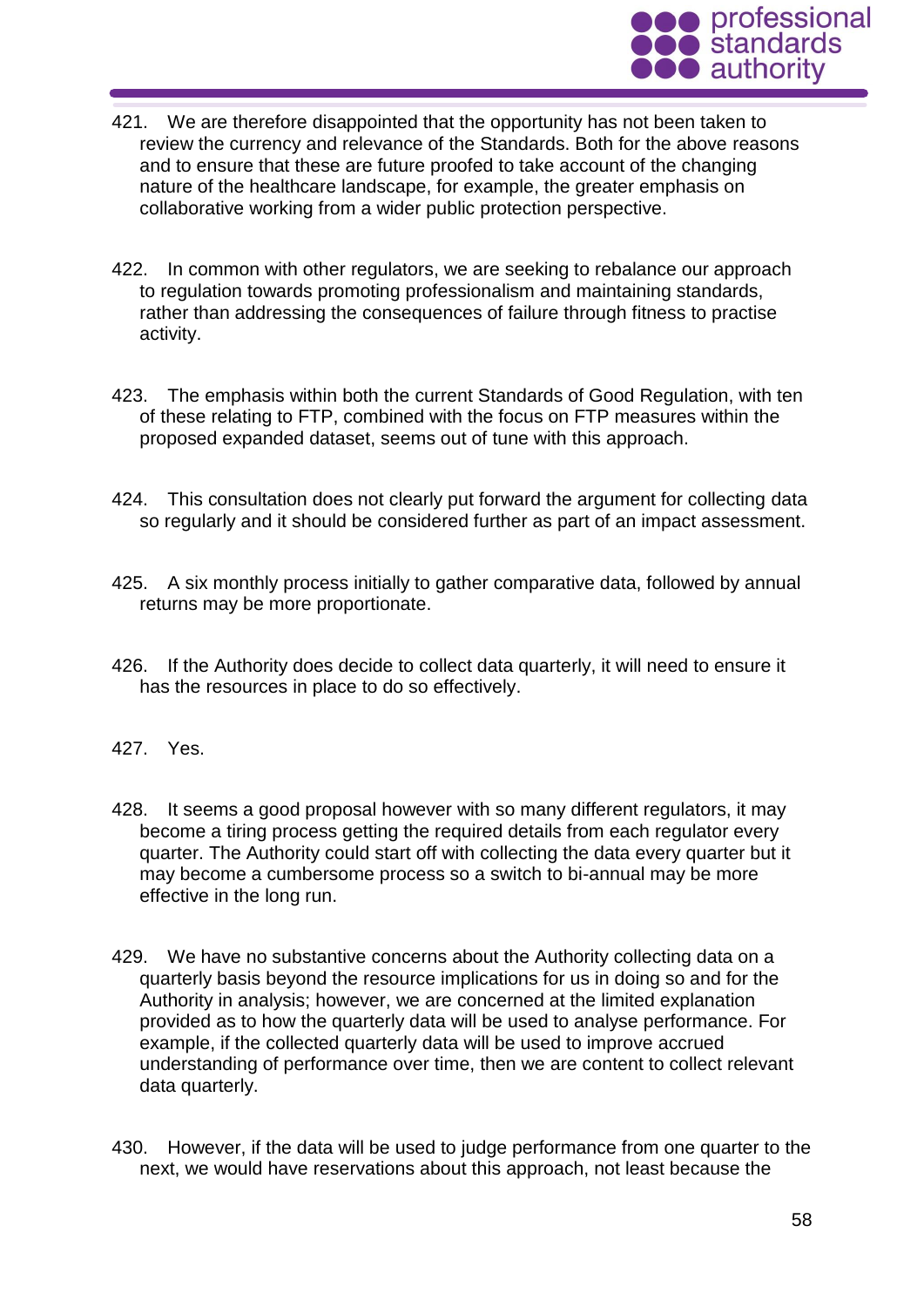

small numbers involved in some areas will result in high volatility rendering quarter on quarter analysis largely meaningless. We further note the trend amongst financial regulators and businesses to move away from a process of reporting on quarterly profits and performance as it focuses organisations on a short-term reactionary agenda and does not tell the regulators or shareholders a significant amount about the underlying health of the organisation.

- 431. Will analysis be based on trends and averages accrued from the baseline of when data is first collected? In this sense it will be a rolling comparison with previous years and previous quarters. Or will the data be analysed on an accrued rolling 12month period? Or will analysis be based on changes within a confined calendar year or some other period (see also the comment at answer 14.1)?
- 432. Answers to these questions are extremely important as to whether we support the collection of data on a quarterly basis.
- 433. This is especially important for regulators with relatively small numbers of Fitness to Practise cases as a small number of delays can significantly impact on average times and increase volatility of data.
- 434. No. Although we understand the reasons for moving to this approach, we do not consider it necessary to ask for the whole of the proposed data set every quarter (see our previous comments about the length of the data set proposed).
- 435. We would suggest the Authority gives consideration to requesting the key indicator data set and/or the existing data set every quarter but only requests some of the other additional data items when an assessment indicates they are necessary, or at least on a less frequent basis.
- 436. As stated above, we do not agree that data should be provided on a quarterly basis as we do not believe that this would add any additional rigor to the Authority's performance review duty. In fact, it would be an additional burden both on all of the regulators and an additional burden on the Authority in seeking clarification on variances on a quarter by quarter basis.
- 437. In principle we have no objection to providing data on a quarterly basis. However, we have identified a significant number of data items where the response is likely to be 'nil' in most quarters and possibly 'one' in most quarters, or where for good reason the figures will fluctuate considerably. What will be critical is how the Authority chooses to interpret this data and how it engages with the regulators around this interpretation.

#### **Section seven, and annex four**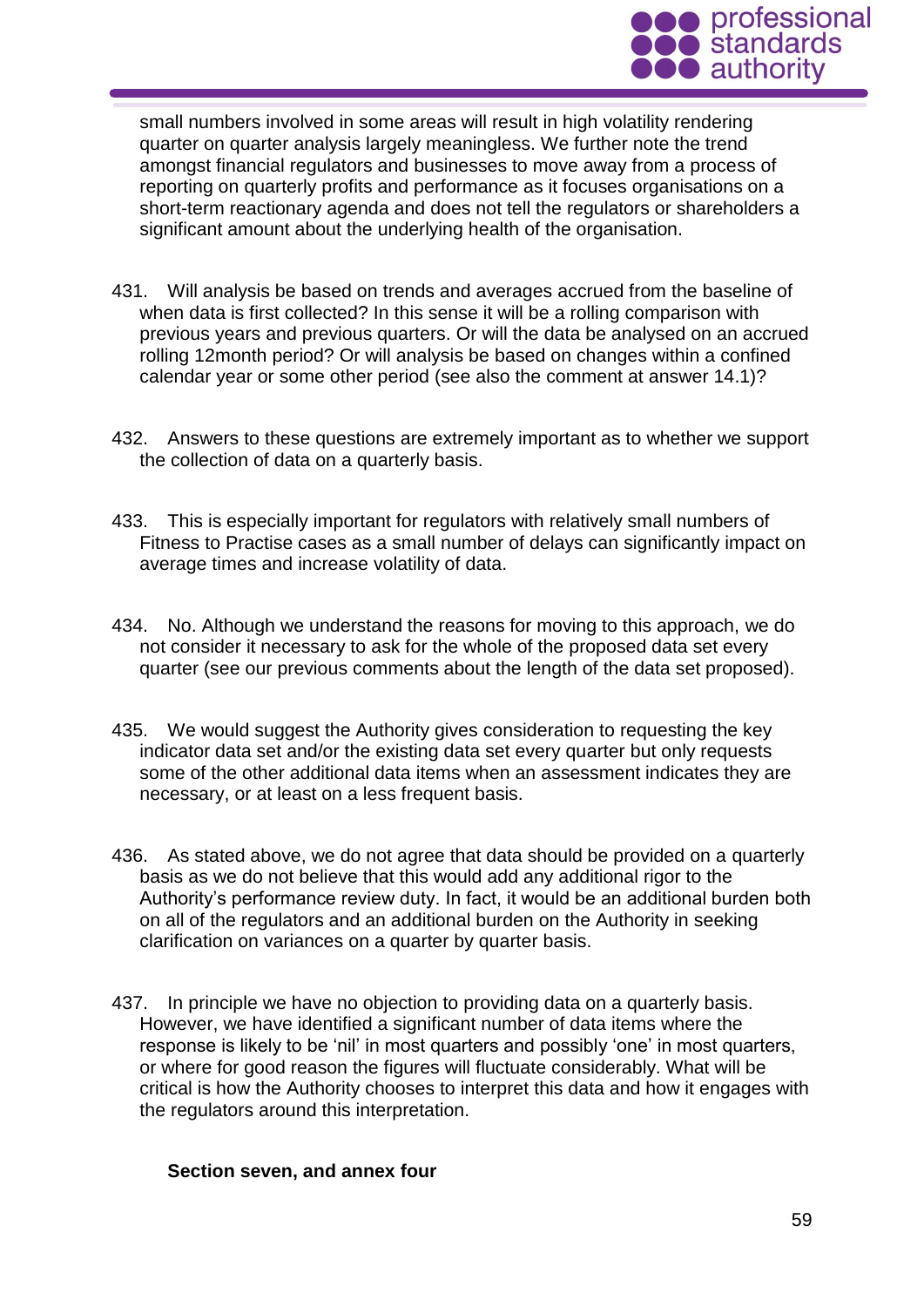

### **Q15: Do you agree with the proposed methods of assessment and review of each regulator? If you disagree with one or more aspects, please explain why.**

- 438. As per our response to question ten, we believe that much more could be done to increase the value of the third party feedback element of the review and are sorry that it wasn't given more coverage as an area to improve, although a representative sample would be required to make the feedback reliable.
- 439. The consultation document notes a move to exception reporting for guidance and standards and education and training functions and concentrating on fitness to practise and Registration functions (2.5). While we agree that these are the 'sharp end' of patient protection they are in many aspects 'downstream' activities.
- 440. Registration occurs as an output of education and training and fitness to practise as an outcome of practise according to standards. There is some risk in this approach that the undue focus on these ends would miss emerging issues 'up–stream' and opportunities of identifying and sharing best-practice. This, in our view, is not dissimilar to the scenario outlined in the consultation document of only being able to identify a regulatory failing when regulatory risk performance has been defective. We are not necessarily of the view that these need to be covered in the review process itself, but any revision to the process that reduces opportunities for cross-organisation learning in these areas, might be an opportunity for the Authority to foster other inter-regulator learning fora that might consider these areas.
- 441. The blanket approach to all regulators seems at odds with the Authority's approach to right-touch regulation and we would expect this philosophy to underpin the performance review process. The focus on registration and fitness to practise appears slightly disproportionate and it might be more appropriate to place a targeted focus on different areas for each regulator; taking into account previous reviews and third party feedback.
- 442. We are unsure of the definition of 'significant' change and how this term would be universally defined across all regulators.
- 443. The points listed under section two of annex four; do not define the scope of the review in terms of the timeframe. If for example, a complaint were to be made today, about the service received over two years ago, would that be sufficient to warrant a full review (be it targeted or detailed) of the current operations of a regulator?
- 444. Overall we agree with the proposed method of assessment and review of each regulator. We support the intention to move away from a full performance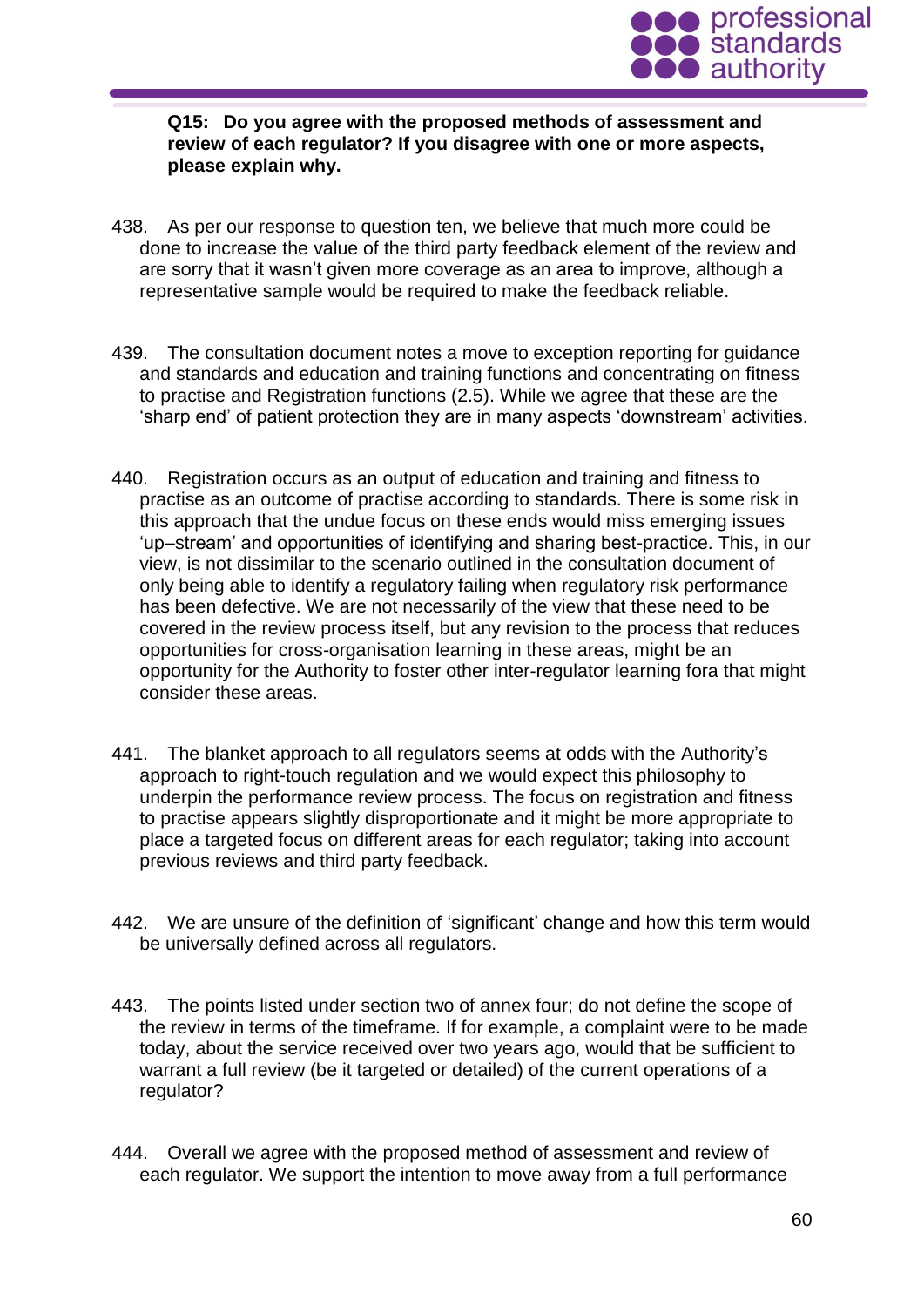

review each year and adopting a more focused approach. We are also supporting of having one performance report including audit reports. The inclusion of factors to be considered and how the Authority will evaluate the impact and consequences of risk and determine appropriate actions is helpful as it provides us with more clarity about how the Authority will reach its judgement of our performance. However we feel that there is a lack of detail about the criteria which will be used to decide at the initial stage whether or not any further review (change, targeted or details) is required, which will impact on the transparency of the process.

- 445. We would like the process to include more dialogue with us about the data set so that the Authority is clear about our interpretation of the data and any trends, before the Authority reaches any conclusions.
- 446. We welcome clarification on the scope of the proposed registration audits, including the criteria to be used, how these will help regulators enhance public safety and the legal basis upon which they will be conducted. We have an internal audit programme which includes work to audit our register and wish to make sure this is complementary and consistent with the Authority's proposed audit. We are also keen to ensure that audits undertaken are in line with recognised public sector/international audit standards.
- 447. In principle we agree with the approach as described. We do, however, have a number of concerns about how the process will be carried out.
- 448. The assessment stage, as described, does not indicate that there will be any discussion with the regulators before a decision is made as to the type of review that will be carried out. We would suggest that this would be a helpful step to add into the process.
- 449. As with the current performance review process, it is not clear from the proposals how judgements will be made. Conclusions are reached without an explanation of the criteria/metrics used. There should be greater transparency around these.
- 450. As discussed in answer to previous questions, MPS agrees with the principle behind the proposed changes, but has some suggestions to make them more robust. This includes the need to request more information regarding registrant experience and quality of outcome in the data set, greater use of third party information and the introduction of randomly selected audits.
- 451. See our response at paragraphs 30 to 32. We consider that any revisions of the process must be considered alongside the new funding arrangements for the Authority and that the overall costs of any revised process for both the Authority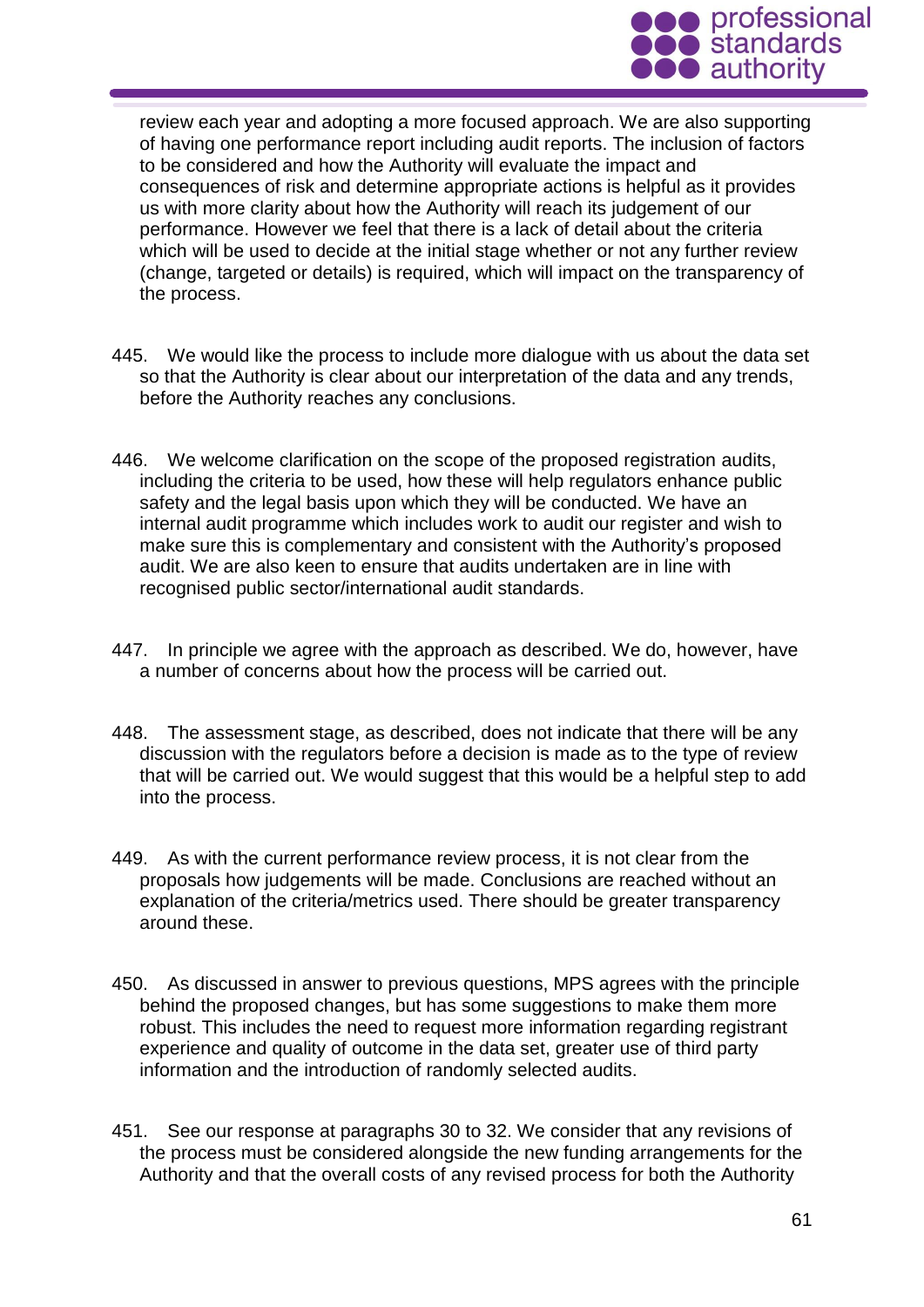

and for each regulator in complying with the process should be contained within current parameters and not increase.

- 452. The Authority is right to expect regulators to carry out impact assessments when they are consulting on change, and we suggest these proposals would benefit from a full regulatory impact assessment.
- 453. In particular, we would expect to see a full cost-benefits analysis undertaken in relation to the proposals for collection of a considerably expanded data set on a more frequent basis than is currently the case, taking into account the costs to both the Authority of collecting and utilising this data and the costs to each regulator.
- 454. The new funding model places the Authority and the regulators under a shared obligation to ensure that regulation is proportionate, and the costs and burdens on the regulated, manageable. Given the expectation that the Authority's oversight should be proportionate to the risk, we would expect the costs of the performance review process both to the Authority, and to regulators in complying with the process, to reduce not increase. We would refer the Authority to our response to the separate consultation on the 2015-2016 funding requirement in this respect.
- 455. In general, the proposed review process is likely to be fine. However, in dentistry we are dealing with a failing regulator, and therefore we believe that indepth review will be necessary for some time to come. We do not believe that a review of the early fitness-to-practise stages every five to six years is enough in this current case, as this is where the focus of its problems clearly lies.
- 456. To illustrate our concern, we would draw attention to the table in section 9 in annex 4. We believe that the GDC currently already is at a major or possibly catastrophic consequence level in some of its areas of activities, as we have been raising our concerns and loss of confidence for over a year. The inability of the Authority to comment on two fitness-to-practise standards in the latest report in relation to the GDC, pending ongoing enquiries, and one of which could not be commented on in 2014 either, is a clear indication that a detailed review should be carried out immediately under the new system.
- 457. We would also like to know if the definition of the word 'groups' used in the table is meant to include the profession.
- 458. All proposed methods of assessment that needs to be considered when assessing the scope of the review seem reasonable. The biggest concern is making sure that the Authority can get accurate and timely information from each of the regulars so that data can be compared and compiled appropriately.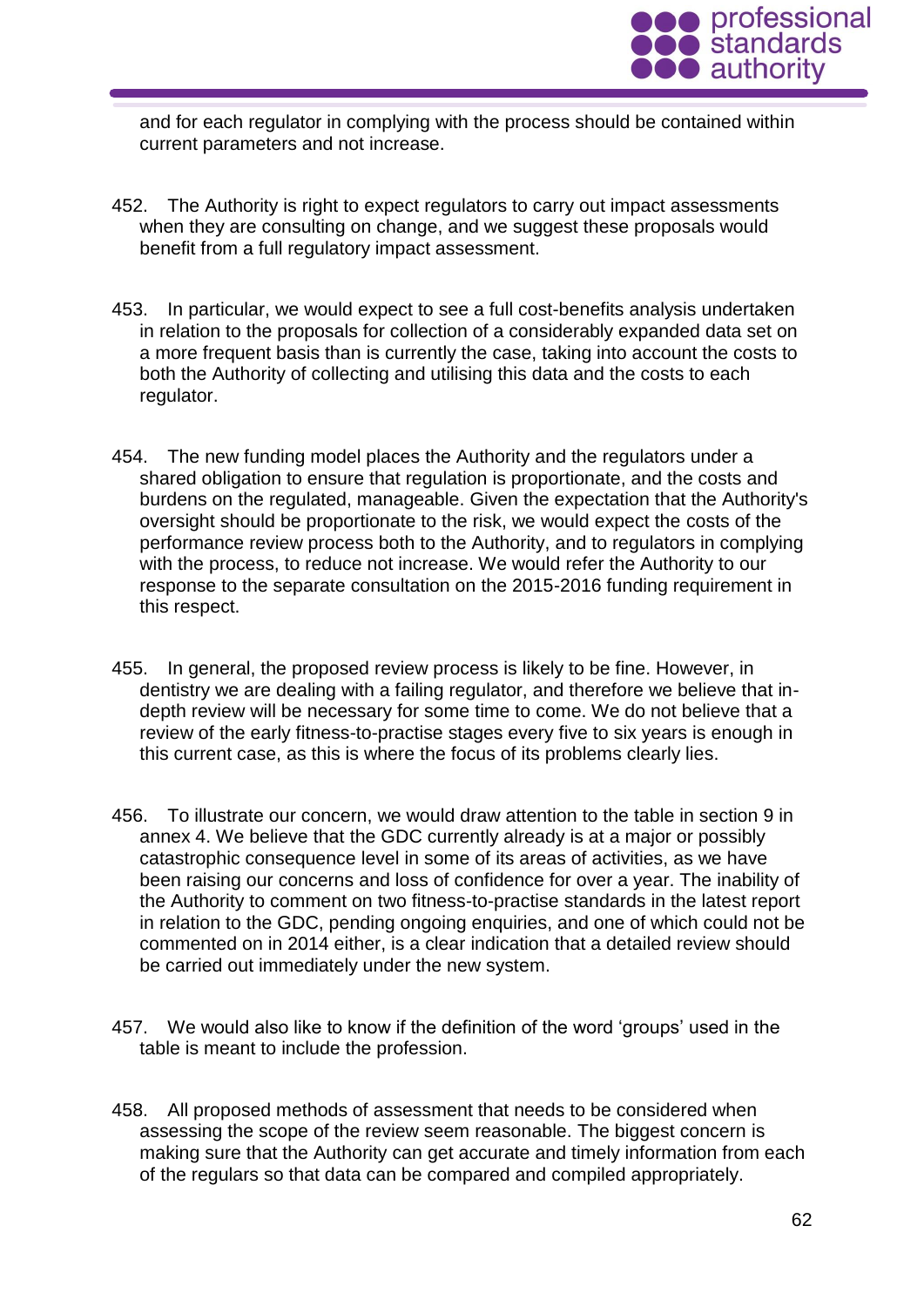

- 459. In principle, we have no objection to the staged assessment methodology as outlined in Annex One and consider it to be a well thought out and reasonable process. We do, however, have a number of concerns around the implementation of the proposed methodology; the transparency of the process and the ability of regulators to appeal decisions made by the Authority.
- 460. Having published assessment criteria against the Standards, which provide a clear understanding of what is satisfactory and unsatisfactory performance would provide us with considerable confidence going forward. We support the approach to risk set out in our answer to Question Six, assuming similar information is available as to how it will be assessed.
- 461. As outlined in our answer to Question One, we have reservations concerning the potential impact the proposed methodology will have on the ability of organisations to operationally plan, unless dates are agreed around when an initial assessment review and subsequent change, targeted or detailed reviews (and associated audits) take place. We would urge the Authority to give this aspect of the proposed changes due consideration.
- 462. We consider that a meeting with the regulator after the initial analysis of data to check the factuality of the information should be included in the process and this should be extended to all audits. Ensuring constructive dialogue and, where possible, agreement on assessments is crucial to delivering a quality analysis and a productive performance review. In this regard we consider dialogue between the regulator and the Authority to be crucial to ensure consistency of decision making around changes to processes and policies and the thresholds which will lead to a change review, as set out in Section Seven of Annex Four. Similarly dialogue related to changes in the performance data will be vitally important, particularly when considering small data sets.
- 463. Consideration should be given to potential disagreements between the Authority and the regulators on the facts or the Authority's initial assessment.
- 464. We would ask that if agreement is not reached on the Authority's initial assessment:
	- a) The regulator is allowed to make a submission to the decision making panel; and
	- b) The decision making panel is held in open session (to the relevant regulator at least).
- 465. We would further suggest that an appeals process be included in the performance review against report stage findings and that regulators are given the right to include an unedited statement within the final report concerning aspects of the Authority's conclusions, which it disagrees with.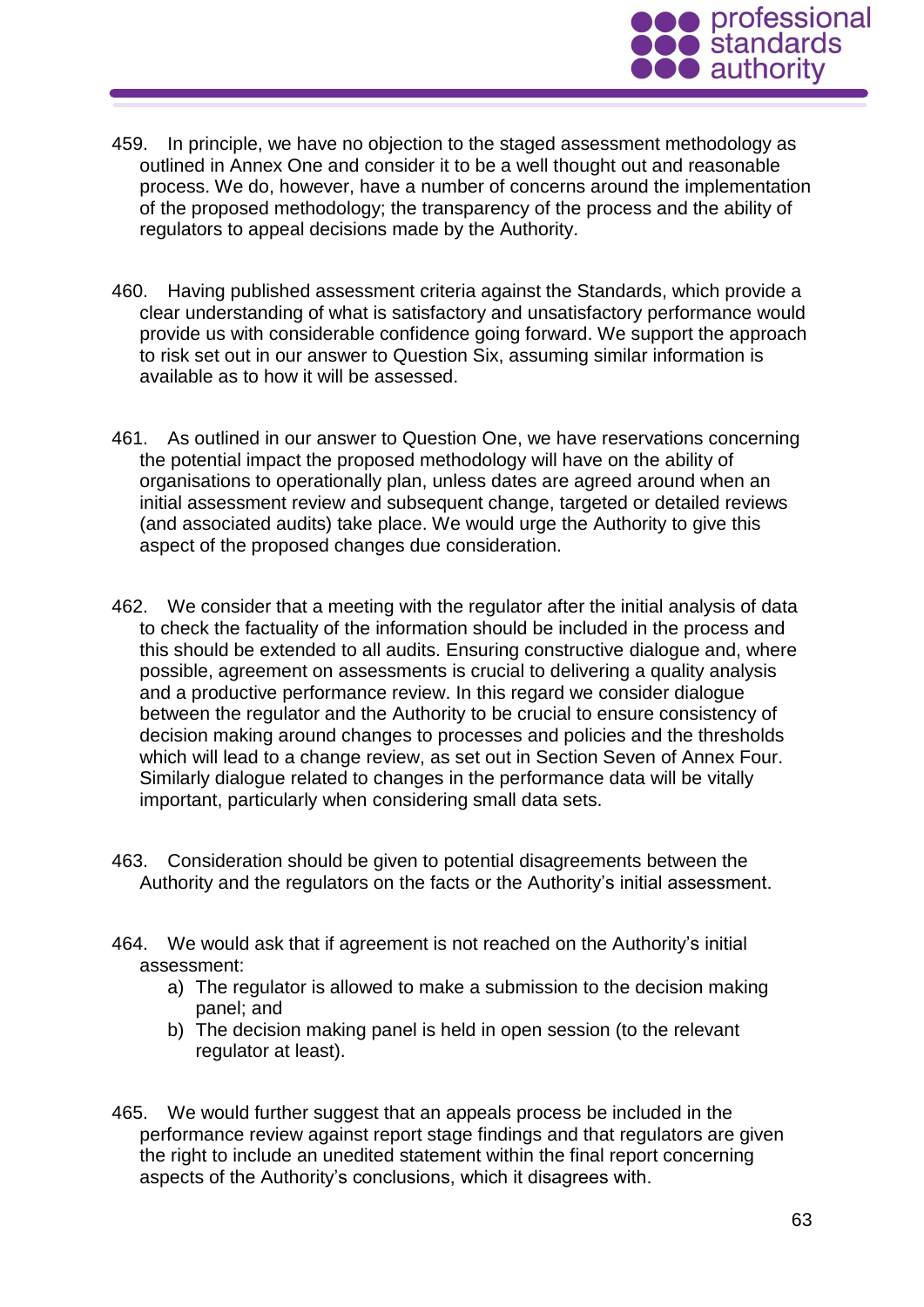

- 466. Yes, overall we agree with the proposed methods of assessment and review of each regulator, but with some reservations.
- 467. The overall process is clear and logical. The inclusion of factors to be considered (section seven of annex four) and how the Authority will evaluate the impact and consequences of risk and determine appropriate actions (sections seven to nine of annex four) is helpful. Whilst it is inevitable that there may on occasion be disagreements between the regulators and the Authority as to the judgements it has made, this does provide more clarity about how those judgements are reached.
- 468. The process outlines that a regulator which demonstrated satisfactory performance and no significant changes to practice would not need to undergo a more detailed review. In many circumstances, this is a sound risk-based approach. However we would want to ensure that the approach adopted by the PSA was capable of identifying a regulator that had not undergone significant change over a period of time and therefore had not undergone a more detailed review, but who's performance may have declined relative to other regulators (rather than in absolute terms). We would suggest that the Authority may wish to consider whether to undertake a detailed review of each regulator at least every five years, in keeping with its proposal about the initial stages fitness to practise audit.
- 469. The consultation document says that a targeted or detailed review 'may also involve an audit by us of aspects of either the fitness to practise or the registration process, depending on the nature of the performance concerns that have been identified' (paragraph 3.9). The Authority has previously undertaken audits of the initial stages of the regulators' fitness to practise processes, so its approach in this area is familiar. However, no information is provided about the proposed registration audits and what they might be likely to entail. Further, it would be useful to have information about the legal basis on which the Authority would conduct these audits.
- 470. We would further observe that it is important that the Authority is clear about what they consider to be a significant change in the new process to ensure that inadvertent under or over reporting by the regulators is avoided.
- 471. The proposed assessment method seems reasonable. However, there should be a clear and robust assessment process in order to ensure that regulators are treated in a consistent manner in determining the type of performance review that may be required.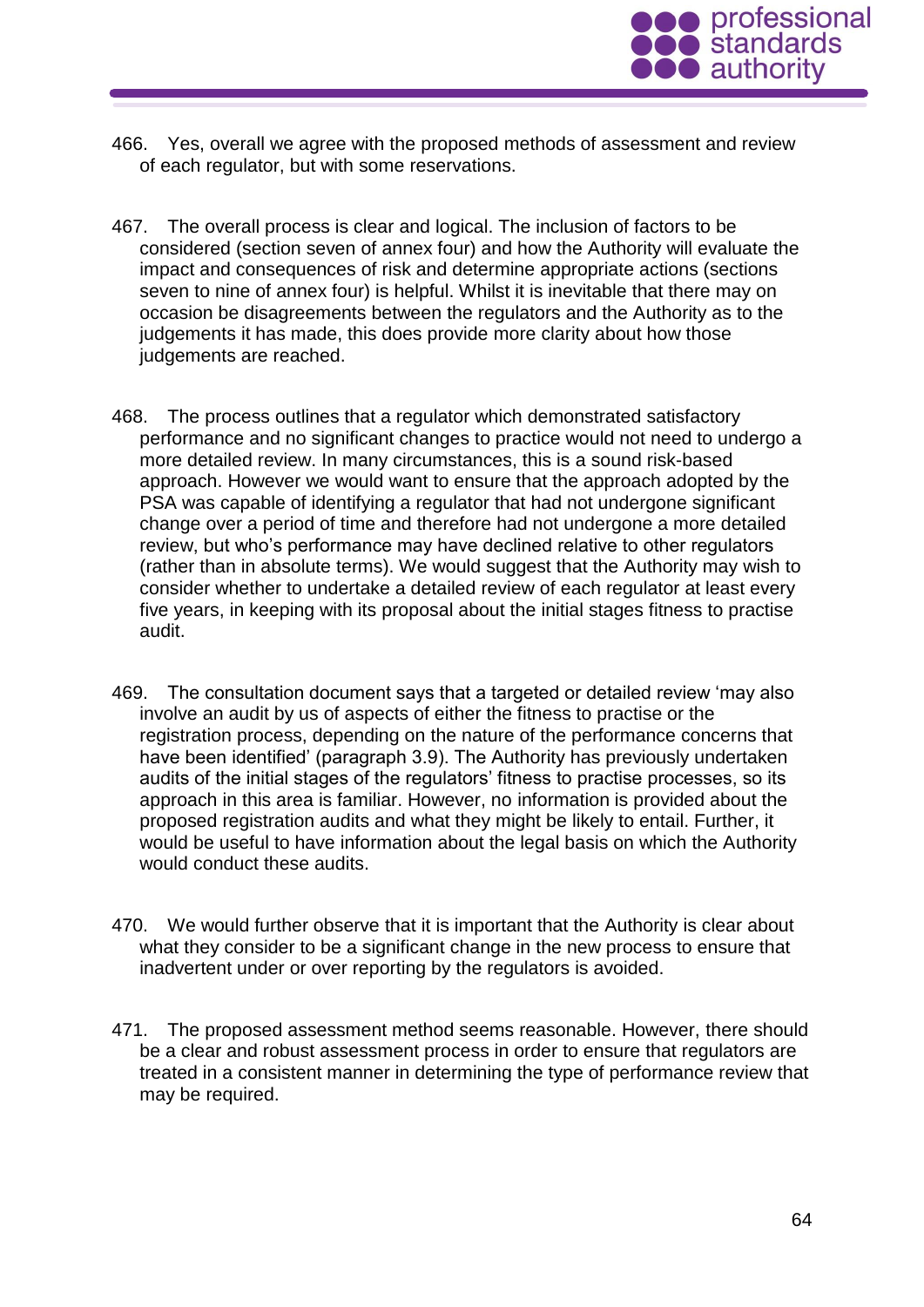

- 472. A critical part of the assessment process appears to be analysis of trends from the dataset which as we have tried to identify above is likely to be difficult without dialogue with the regulator.
- 473. The proposed process at 7.3 and 7.4 does not envisage a dialogue with the regulator about the data but a post hoc discussion of the Authority's conclusions. It might be more helpful for the process to include the submission, with the final quarter dataset, of the regulator's interpretation of the data and any trends that may be evident to seek to avoid the problems that often arise in the current Performance Review process.

#### **General**

**Q16: Are there any other possible impacts relating to these proposals that we have not considered?**

- 474. One key issue that currently adds difficulty to the performance review process is that we are issued with very tight deadlines from the Authority at various stages that leaves us insufficient time for adequate data collection, analysis and sign off. We are concerned that this will continue with the revised process with the added pressure of additional data required on a more frequent basis. We would welcome a timetable of requirements with sufficient time to provide quality responses.
- 475. We would like to reiterate that we do not currently have processes in place to be able to provide all of the additional data requested. We can provide further detail if required.
- 476. We would question whether the key indicators incentivise the right areas and are concerned that they could lead to unintended consequences and behaviours. For example, an increase in the number of data breaches could be viewed as a positive change as result of breaches being logged more stringently.
- 477. We are also concerned that the datasets may not provide the Authority with sufficiently comparable data about each regulator as the nature of the work can vary significantly.
- 478. As the proposals stand, the regulators will be providing considerable data but this will not be accompanied by any narrative to provide interpretation or context of the data submitted.
- 479. No, although it is difficult to consider without an impact assessment.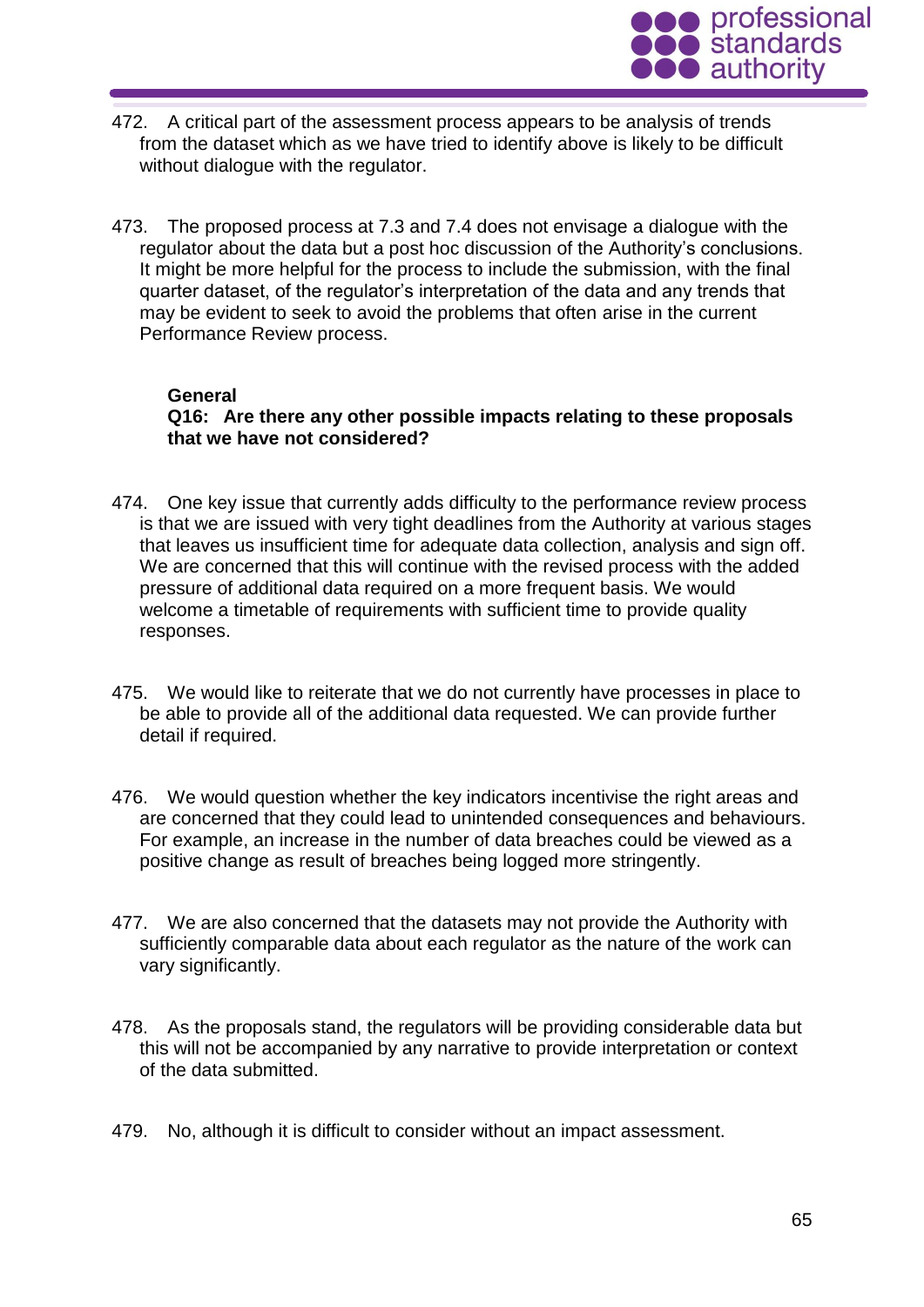

- 480. As the regulators fund this activity we would be seeking clarity on costs and assurances that the overall cost of the process will not increase
- 481. We would also suggest that an impact assessment be carried out to assess the full impact of the proposed process on the regulators and on the Authority.
- 482. MPS has no comment on this question.
- 483. The process for third-party feedback is not explained.
- 484. No.
- 485. As outlined in our answer to Question One the uncertainty around timing and resource deployment inherent in the process will have a significant impact on our ability to operationally plan in the absence of sound procedures for agreeing timelines. Should a review or audit take place during a period of focused activity such as Retention, this will significantly impact on the organisation's performance.
- 486. The Chairs of the Audit Committees of each regulator did put forward a suggestion that there should be a regulatory impact assessment carried out, particularly in light of the additional information that is being proposed to be provided on a quarterly basis. We strongly support this approach.
- 487. We think it is important with the introduction of the Levy and the Authority's growing costs to ensure that the new Performance Review process is contained within the current budget, and that the overall cost of the process does not increase.

#### **Q17: Are there any further comments you would like to make which are relevant to the proposals, and which you have not already covered?**

488. We reiterate that the Authority does not currently provide adequate guidance on how data ought to be calculated, or benchmark standards for acceptable performance, meaning that we are unsighted as to how our performance will be viewed until the final report stage of the process. There have also been instances of inconsistency between the Authority's approach at the supplementary evidence and final report stages, where the Authority fail to raise concerns that are then referred to later in the cycle, leaving us insufficient time to allay any such anxieties. We are keen for the Authoirty to set out performance criteria against the dataset requested with material thresholds to make evidence of good practice very clear. Any such thresholds would need to be evidence based in terms of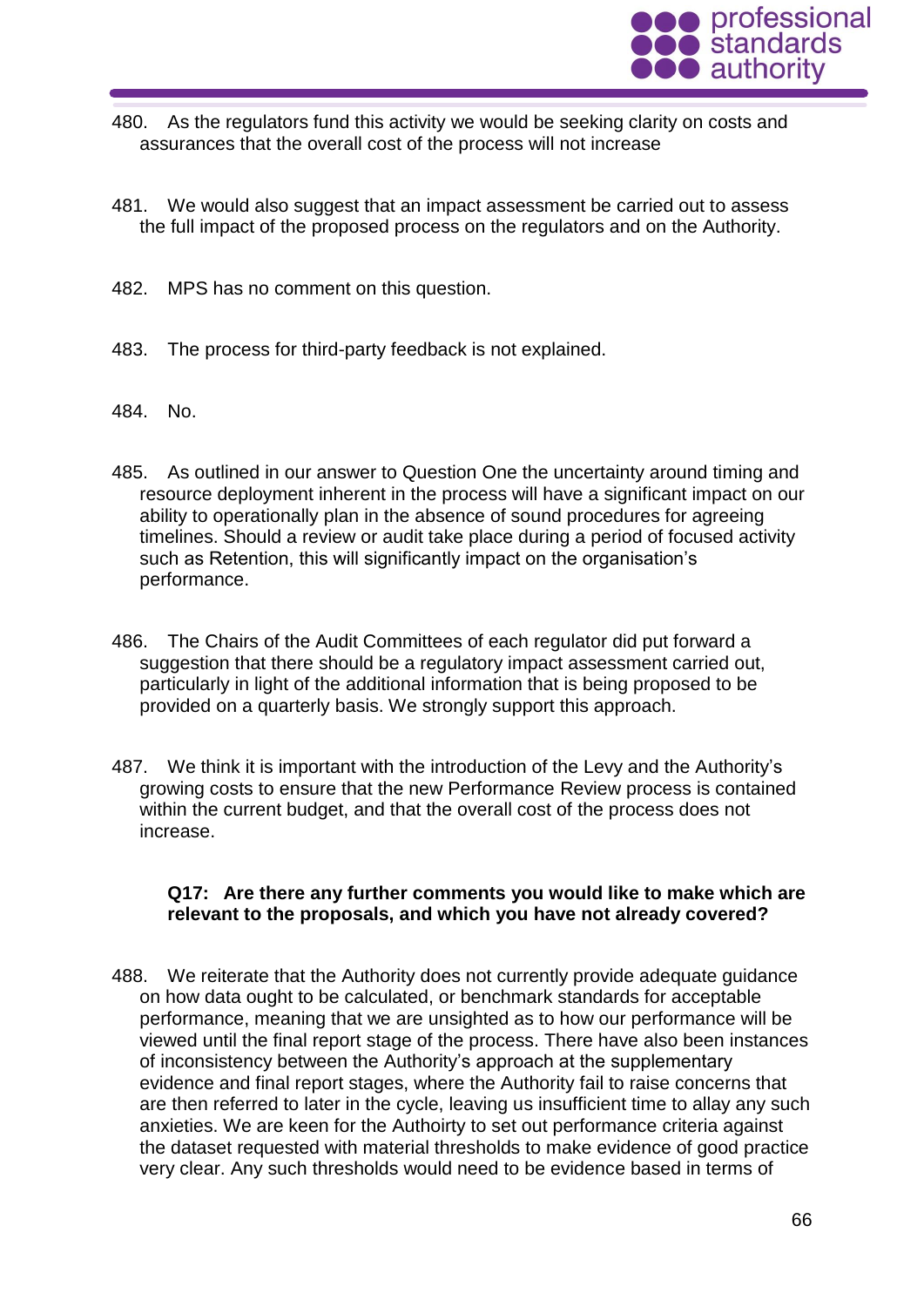

ensuring they genuinely reflect appropriate standards of performance. We would also seek clearer instructions on how to calculate data to ensure that all regulators follow a consistent approach and the data is genuinely comparable.

- 489. It would be helpful for the GMC if the revalidation section of the Authority's evidence submission and report could sit within the registration section rather than the education section as this is where it sits in our organisational structure.
- 490. We would question whether significant weight should be applied to median time measures as the data should be considered in the full context of the fitness to practise standards, which emphasise timeliness relative to complexity, type and the conduct of the regulator and third parties. Evaluation should consider whether variations in total numbers are proportionate to case intake and whether regulators have robust processes in place that allow them to ensure that there is not unreasonable delay in their oldest cases. Again, we highlight that in some cases increase to the median time may be beyond a regulator's control due to dependencies on third parties.
- 491. We believe that the opportunity to set out clearly what a strong performing regulator looks like has been missed. Such a clear, unambiguous statement is necessary for the public and for the regulated sector. It would also benefit regulators. Such an express statement is missing from the current standards.
- 492. It is our opinion that the Authority should be considering the performance of each healthcare regulator against a generic model that clearly demonstrates what and how an effective regulator should look like. We believe that this model should base each regulator's performance against criteria that includes whether the regulator is financially stable and well governed to establish how they are performing. This model should be forward looking and seek responses from regulators in areas of weakness or failure regarding the proposed plan to address the area to ensure it is effective.
- 493. On the detail of the proposed process, we believe the performance review process would benefit from external, specialist expertise, particularly in identifying risk indicators in regulation to inform the initial assessment to be undertaken by the Authority. Other areas that would benefit from external expertise would be:
	- Develop a scope for the performance review process that complies with generally accepted auditing standards, which is then published.
	- Establishing the criteria for assessment, including scoping what 'good' looks like in a clear and transparent way.
	- Undertaking an impact assessment, to assess the financial impact of the new performance review process on the regulators.
	- Develop an effective, measurable risk standard.
	- Develop a more suitable pre and post-implementation evaluation method no entry/exit meetings are held, which is a common feature of other audits.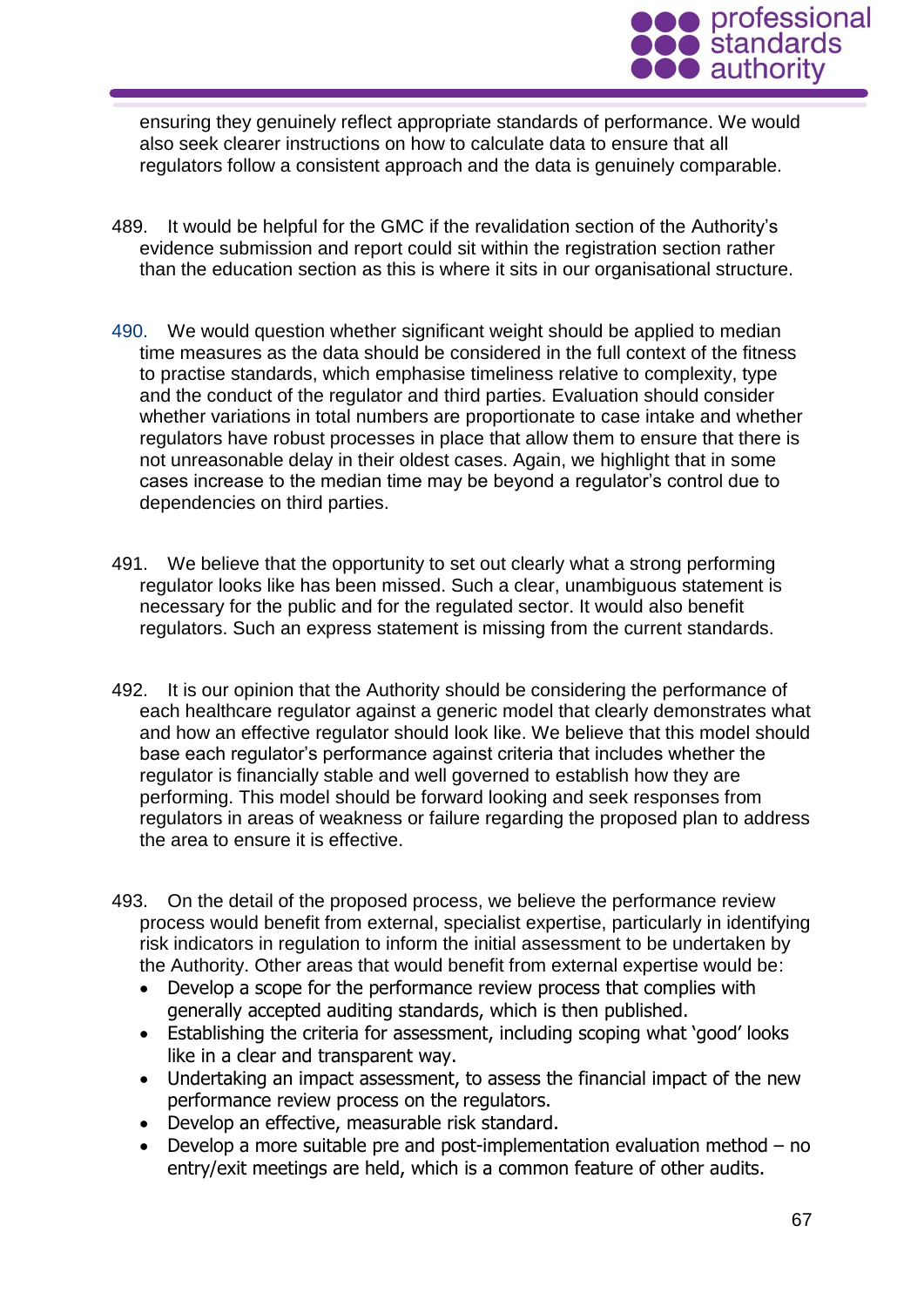

- 494. Standard two, education and training: the wording of standard two does cause some concern. The final bullet point of 3.4 (...demonstrate how you ensure that the Standards of education and training…are supported by additional guidance which helps education providers to apply the standards of education and training) could be problematic for us because we do not issue additional guidance. We have already tried to make sure that the Standards are clear enough so that providers understand what is required. It would be preferable if the requirement was '*to ensure that the providers understand what is required*' or similar wording.
- 495. An assurance that any data used in making a performance assessment is current and not older than, say, three months.
- 496. We welcome this review, particularly in relation to ensuring the process is proportionate and where possible less burdensome than the current process. However, we have concerns that the proposed changes in some respects will not be proportionate and consistent.
- 497. We were hopeful that this review would consider a number of wider issues relating to the Performance Review, its purpose, how it could be used to share best practice and improve performance and the Standards themselves. It would have been a great opportunity to look to make the standards more outcomes focused on protection of the public, to gain greater clarity about what is required to meet the standards and the criteria used by the Authority to make judgements on performance.
- 498. We were also hopeful that the data set would move some way towards indicators which assess performance in terms of outcomes, timeliness and quality of outputs. A large proportion of the activity we undertake is focused on public protection and the prevention of incidences where a registrants fitness to practice is called into question. We are keen to have indicators which measure our success in protecting the public via our work to promote and maintain standards. Therefore we feel the balance of indicators is focused on fitness to practise (37 out of 56 data items) disproportionately.
- 499. We use the performance review report as a tool to identify and learn from the good practice of other regulators, to help us improve for the benefit of the public. We are disappointed that this does not clearly come across as one of the reasons for the review process and it is not clear how best practice within and across regulators will be identified and disseminated.
- 500. We welcome the proposal to revise the current performance review process and would support the introduction of a two stage process involving different types of review based on an assessment of a range of information.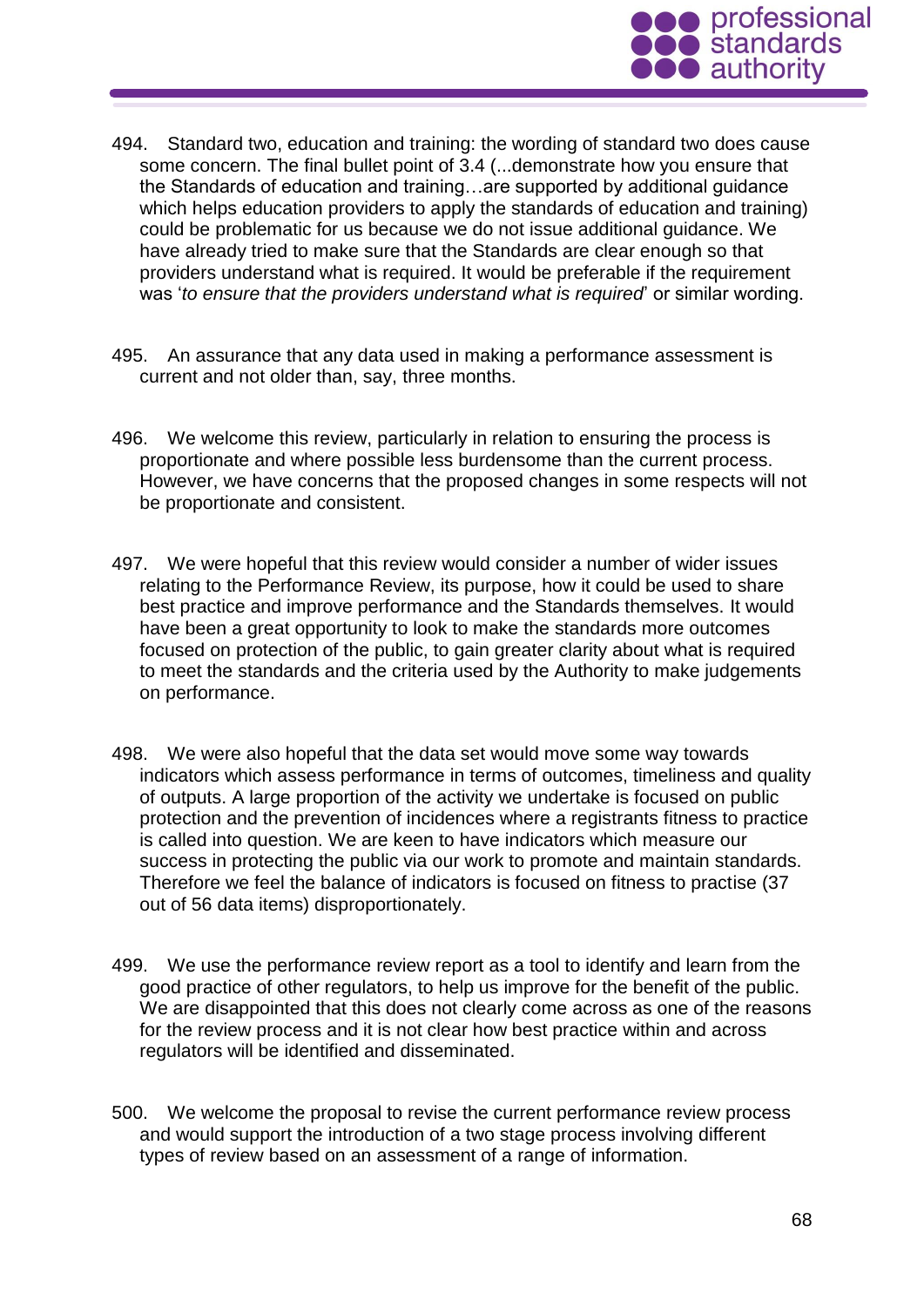

- 501. We support the aim of developing a comparative dataset, but this should be kept to a minimum and the Authority should be clear about the justification for the data it is proposing to collect. We do not consider that the case has been made for the revised dataset as outlined in the consultation document.
- 502. We produce performance monitoring reports for every Council meeting. The Authority has indicated that the revised process will include greater scrutiny of information produced by the regulators, including Council reports, as part of its assessments. We would suggest that using this information, rather than collecting large amounts of separate data on a quarterly basis, would be a more proportionate approach.
- 503. We would be happy to work with the Authority and other regulators to agree a core dataset comprising a small number of high level indicators.
- 504. The proposed review process involves judgements being made about performance and compliance with standards. Judgements would also be made at the assessment stage to make a decision on what type of review each regulator would be subject to. There is, however, no indication as to what methodology, criteria or frameworks would be used as the basis of these judgements. In addition, there is no indication that the assessment stage involves any engagement with the regulators, or any mention of an appeals process at any stage.
- 505. It is unclear from the consultation document how the Authority will judge the success of the revised process. It does not set out what it expects the process to achieve. The proposed emphasis remains on scrutinising fitness to practise processes. Whilst this is important, we would also like to see the process as a mechanism for identifying and spreading good practice that supports the regulators as they work to drive improvement and promote professionalism within their sectors.
- 506. MPS would like the approach of the Authority to move away from a reliance on data supplied by the regulator, and towards its own assessments on quality as opposed to quantity.
- 507. Please see our earlier comments about cost.
- 508. Secondly, where significant concerns exist that lead to special investigations which then make it impossible to report on the compliance or else with specific standards (see in particular the Authority's current inability to confirm whether or not the GDC has met standards 3 and 5 in fitness to practise) there is an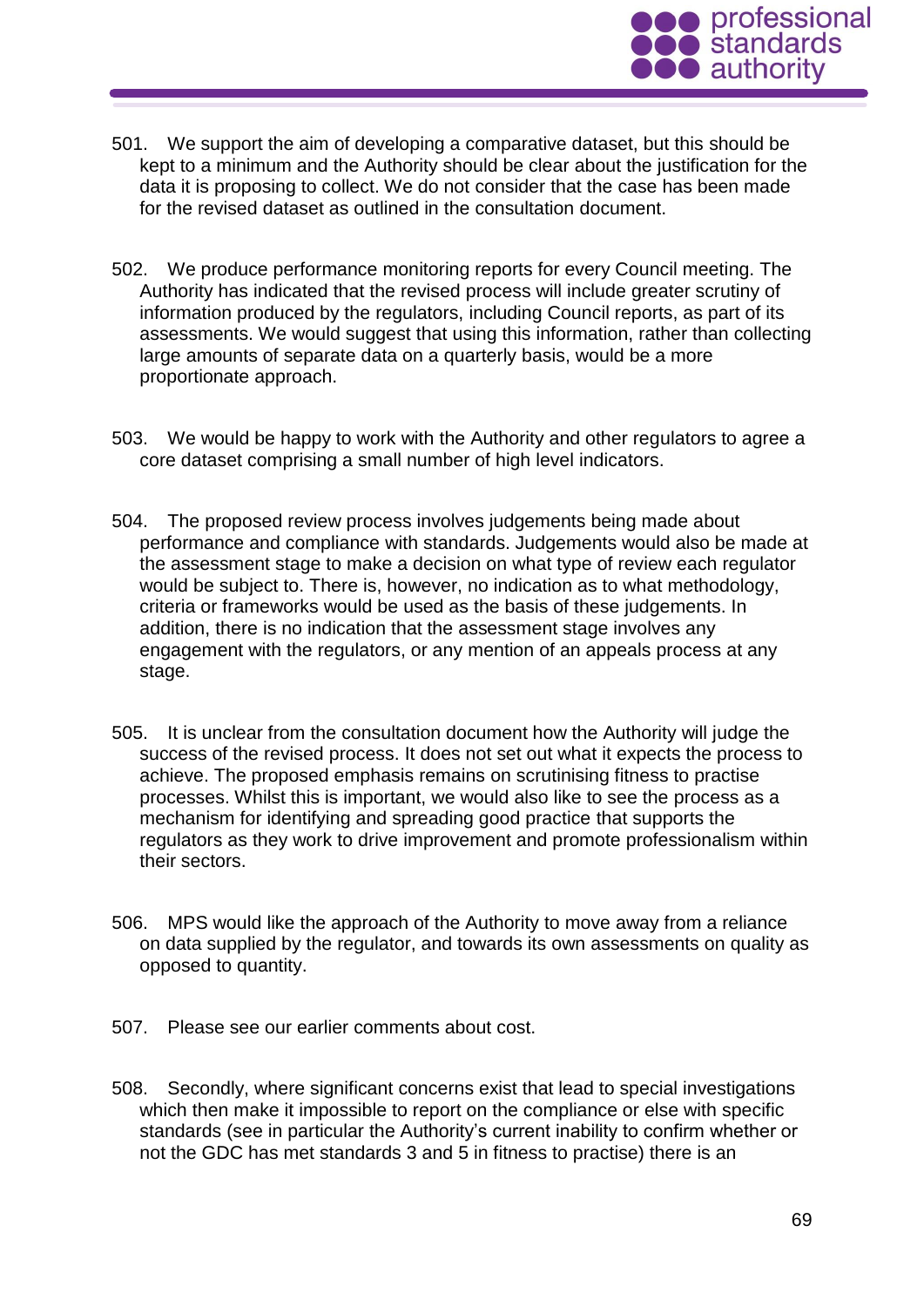

absolute need to report on such issues separately and swiftly. The current delays – for over a year – are totally unacceptable.

- 509. Will the Authority's ability to conduct special investigations be affected by the current proposals?
- 510. Resources: With this new approach an annual report on each of the different regulators, the 'pushing' regulators for quarterly datasets etc, does the Authority have the right people and the right provisions in place to effectively run with this new proposal?
- 511. We do think the direction suggested in moving towards review of the Authority's approach is welcome, and particularly so in the availability of genuinely comparable data. However, we do think there is a great risk in the Authority being seen to require, through the imposition of a very detailed dataset, that organisations must have in place systems from which to retrieve this data. This seems quite an intrusive approach to take and one that seems to take little cognisance of the effect upon the organisations – although the Authority has mentioned an incremental approach it still seems to be overly prescriptive and may have considerable resource implications for the organisations being reviewed. The Authority could set out its need for general data requirements and then leaves it to the regulators to say how this can be facilitated  $-$  most usually it can be, but through a variety of different reports that they will already produce for their various governance meetings.
- 512. The notion of an earned autonomy (i.e. in reviewing organisations yearly on areas that they are achieving well) is one that has been adopted by other scrutiny organisations and is – in our eyes – seen to be a positive step so that the Authority, and the organisation being reviewed is not on a treadmill of evidence production. It does also allow room for change over time to be demonstrated, and gives organisations the space to demonstrate how change is being incrementally achieved, which is often difficult to do so on an annual basis. This approach does however require procedures for exceptions and the introduction of different levels of 'change, targeted and detailed' is noted. However reviews may bring notions of a failing organisation, or one that at least might be under greater scrutiny. This would have to be very carefully managed in terms of communications for a process which we imagine will be in the public domain? We've seen similar stories in the media of 'special' type reviews by other bodies such as the CQC and this does attract negative press coverage even prior to reports being published.
- 513. All these general points would need careful consideration.
- 514. Modernising audits to comply with best practice, for example the introduction of close-out meetings between the parties, greater dialogue and development of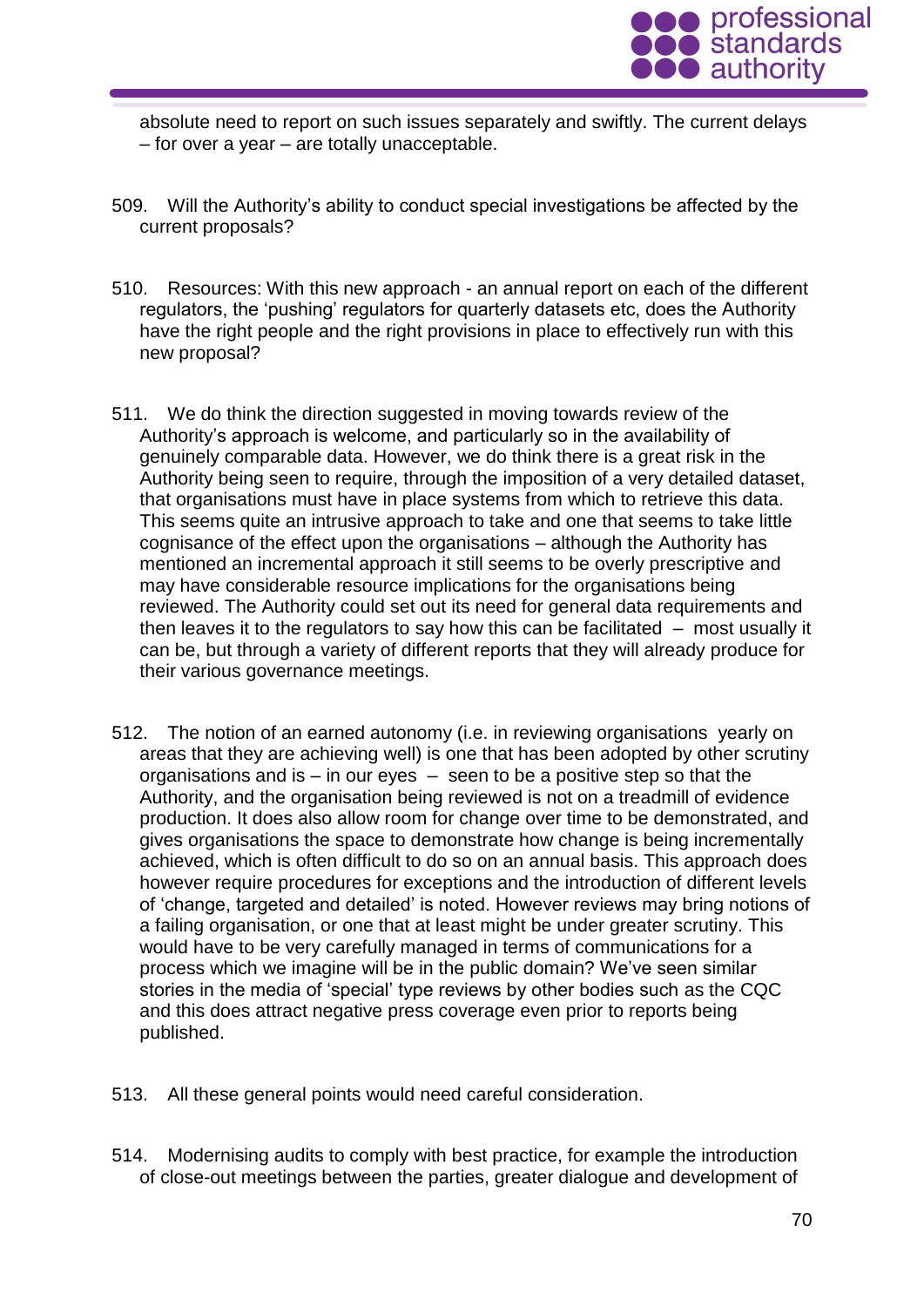

understanding during audits and greater dialogue at the reporting section rather than exclusively written correspondence.

- 515. In moving to the new process, the provision of training and induction to both the staff team at Authority and the staff leads at the regulators to build a shared understanding of the process and its operation, would be a positive step to ensuring smooth implementation.
- 516. Building in measures to protect against double jeopardy for example where there is a competent regulator like the Information Commissioner, the Authority accepts their analysis of incidents and reports on them accordingly.
- 517. We query the role of Authority's Council members in the decision-making panel. It is our view that Council members' function is to oversee the performance of the Authority in the application of its executive functions. Council members' participation in the decision-making panels, appears to be inconsistent with that role and again brings into question the separation of operational and governance roles. It may be more appropriate for Council members' involvement to be limited to dealing with appeals against decisions made by the Authority's Executive.
- 518. Having regard to our commentary in relation to the dataset, we are unclear as to the assessment criteria which might be used in the proposed registration audit. We would support audits which check the accuracy of the register, the accuracy of admissions and rejections, but are less supportive of customer service issues should they be included.
- 519. No.
- 520. We welcome changes that would make the performance review model fit for purpose. However, we feel that the performance review process would have been enhanced by seeking external review from a professional in the field of performance assessment.
- 521. This was a good opportunity to review the standards and more importantly the criteria upon which the Authority judges that a regulator has passed or failed a standard. This robustness of the decision making process is an element which should be improved in any new system.
- 522. We still encourage the Authority to consider commissioning an external review of the new proposed process within the next two years.